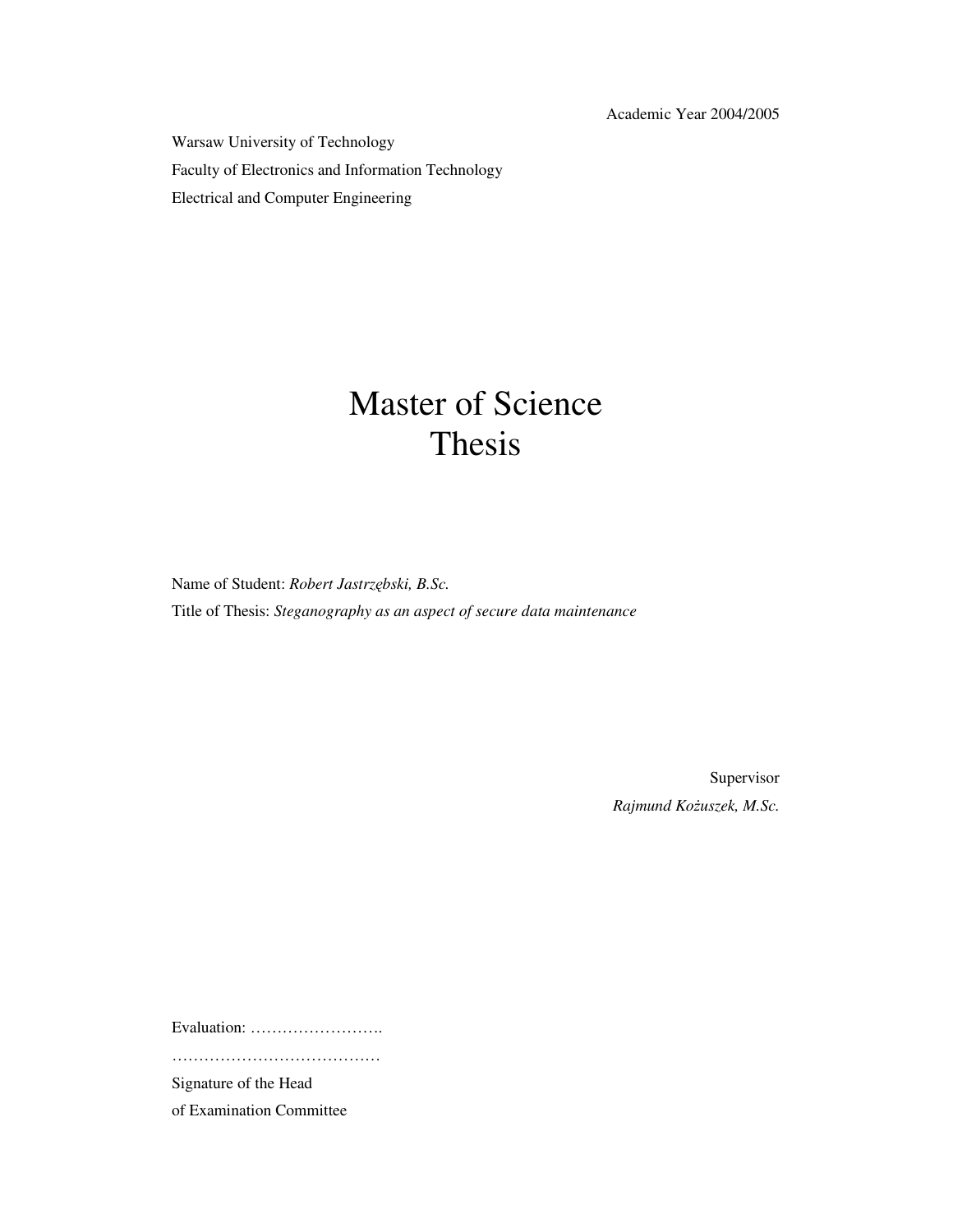Electrical and Computer Engineering

| Name:                                     | Robert Jastrzębski |
|-------------------------------------------|--------------------|
| Date of Birth:                            | September 29, 1980 |
| Starting date of Studies: October 1, 2003 |                    |

#### Curriculum Vitae:

*I was born on September 29, 1980 in Warsaw, Poland. I attended XXVIII LO under the patronage of Jan Kochanowski in Warsaw. In October 1999 I started my studies at Warsaw University of Technology. In October 2003 I graduated with a Bachelor's degree. My Bachelor Thesis concerned application of digital signature to electronic forms. Starting from October 2003 I continue my studies at Warsaw University of Technology, at the Faculty of Electronics and Information Technology with specialization Computer Systems and Networks. I am an owner of a Certificate in Advanced English (CAE) and Zentrale Mittelstufenprüfung (ZMP) German certificate. My interests are chess and bridge.* 

> ………………………… Signature of the Student

#### **M.Sc. Examination**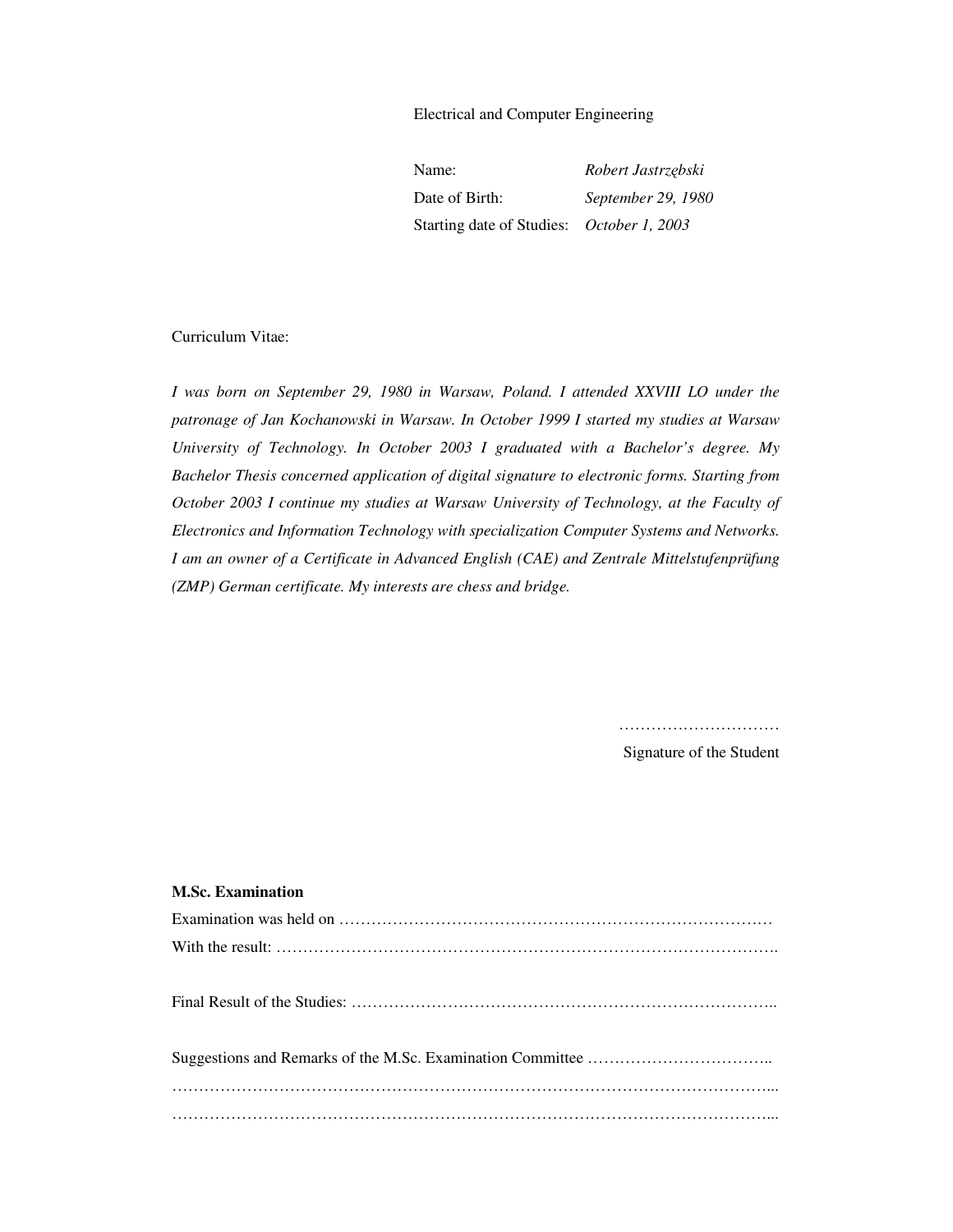#### SUMMARY

*The thesis presents methods, which can be applied to ensure secure data maintenance under Microsoft Windows operating system. The described concept bases on steganography, which*  is a technique of hiding information inside other data, such as for instance, structure of *image files. The idea is to increase security of such hidden information, by combining the watermarking process together with data encryption.*

*A detailed analysis of most popular graphics file formats was essential from the point of view of the Theis, to check and verify all possible ways of achieving the intended goal. Apart from graphical analysis, a research on data encryption algorithms has also been performed, in order to choose the most suitable algorithm for project's purposes.* 

*The obtained results show, that application of various methods results in wide choice of possibilities, of making the most of such approach to maintaining data security. Moreover, this idea has numerous expansion possibilities, and may be used with great intensity in our expanding computer environment.* 

Keywords: steganography, watermark, data security, data encryption, graphics file formats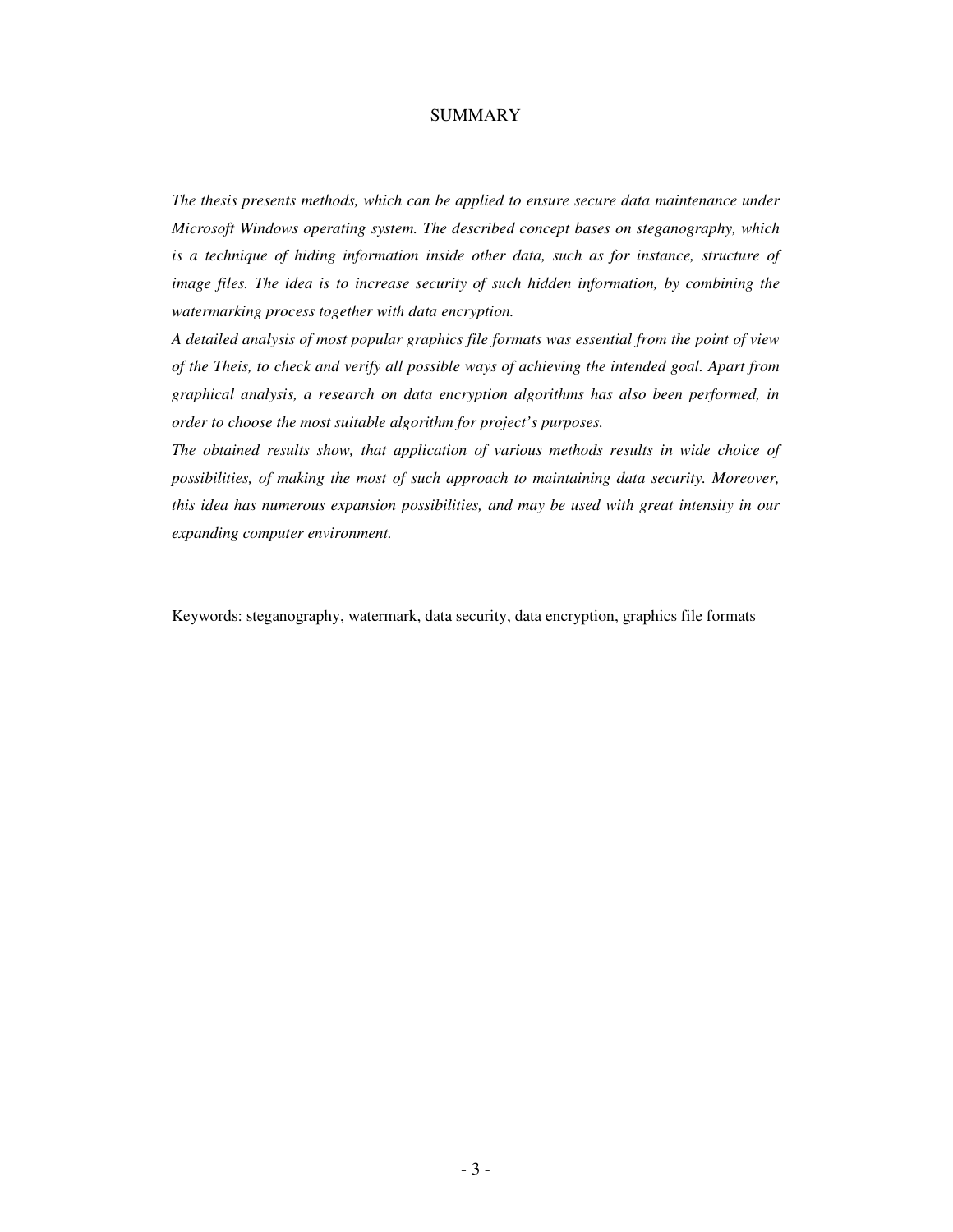## **TABLE OF CONTENTS**

# **II. PRELIMINARY SPECIFICATION..........9**

# 

# IV. PROJECT DESCRIPTION....................36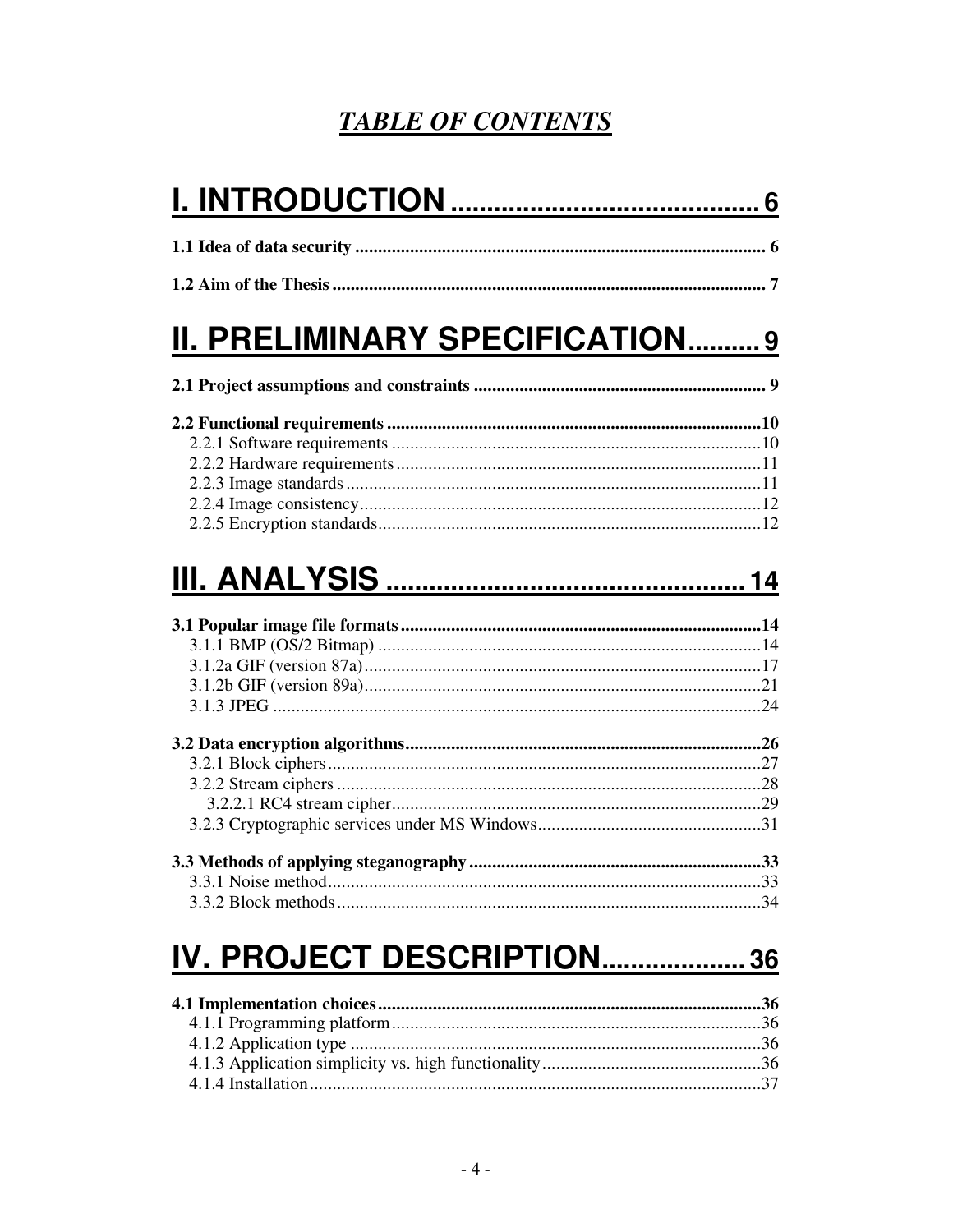# 

#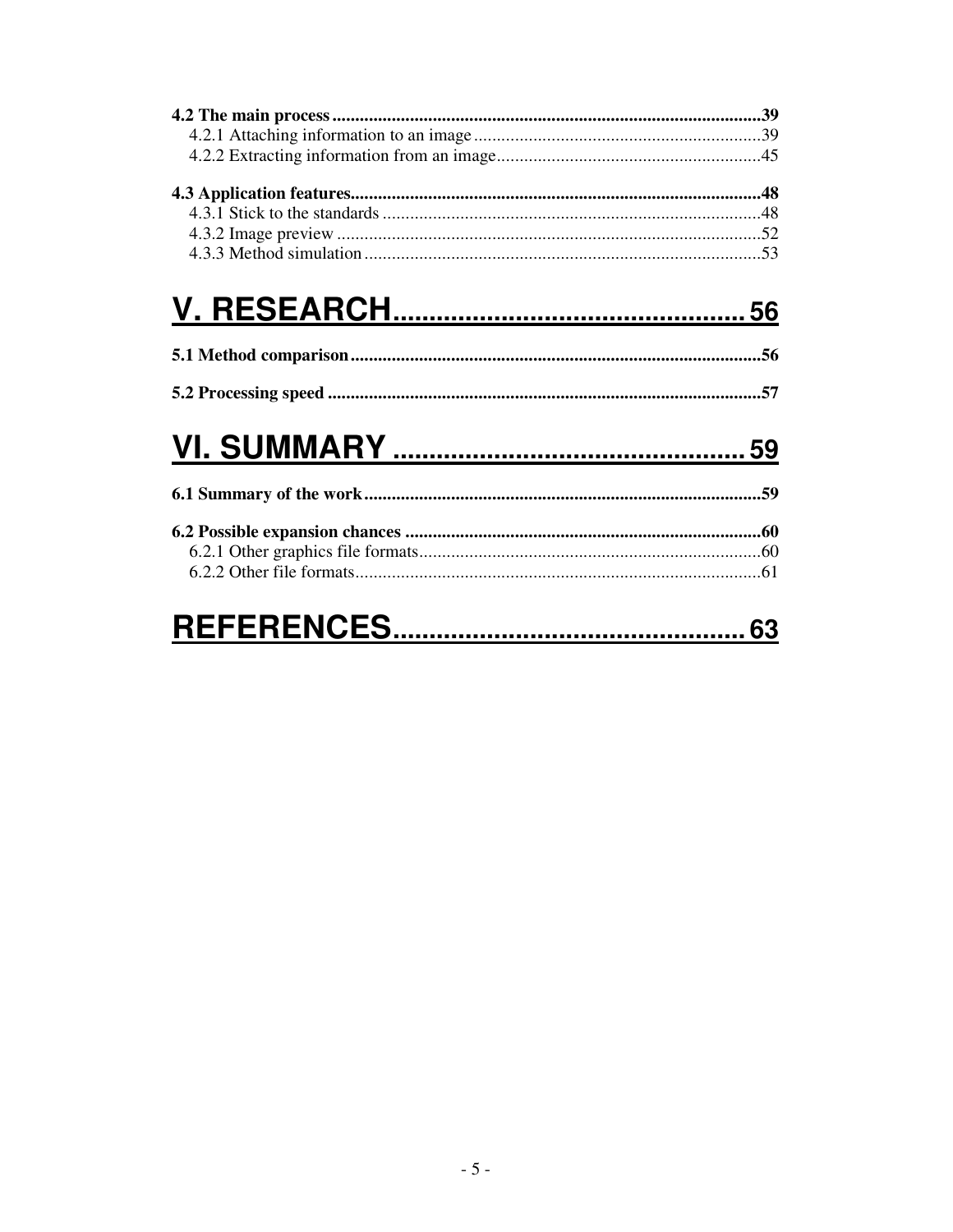## **I. Introduction**

## **1.1 Idea of data security**

If someone asked you why we need data security, would you find a brief answer for such stated question? Rather not. Concept of data security is very wide in today's computerized society. Various aspects of every day's life depend on how well certain portions of data are secured. We are not only talking about issues connected with computers, however the concept of data security is used most widely as it comes to dealing with information, which is being kept or exchanged using computers and internet. Information is always secured for a certain purpose, such as for example:

- hiding contents of some data (privacy), which is being realized by the means of data encryption algorithms
- exchanging data between two parties is performed by the means of public key encryption of data
- data verification, which is also a subject to public key infrastructure
- authentication and authorization concepts
- secure protocol encryption such as SSL, which is used in general to establish secure connection between a server and a client
- **•** prevention from all sorts of internet attacks
- **network security**
- and a wide range of other concepts, which will not be mentioned here, as there would be simply too many of them to cover

The concept, which will be applied as far as the thesis is concerned, will be dedicated to data privacy. The question arises, how to keep data on a computer, such that it would be secured and on the other hand such secured data will be hardly recognizable by a potential intruder? The following chapter named Aim of the Thesis should disperse all uncertainties.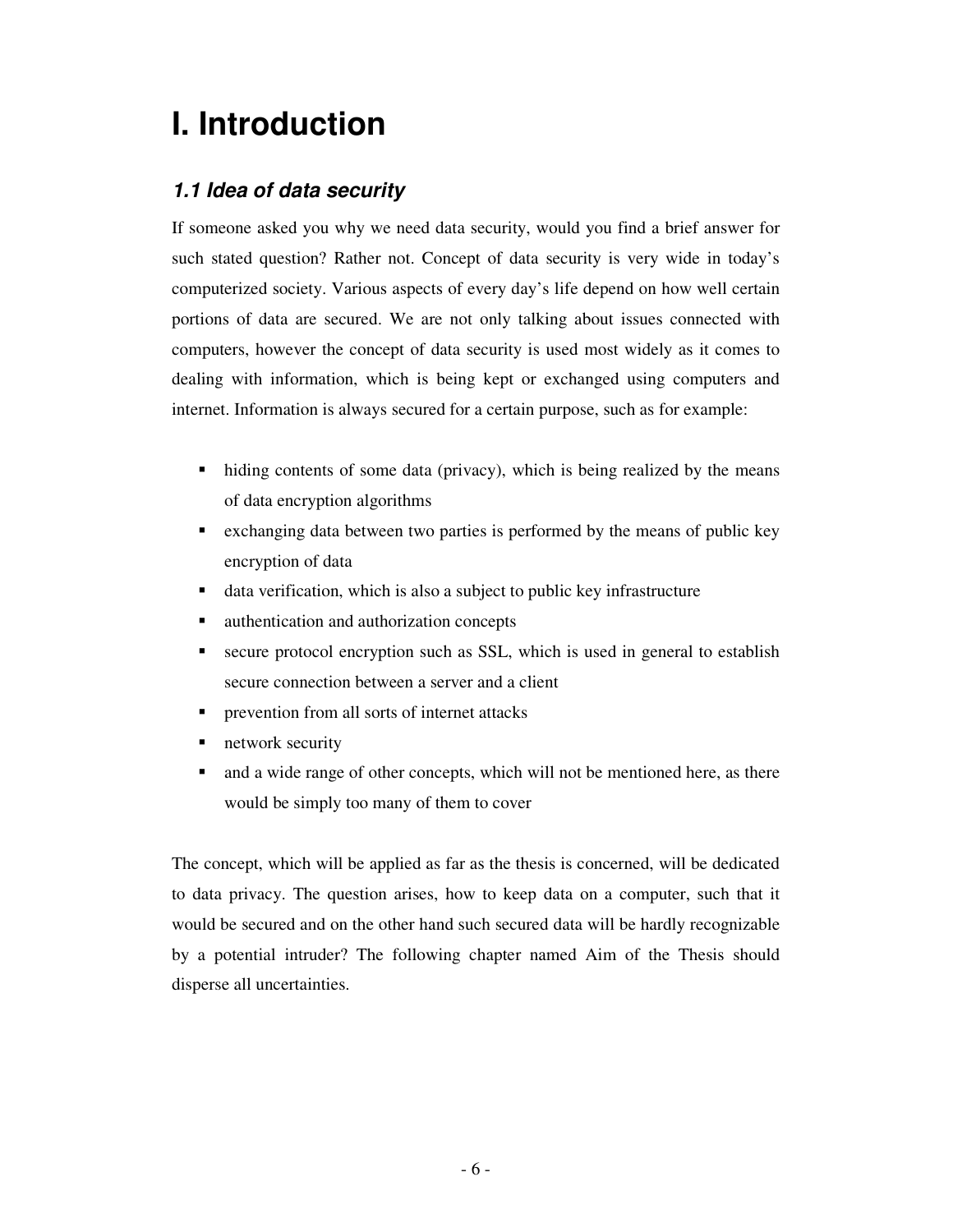## **1.2 Aim of the Thesis**

There are many ways of securing information against an attack. One of the most secure and commonly used approaches is data encryption. Various encrypting algorithms have been developed over the years, but all of them share similar problems as it comes to obtaining expected security. Their consistence is endangered by various kinds of attacks, many of which are designed especially for particular algorithms. Security of data encryption is usually bound by the length of key, which is being used in the encryption and decryption processes. Of course the longer the key, the smaller the chance of breaking the protection. However, generation and usage of such long keys, results in many problems, such as high complexity of the algorithm, necessity of large computational power, and time-consuming execution of the cryptographic processes.

The question arises, if all of this is really necessary. The answer is quite simple. If the information is kept in such way, that it is obvious for a skilled hacker to determine, what kind of algorithm to encrypt the data had been used, or what the length of the plain text message or the key is, than it is indeed necessary to preserve maximum security. On the other side, if it was practically impossible to determine if some data contains encrypted information, than it would be enough to take some reasonable precautions as it comes to cryptographic approach. There would be no need of using extremely long keys and all of the necessary operations would be performed faster.

The idea is to include cryptographic information inside the structure of some file format, thus in fact in the image itself. This process must be performed in such way, that it would be impossible to notice at first glance that the file has been modified. Graphical file formats come in handy in this situation. They offer many interesting possibilities, as modification of their file structure is concerned. The interference with such files should be done in such a way, that while comparing the original image with the modified one, no visual difference should be observed by the human's eye.

The process of attaching information to image or sound file formats is called *steganography*, while the information itself is denoted as a *watermark*. So, the idea is to combine both of the above-mentioned techniques. The intention is to first encrypt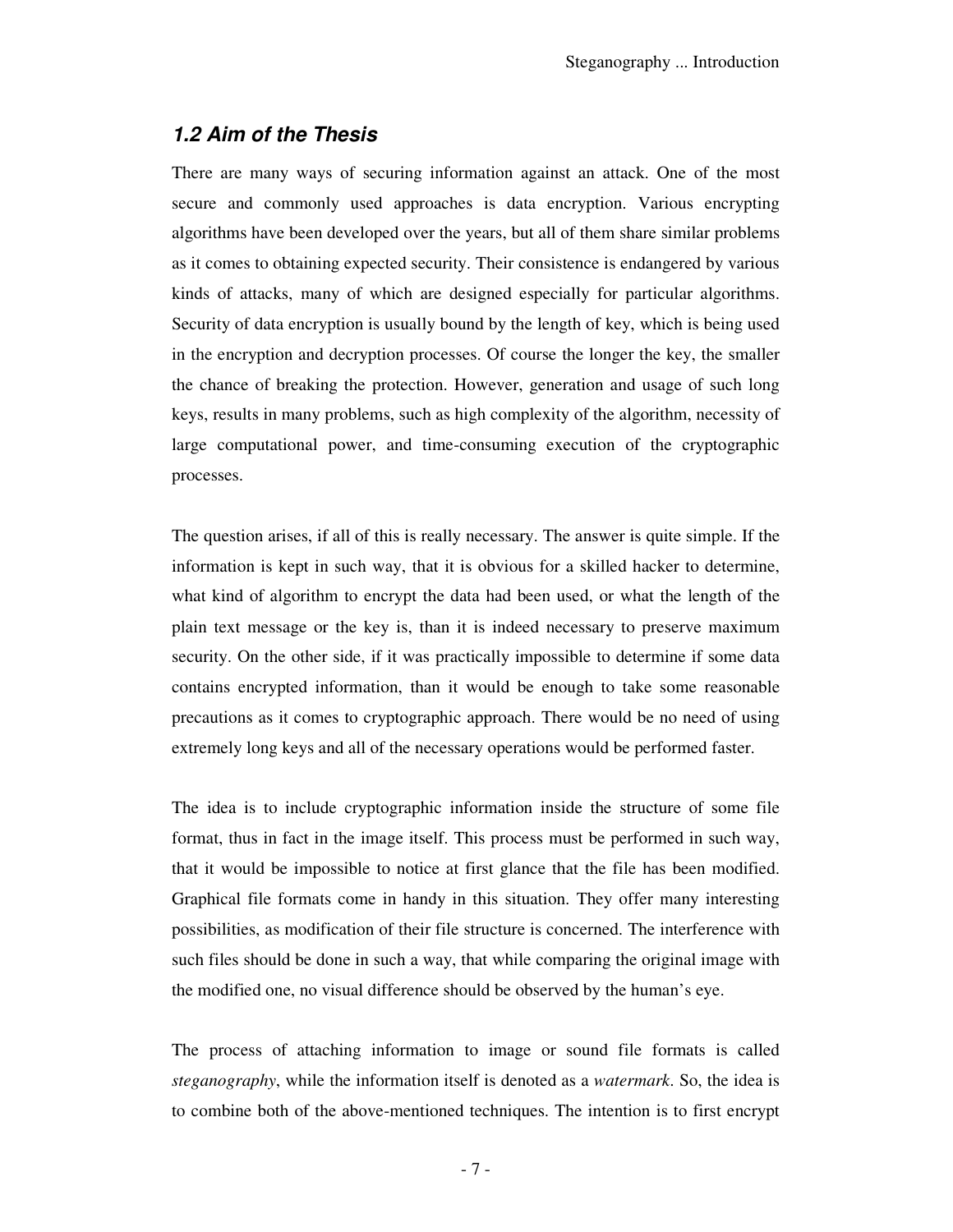the information, and than distribute it inside an image file in some clever way, as to leave no trace for a potential attacker. Such information will be afterwards protected in two ways, first by a cryptographic algorithm, second by steganography. It is worth mentioning that standard steganographic approaches apply to data, which is not encrypted in any way, thus the approach used in the project is twice as secure.

A detailed analysis of the most popular graphical file formats is essential, to determine all possible ways of applying the idea of steganography to each of them.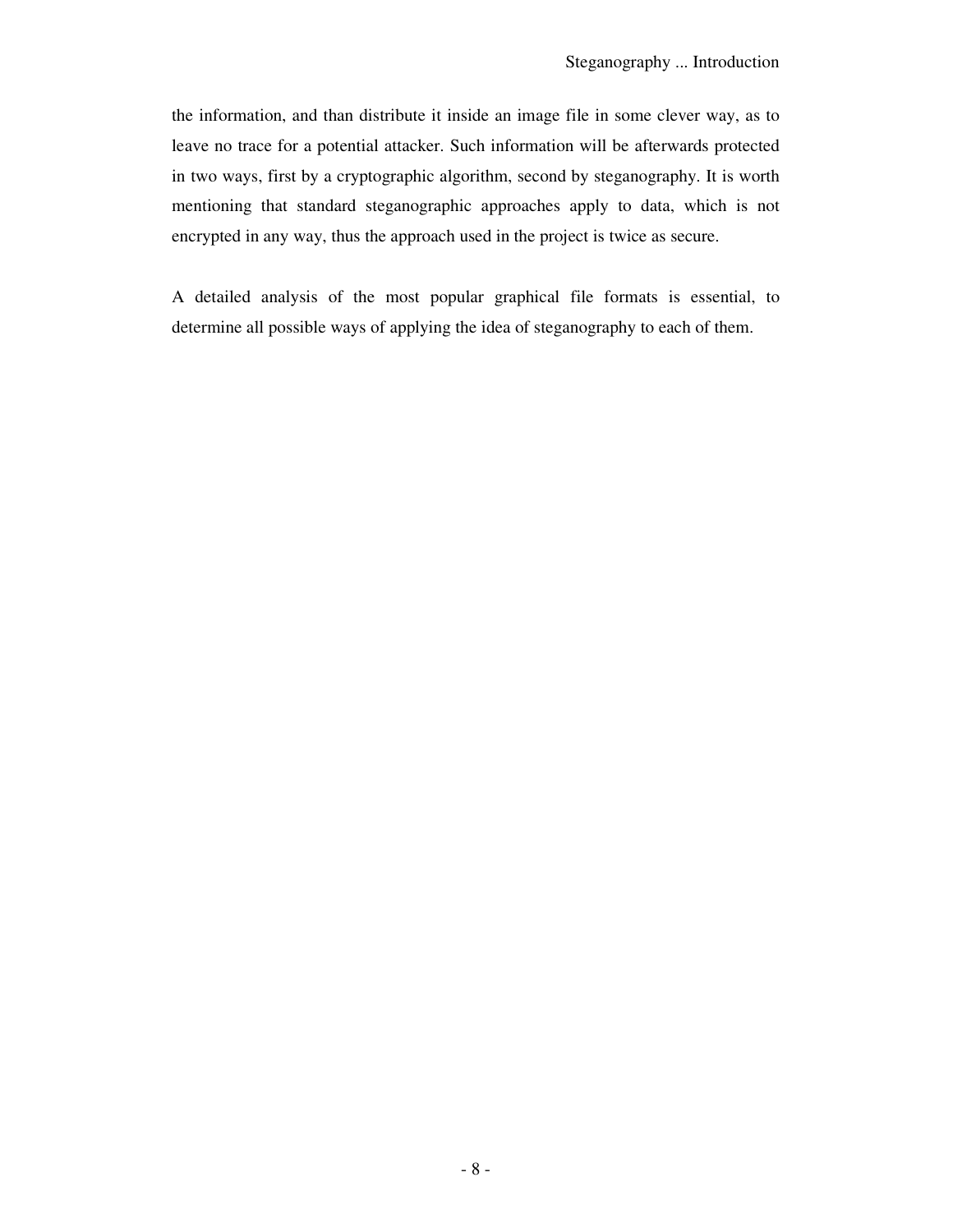## **II. Preliminary specification**

## **2.1 Project assumptions and constraints**

There are two important aspects of the work one has to explain, before further steps may be accomplished. The first one concerns image modification, the second one is connected to cipher algorithms. Since the image files are a subject to file modification, it must be clearly determined if such modifications undergo any copyright constraints. The same applies to functions and algorithms used in the encryption and decryption of data. It must be clearly explained if such functions may be used or modified without any bounds.

In general, graphics file formats are not subject to copyrights, because for a product to be copyrighted, it must fulfill two conditions: it must be work of authorship, and must be fixed in a tangible medium of expression. Only documentation on specific file formats is a subject of copyrights, as it often states, that the name of a company, which developed this format, should be mentioned. For example, the GIF (Graphics Interchange Format) is a registered trademark. Copyrights of this file format belong to the CompuServe Company and documentation of GIF files has been given away freely. One of the terms of the license states, that if a GIF file format is used by some commercial software, it must be stated that this format is under license of CompuServe.

Apart from the file structure itself, there may be some other constraints as it comes to image modification. Namely, some algorithms, which are being used to compress data within graphics file formats, undergo copyrights. As an example of such situation, an algorithm called Lempel-Ziv-Welch (LZW) can be mentioned. Raster data used in GIF files is compressed using this algorithm. Its copyrights are held by Unisys Corporation, thus it must not be modified in any way.

The same applies to cryptographic functions, which may be used for commercial purposes. It must be clearly stated which algorithm is used, and who holds its copyrights.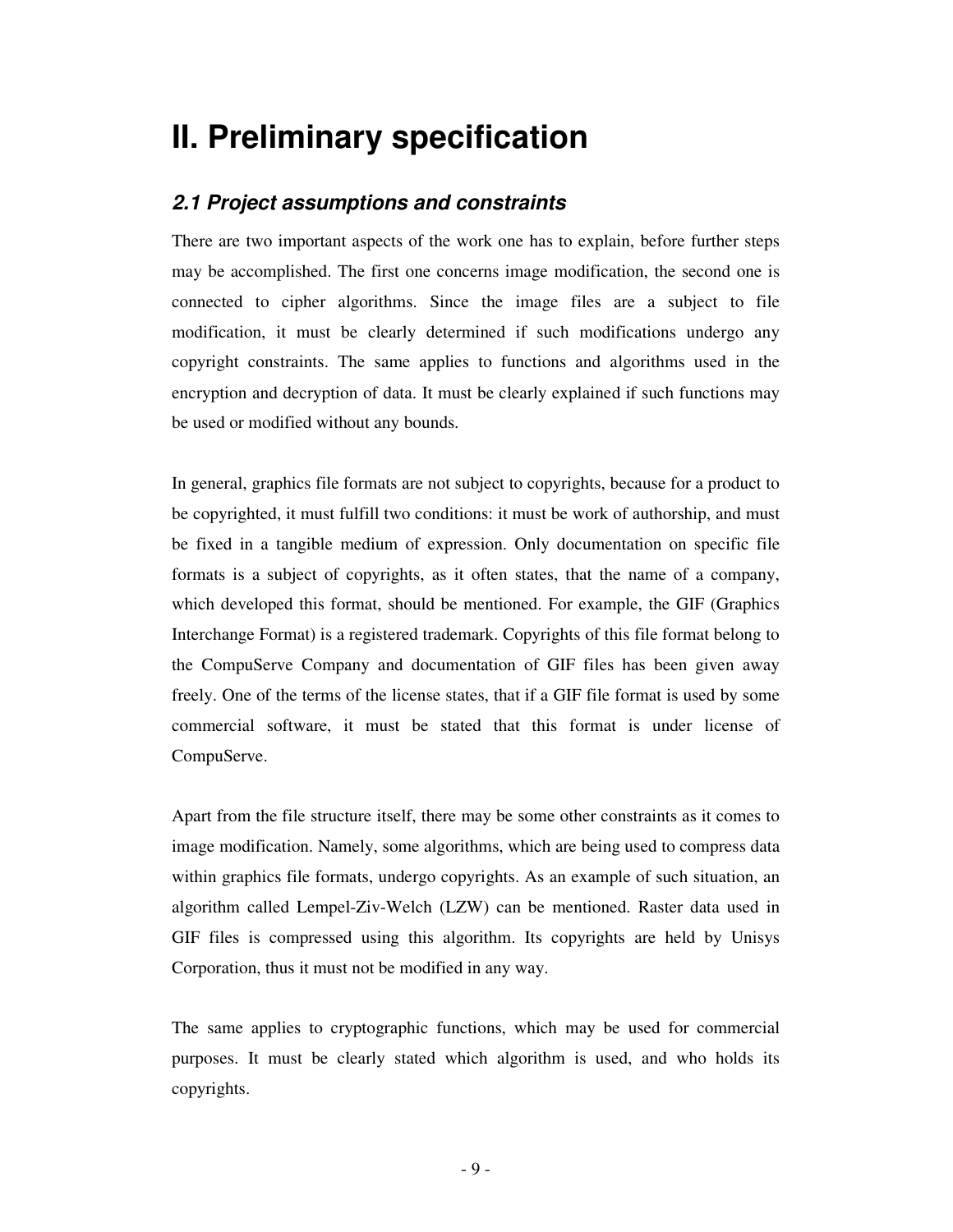## **2.2 Functional requirements**

### **2.2.1 Software requirements**

The application is being built under Visual Basic, which is part of Microsoft Visual Studio. Nature of the program needs to be of visual type, because the user has to have opportunity to observe how the image is being changed and if such change is acceptable from the user's point of view. These aspects make the potential application run under Microsoft Windows Operating Systems. Such systems are most commonly used visual operating systems in the world. The program is created under MS Visual Basic. It is obvious that the result of its compilation will be an executable file, which should be able run under different versions of MS Windows OS, such as Windows 98, NT, XP.

It is possible to create an installation package of the program, which will contain all necessary libraries needed to run it. Another option is to create some script to register all necessary libraries needed to run the program, and keep the application as a standalone version, without having to create any installation package and thus making probably more interference to the system, having to install some unnecessary libraries or to modify system's registry file. The second option seems to be a better choice, since size of the executable file will be rather small and there will not be many other file dependencies (i.e. with libraries). Portability of the application is an interesting aspect as well, since it will probably be possible to transport the program using even a floppy disk, thus allowing the user to transport it quickly from one software platform to another, without having to make much effort in installing and running the program.

Finally, an important assumption needs to be mentioned. Namely, potential methods of implementation are not a subject to any particular operating system (or in other words software requirements). The overall idea is to propose some concepts and test them by the means of an application, which would run under Microsoft Windows operating system. The same applies of course to hardware requirements.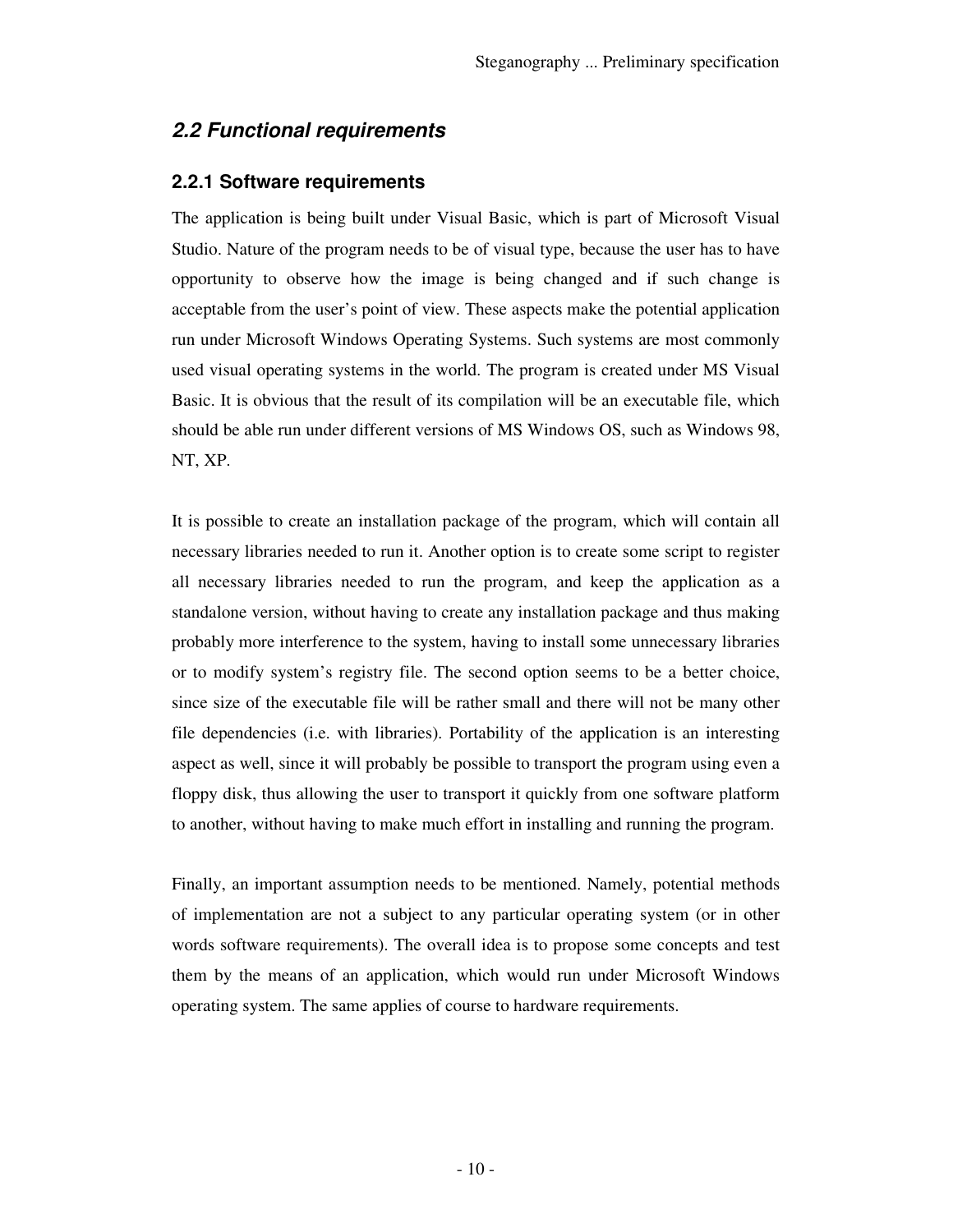## **2.2.2 Hardware requirements**

Apart from the above mentioned software requirements, one has to think about the hardware aspect as well. The problem concerns speed of the methods applied during the attachment and extraction of information. This problem is quite important and must not be neglected. Speed of the calculations will depend on certain factors, which include: processor strength, size of RAM, size of file which is being modified, length of the attached message, speed of the encryption algorithm and complication of the applied method. This leads to a conclusion, that the code of the program should be implemented very cautiously, to ensure that the above factors would not influence calculation speed too drastically.

Of course there are certain things, which we cannot control. The better the processor and the more operational memory, the quicker the calculations will follow. The processor however, will be the most important factor of the platform. Other issues, such as described size of file or message length are rather a subject to method implementation, than to hardware requirements, however they were mentioned to present an overall idea, what the speed of the calculations will depend on.

## **2.2.3 Image standards**

The main goal of the project is to attach information to an image file format. The choice what image file formats are suitable for the project was really simple. Two factors have been taken into consideration. The images must be of very popular and commonly used type and secondly this type should not be restricted by too many factors. Such aspects have been already mentioned in the preliminary specification part of the thesis.

In general, three of the most popular image formats have been chosen for further implementation. These include: Windows OS/2 Bitmap (or shortly BMP), Graphics Interchange Format (GIF) and Joint Photographic Experts Group (JPG or JPEG). These formats are used in most of the aspects of image maintenance on the Internet but for individual purposes on personal computers as well. Methods of implementation have to ensure, that after attaching the information to such files, they stick to their own standards, which means that other application responsible for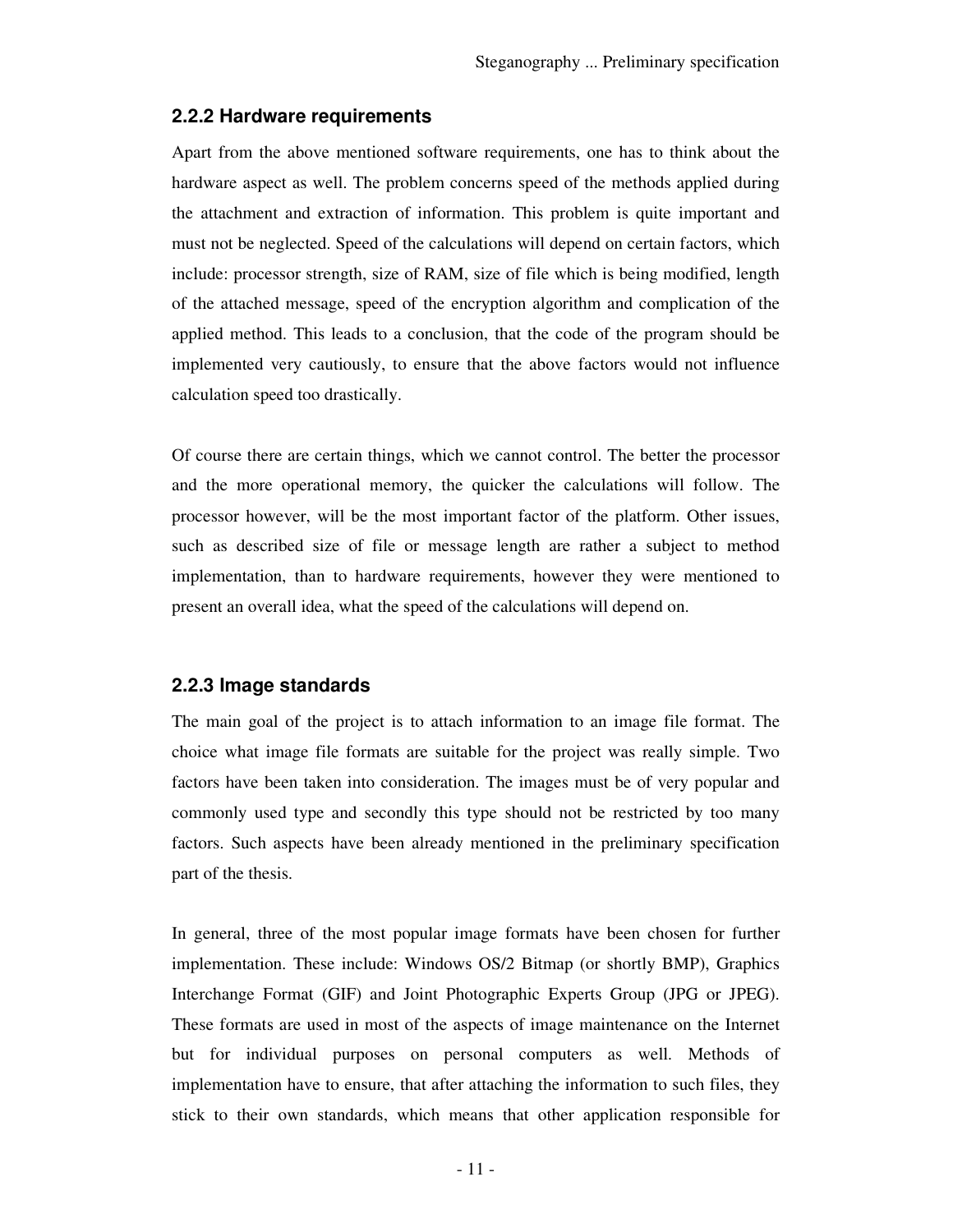operating on such file types have to be able to open them and treat their structure contents properly.

So, a detailed file structure analysis needs to be performed. Apart from it, it was assumed that no one's own file formats are introduced, only predefined and commonly known file types are used in the project.

#### **2.2.4 Image consistency**

An aspect of visuality of the image is understood by the above term. Part of the main goal of the project is not only to be able to attach encrypted information to the image and then to extract it from the image in order to decrypt it afterwards. An important condition should also be fulfilled. Namely, the modified image should not differ visually from the initial picture. This function however, cannot be realized by any means of the implementation phase. The user must be able to decide and accept the obtained results or not.

In other words, the application should present the initial and modified images in such way, that it would be possible for the user to compare both of the pictures in order to make the decision if he wishes to save the modified image or not. A nice idea would be also to prepare some simulation mechanism, which would operate on the initial image file taking on input some condition the user wishes to meet and displaying a modified image afterwards. Such process should be of course quicker than the original attachment phase, to make it more convenient for the user to use such tool.

#### **2.2.5 Encryption standards**

An important aspect of project's implementation is the choice of suitable encryption algorithms. There are several important standards, that such an algorithm should fulfill, to qualify for further steps of the implementation. One of the most important factors is of course its security standard. This without any doubts depends on key length used during the encryption. The longer the key, the more secure the encoding will be. On the other hand, the longer the key, the more time it takes to perform the encryption.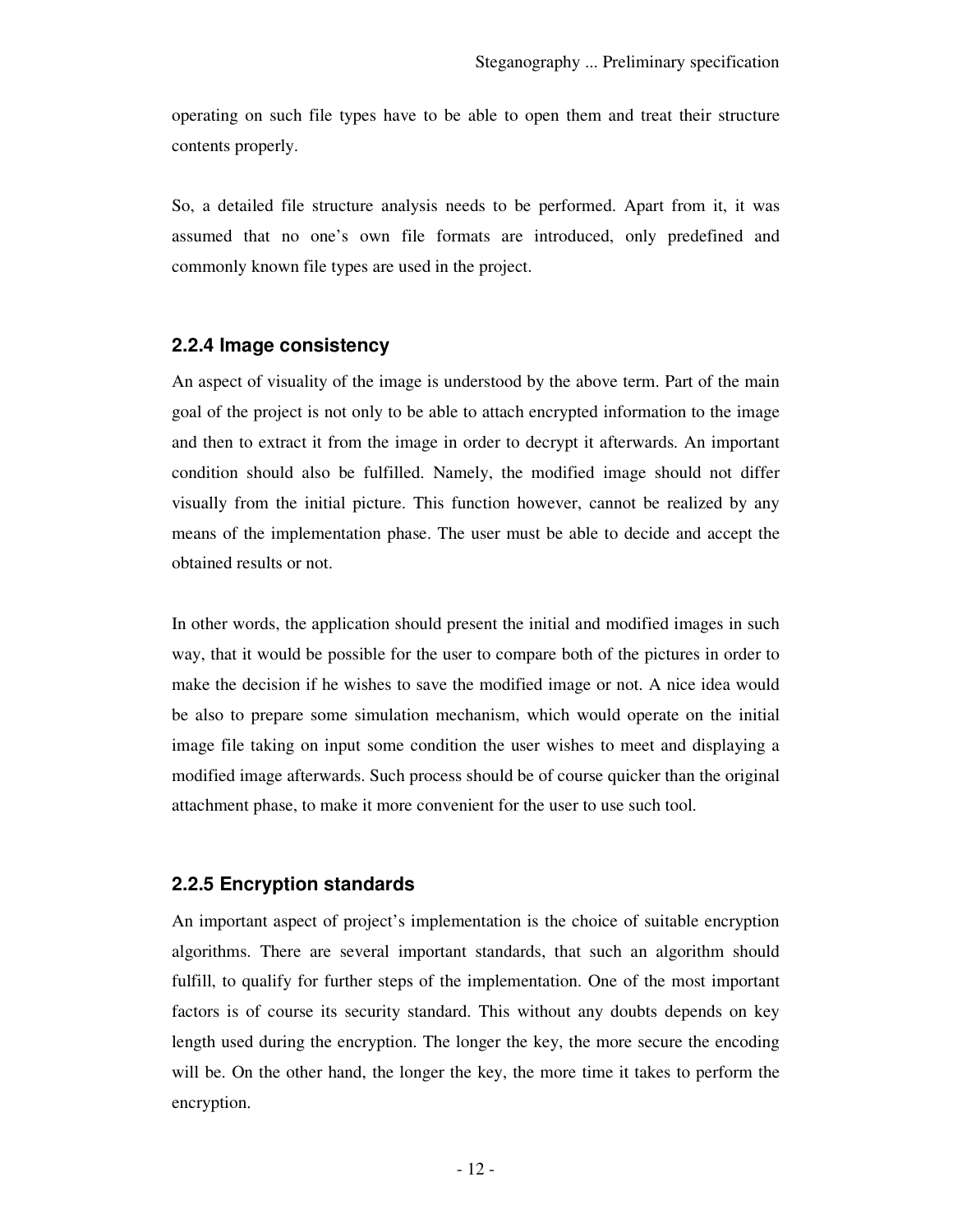Another aspect related to key length is how the key will be stored. It is considered, that the key will be stored inside the image itself, which in case of very small size of an image may be hard to perform, and thus preserve high standard of encryption security. So the conclusion is as following: the algorithm should be fast, but there should not be a big significance between keys, which are longer or shorter. Of course such issue will always exist, but the choice must take such aspect into consideration as well. In general, one must choose between two groups of encryption algorithms, which are symmetric and asymmetric ciphers. Results and conclusions will be presented in the analysis section of the thesis.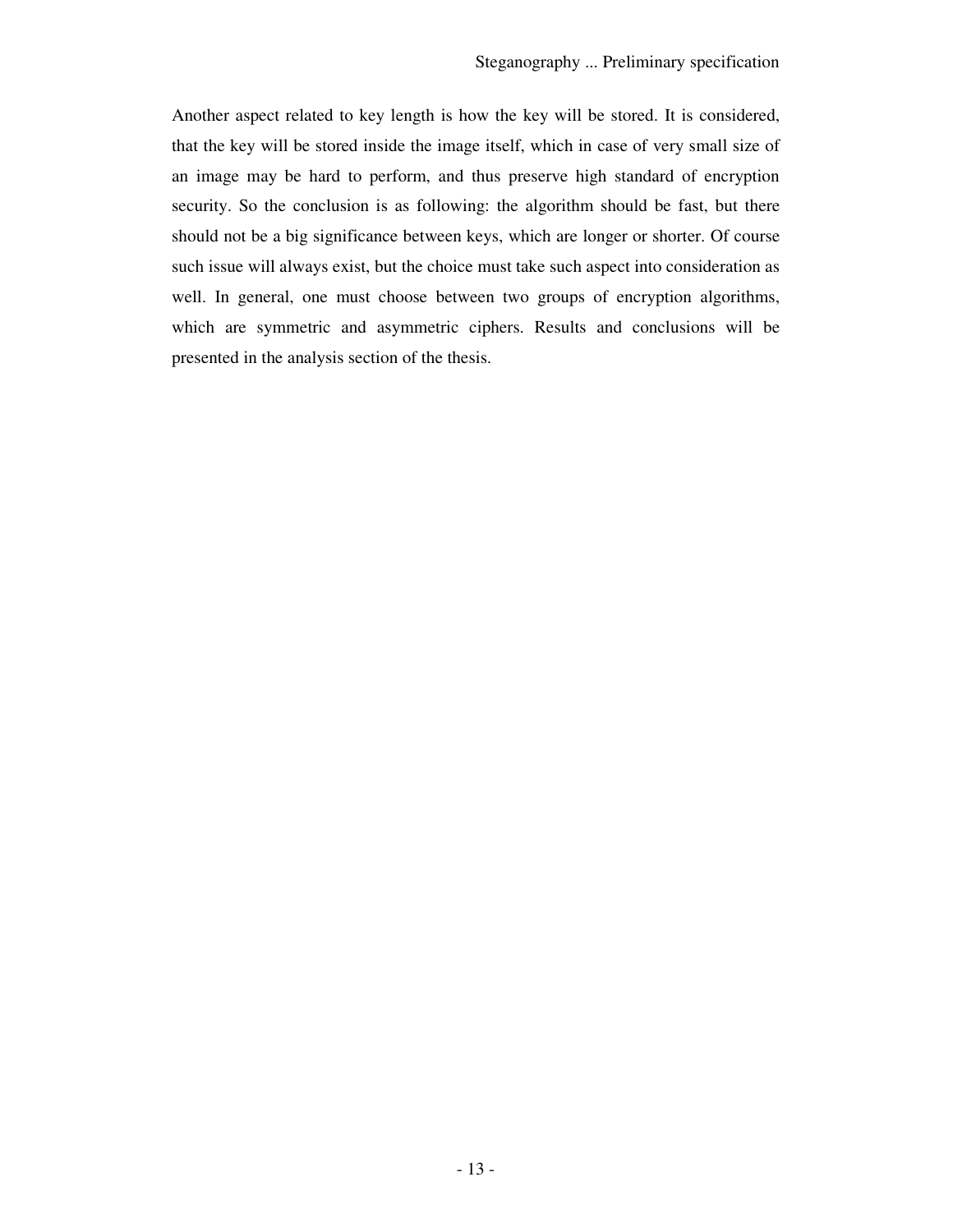## **III. Analysis**

## **3.1 Popular image file formats**

## **3.1.1 BMP (OS/2 Bitmap)**

As some may incorrectly believe, the term "bitmap" does not apply only to .BMP files. A bitmap is an image which is stored and which can be displayed as a set of pixels. A .BMP file extension applies to Windows DIB files. All of this may look little confusing, but the easiest way of defining what a .BMP file is, is as following. Windows bitmap files are being stored in a DIB (device-independent bitmap) format. It means that such bitmaps may be displayed on any kind of a display device. The default filename extension of a DIB file is .BMP, however .DIB files can be encountered as well.

A bitmap image file consists of four major parts: bitmap-file header, bitmapinformation header, color table, and array of bytes, which represents bits of the bitmap. The structure of an OS/2 Bitmap for version 1.x is represented as follows:

BITMAPFILEHEADER bmfh; BITMAPINFOHEADER bmih; RGBQUAD aColors[]; BYTE aBitmapBits[];

The bitmap-file header covers information on type, size, and layout of the file. The bitmap-information header contains information about image size, type of compression used (if any) and color format of the image. The color table is an array of length equal to the number of colors used in the bitmap. This applies only to bitmaps of bit-depth equal to 1, 4, and 8, and does not occur in 24-bit bitmaps, since in 24-bit files each pixel is represented by RGB values. The colors in a color table should appear in their importance order, because it may happen, that on some machines it is impossible to represent a particular bitmap using the available color palette. The array of bytes follows the color table. Pixel values are represented horizontally (as rows), starting from left to right, and from bottom to top (!). The first byte of the array is in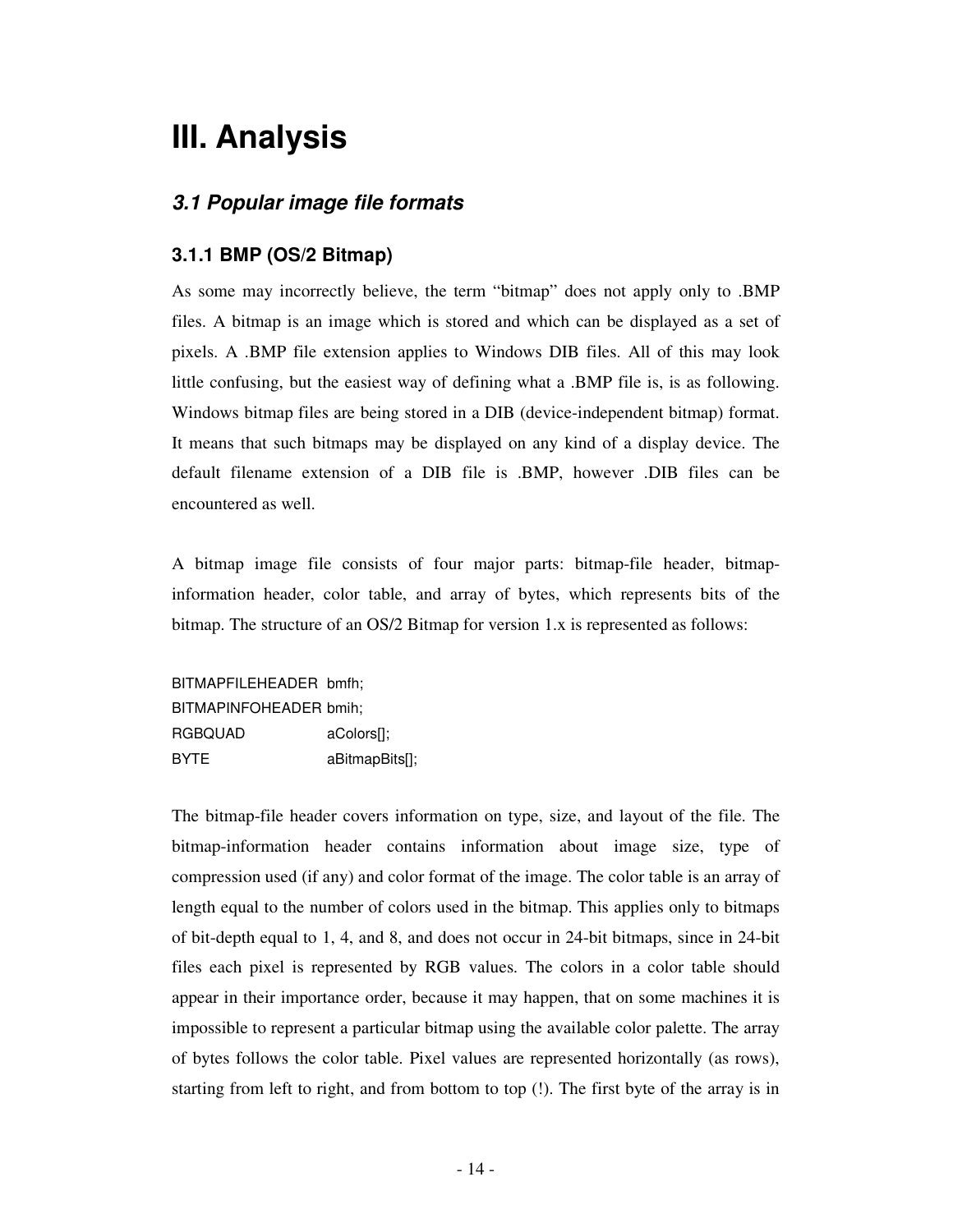fact the bottom-left-hand corner of the image, and the last byte represents the topright-hand corner.

A few words must be introduced as bit count (bit depth) of a bitmap is considered. It may be equal to 1,4,8 or 24. When we consider the simplest monochrome 1-bit bitmap, it is obvious that we may deal here with only 2 colours. These colours are defined in the color table, and if a data bit is set to 0, first entry in the color table is being taken, and similarly when it equals 1, the second entry is being considered. Thus a conclusion can be made, that the simplest way to reverse colors in a 1-bit bitmap is to interchange the two entries of the color table, without making any interference with the data bytes. Similar approach may be used for 4 and 8 bit images, however not for 24-bit files. These bitmaps do not contain any color table to which their pixels could refer. The bitmap array is simply represented by a set of "triplets", which represent RGB values of a pixel. Each color can have values from 0 to 255, which is in fact representation of 8 bits ( $2^8 = 256$ ), and since we have red, green and blue bytes, it makes in total of 24 bits.

Bitmap compression is an aspect, which may turn out crucial for the project, as it may allow possible interference with the file structure. It is worth mentioning, that only 4 and 8 bit bitmaps may undergo compression. Compression used in bitmap compressing is lossless, which means that after the decompression process, we obtain the initial file without any changes made to it (equivalent quality). In other file formats, such as jpeg for instance, we cannot obtain the initial image after its compression. The compression used in bitmap encoding is so called Group Encoding or Run-Length Encoding (RLE). It uses two modes: Encoded Mode and Absolute Mode. The compression slightly differs for 4- and 8-bpp bitmaps.

It is somewhat easier to explain at first how compression of an 8-bpp bitmap is interpreted, since the whole byte is used throughout the process, not taking into consideration 4-bit blocks. In Encoded Mode a block of information consisting of two bytes is being considered. The first value holds the number of repetitions of the second byte, which holds color index of a pixel (reference to the color table). So, to present a small example, we may write down the following: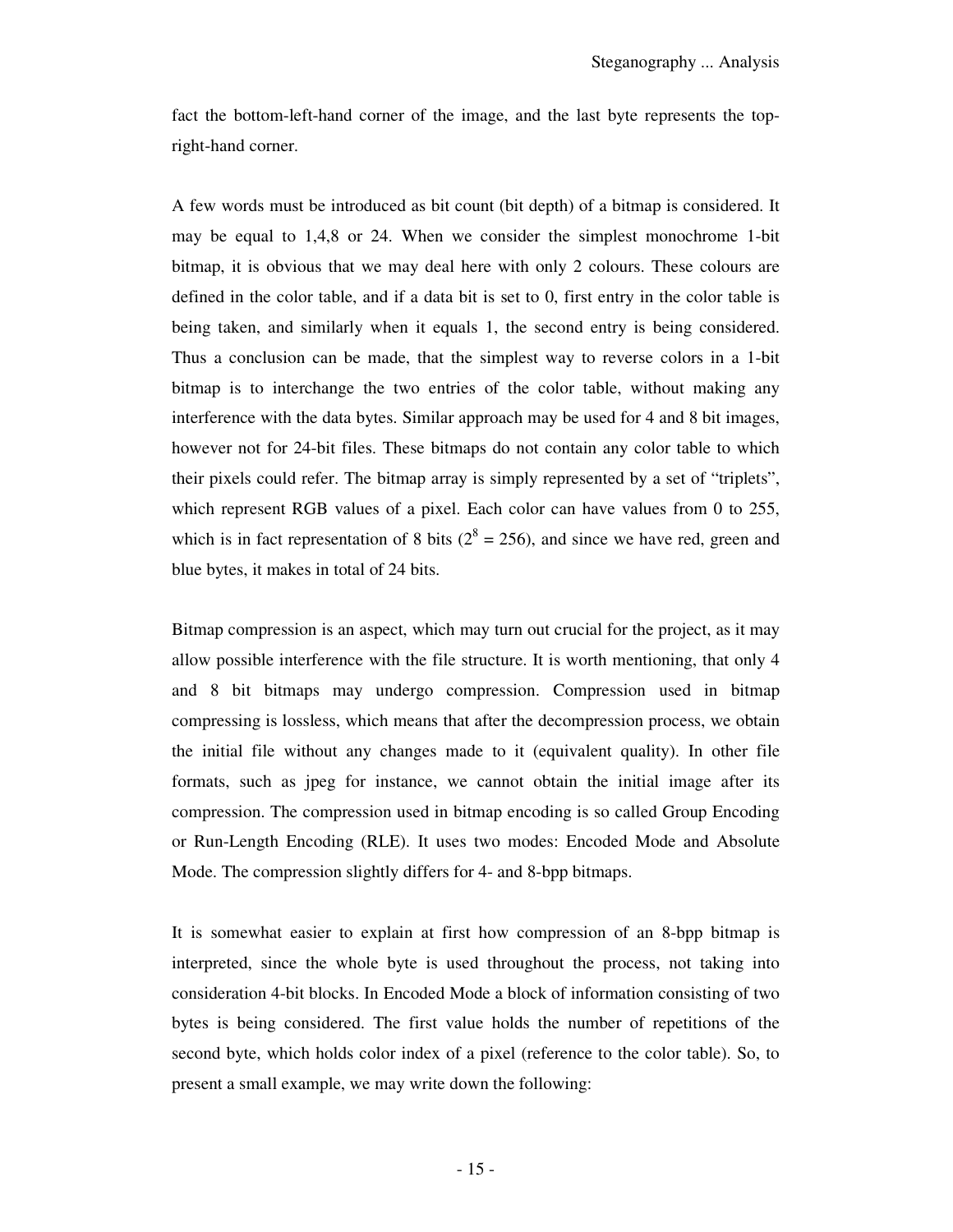05 2E is in fact 2E 2E 2E 2E 2E, and 06 05 is 05 05 05 05 05 05

The first byte may be set to 0, to indicate a special condition, which takes place. It is interpreted as follows:

00 00 is end of line 00 01 is end of file 00 02 is delta

The delta may occur the most important factor as the project's goal is concerned. Two bytes that follow delta (00 02) indicate the position of the next pixel, relative to the current position. So, having the following example:

#### 00 02 03 01

it means, that the position of the next pixel is three positions right and one position down relative from the current pointer position in the data array. Second mode used during compression is Absolute Mode. It allows indicating a number of bytes, which are treated as single pixels. In other words, instead of such notation:

01 05 01 1A 01 53 01 A4 01 11 01 6B

we may use the following:

#### 00 06 05 1A 53 A4 11 6B 00

which is obviously shorter, especially for long "single pixel" sequences. As it may be noticed, the Absolute Mode is indicated, when a sequence of bytes starts with 00 and follows by values from 03 to FF. Values from 00 to 02 are reserved for special escape characters in the Encoded Mode.

The difference in 4-bpp image compression is that in the Encoded Mode the second byte of data is in fact treated as two 4-bit blocks. These blocks are called nibbles, and so, a high-order nibble represents low-order bits of a byte. Similarly, a low-order nibble represents high-order bits of a byte. What follows, is that the second byte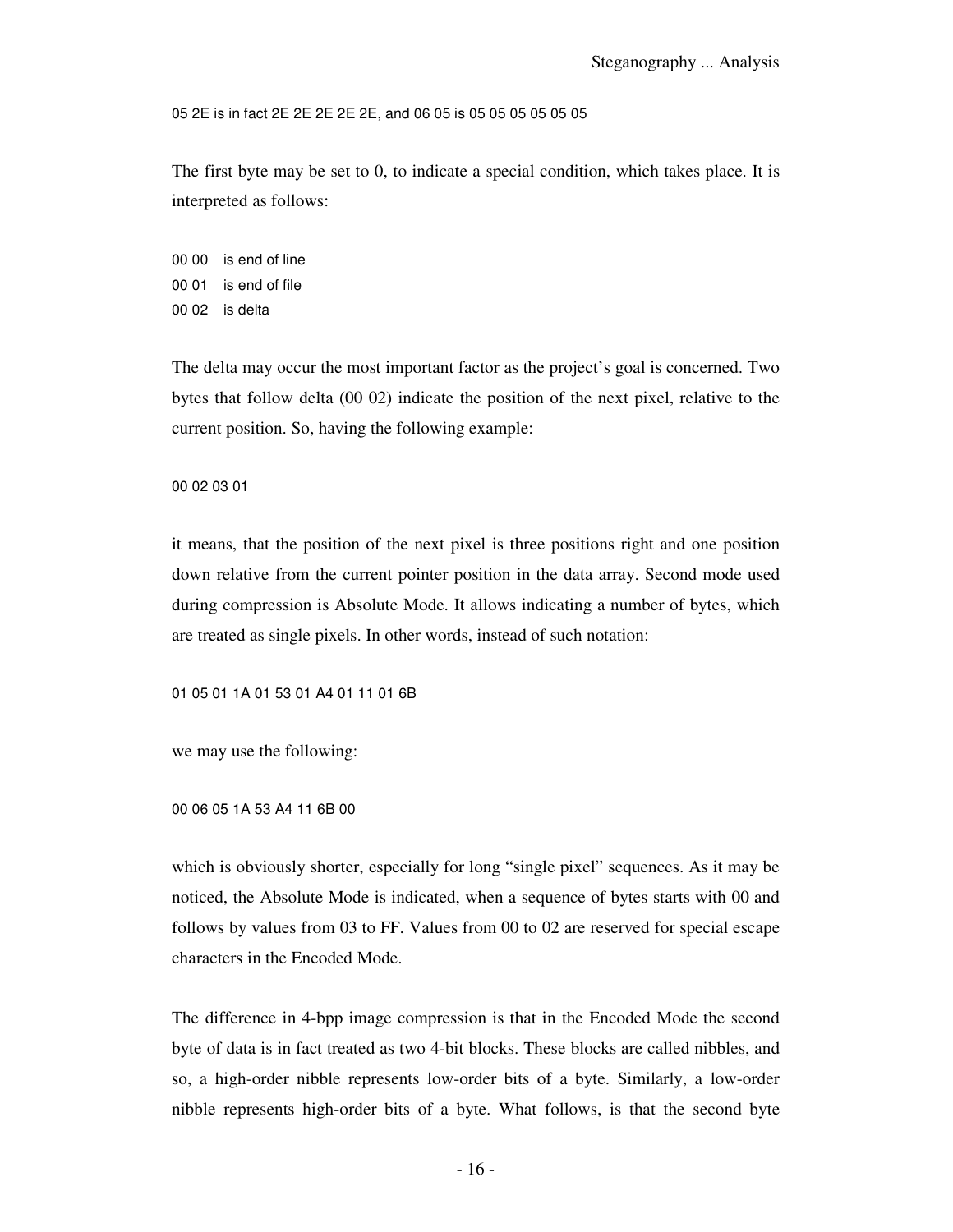(reference to the color table) holds two values instead of one, as in the 8-bpp compressed bitmap. The pixels are being drawn alternately, starting from the highorder nibble. An example below demonstrates how it is being done:

05 13 is in fact 1 3 1 3 1, and 06 A0 is A 0 A 0 A 0

The end of line (00 00), end of file (00 01) and delta (00 02) behave identically as in the 8-bpp compression. The Absolute Mode is almost identical to the previous one; the difference is that the nibbles are picked, instead of whole bytes:

00 06 1A 34 04 00 is 1 A 3 4 0 4

#### **Conclusions:**

It seems that the .BMP files are suitable for the project and will allow some additional data to be put inside their file structure, without spoiling "visuality" of the image. However, there are some constraints, namely, only 4 and 8 bits-per-pixel compressed bitmaps may be used. It comes as a result of a property of the compressed data, namely the so-called "delta". It allows jumping from a current pointer position to another location in the data array, while parsing the image. This property allows putting additional data (as an encrypted information for example) in the space, which is present between the two jump points.

#### **3.1.2a GIF (version 87a)**

Graphics Interchange Format (or shortly GIF) has been designed in 1987 by CompuServe Inc. It combines high quality together with portability of an image. The structure of a GIF87a file consists in general of the following:

- **GIF Signature**
- Screen Descriptor
- Global Color Map
- Image Descriptor
- Local Color Map
- Raster Data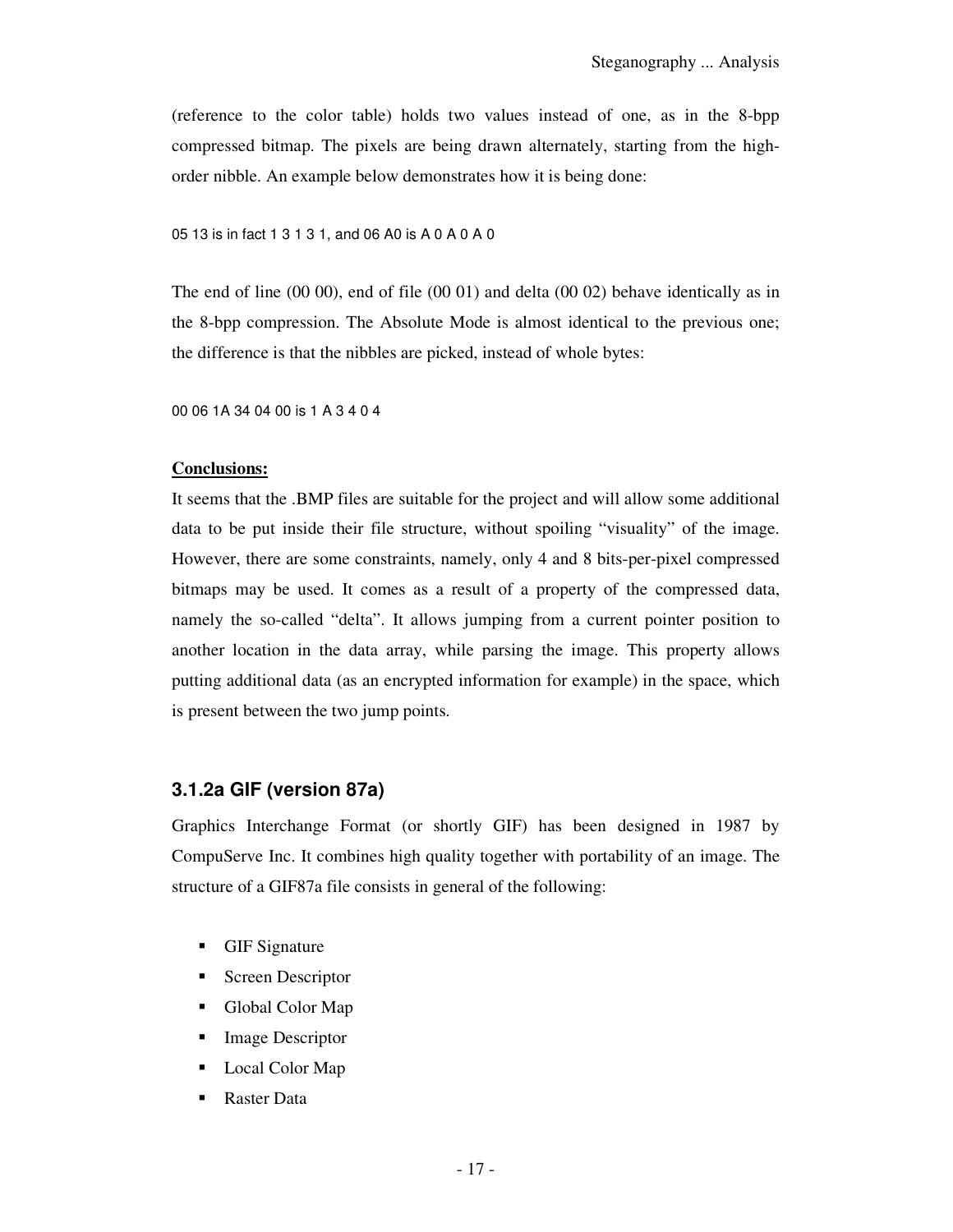GIF Terminator

GIF Signature identifies the file itself as a valid GIF file. It has length of 6 bytes, and in this version the signature is simply GIF87a. Characters 87a denote the version number.

Screen Descriptor follows the GIF Signature. Its length is 7 bytes. Bytes 1 and 2 denote raster width in pixels (called also Screen Width). Two of the following bytes (3 and 4) contain raster height in pixels (Screen Height). The next byte (5) is slightly more complicated. Bit 7 (most-significant bit of the byte) holds information about the Global Color Map. Its symbol is denoted as *M*, and if it's set to 1 – the Global Color Map follows the Screen Descriptor, otherwise – not. 3 proceeding bits  $(6,5,4)$  are called *cr*. These bits denote color depth of the image, and *cr+1* may be equal to 1,4 or 8. The next bit  $(3)$  is reserved and set to 0. Last three bits  $(2,1,0)$  of the fifth byte are called *pixel* and contain information on the number of bits per pixel of the image. Once again  $pixel+1$  value is considered. The next byte (6) contains information about the background color of the image; the index is defined from the Color Map. The final byte (7) indicates the end of the Screen Descriptor and is set to 0.

Global Color Map follows the Screen Descriptor, if the bit *M* has been set to 1. The number of entries is of course equal to the number of bits per pixel multiplied by three, since entries for red, green and blue values are considered. The structure starts by defining red, green and blue values for the color index 0, and proceeds till all RGB values are defined. The size of the Global Color Map is equal to  $3*2^{pixel+1}$  bytes.

The following three structures (Image Descriptor, Local Color Map and Raster Data) are repeated *n* times, where *n* is the number of images contained in the GIF file. This feature is especially useful, when animated GIFs are concerned.

Image Descriptor is a structure, which holds information about a particular image. Its size is 10 bytes and it starts with a byte containing so-called image separator character, or simply a comma (,). Its hexadecimal value is equal to 2C. What is important here is that GIF decoders ignore any characters, which might occur between the end of an image, and an image separator of another image. Following four 2-byte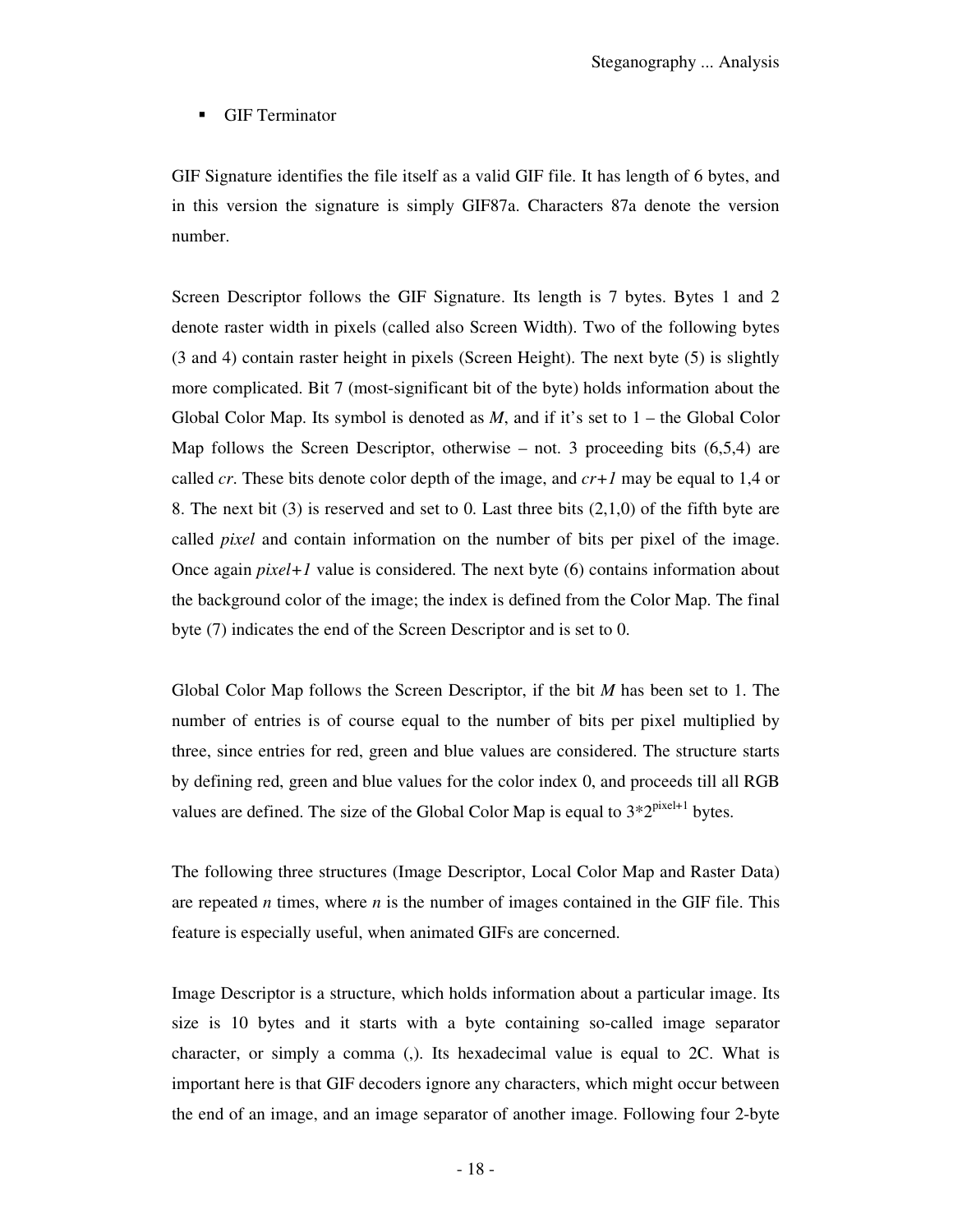blocks (bytes 2 and 3, 4 and 5, 6 and 7, 8 and 9) contain information about image starting left position relative to the screen, image starting top position relative to the screen, width of the image, and finally height of the image. The last byte (10) is very important, and so, the most-significant bit (7) is once again called *M*, only this time it refers to Local Color Map if set to 1, otherwise it refers to Global Color Map. The following bit (6) is called *I*, and denotes if the image is formatted in sequential order (1) or interlaced order (0). This feature will be explained later. Following three bits  $(5,4,3)$  are set to 0. Last three bits  $(2,1,0)$  denote pixel depth, as in Global Color Map, for this particular image.

Local Color Map follows the Image Descriptor if its *M* bit is set to 1. Otherwise it is not present and Global Color Map is used.

Raster Data holds of course references to a Color Map (whichever is taken into consideration). The pixels are stored from left to right and top to bottom in a sequential order. Depending on the *I* bit value of the Image Descriptor, the rows were placed either sequential or interlaced. The sequential term means that the rows in the image are exactly in the same order as these, which will appear on the screen. In other words the picture will be drawn from top to bottom. The interlaced mode allows drawing a picture as a number of layers (four in fact), which results in a more visual effect. It can be achieved by placing the rows in the file in an order, which will then be "smartly" picked, namely, the first pass will draw every 8-th row starting from the top row, the second pass will draw every 8-th row starting from the fifth row from the top, third pass draws every 4-th row, and the last pass all of the remaining rows. This feature is especially useful while viewing GIFs via Internet, while the image is read and displayed "on the fly", and the effect is more pleasing to the eye. The pixel values are compressed by a LZW (Lempel-Ziv-Welch) algorithm, which will be described later.

GIF Terminator is a character, which will terminate the decoding process of a GIF file. This happens, when a semicolon character is encountered (;). Its hexadecimal value is equal to 3B.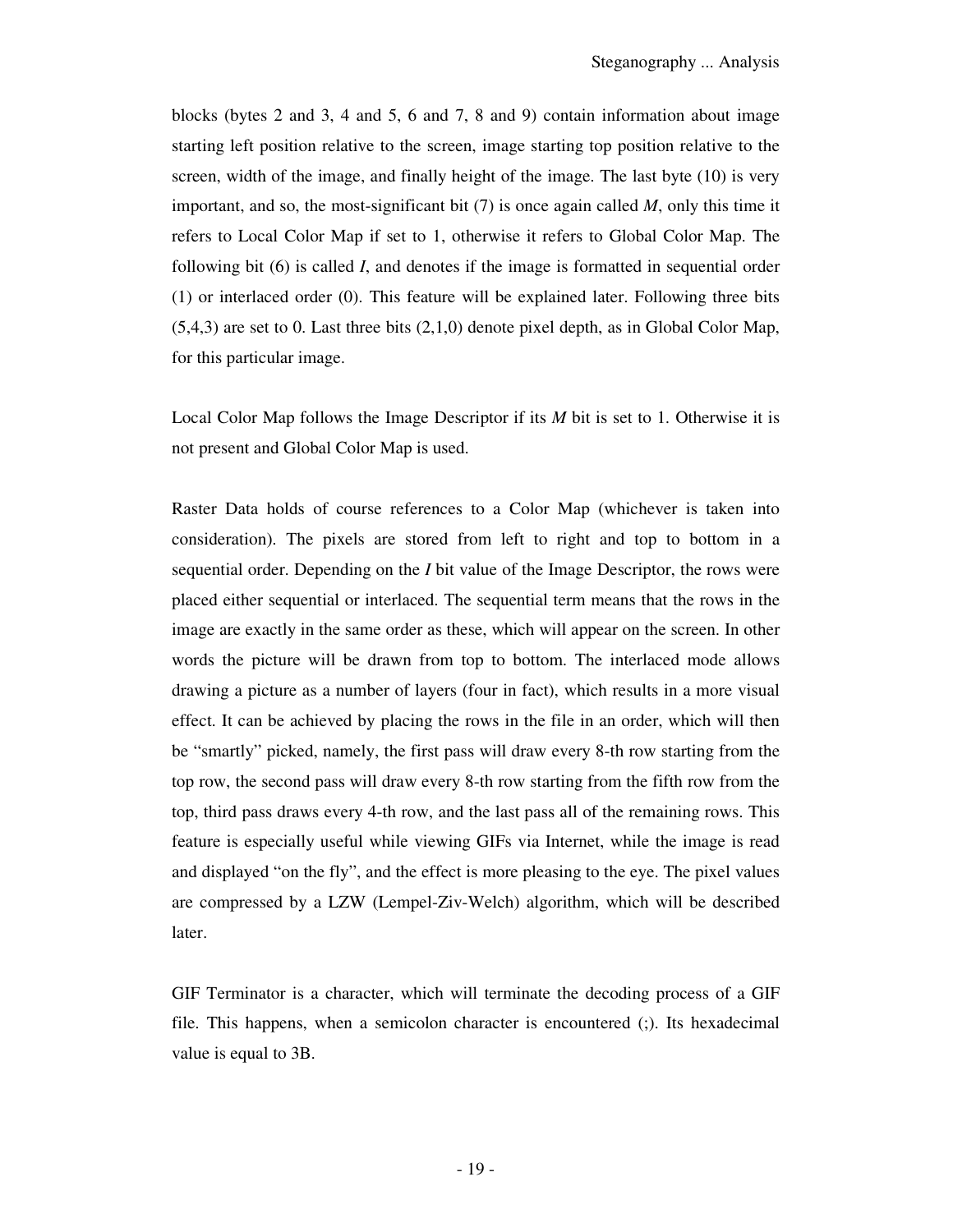GIF Extension Blocks are additional information blocks, which may occur in the GIF file structure. They are preceded by an exclamation mark (!), and end with a standard 0 byte. They may precede an Image Descriptor or the GIF Terminator.

The GIF files are compressed using LZW compression algorithm. Similarly to bitmap compression, the compression of GIFs is lossless. It bases on repeating streams of pixels, but expresses the correlations among the pixels differently from the bitmap interpreter. Similar data streams are sought out, and every repeating one is represented as a pointer to the previous one, and a number of pixels, which are to be copied. This may sound a bit complicated, but an example below should reveal all doubts:

Initial data stream:

1 1 1 1 2 3 3 2 1 1 1 1 3 2 1 1

Compressed data: 1 1 1 1 2 3 3 2 [1,4] [7,4]

The numbers represent references to a color map. It can be observed that the initial data stream consists of 16 bytes, while the compressed stream has been reduced to 8 bytes, plus two pointers weighting 2 bytes each, thus 12 bytes in total. These pointers indicate which data block is being repeated and how many elements it consists of (e.g. from position 7, 4 pixels in length, repeats the block 3 2 1 1).

#### **Conclusions:**

It turns out that GIF87a format is suitable for the project. Additional information can be added to this file type, because of the following property. Namely, one of the features of a GIF file is that any characters, which may occur between the end of an image, and the image separator character (,) will be ignored by a GIF decoder. This feature should not only apply to GIF files which contain more than one image, but to single-image GIFs as well, since it is as well possible to attach information after the end of an image and before the termination character (;). Adding the information after this character may be also possible, however, this approach will not be as secure as previous ones, because it will force to put another termination character after the change has been made. The implementation phase will show if such approach is also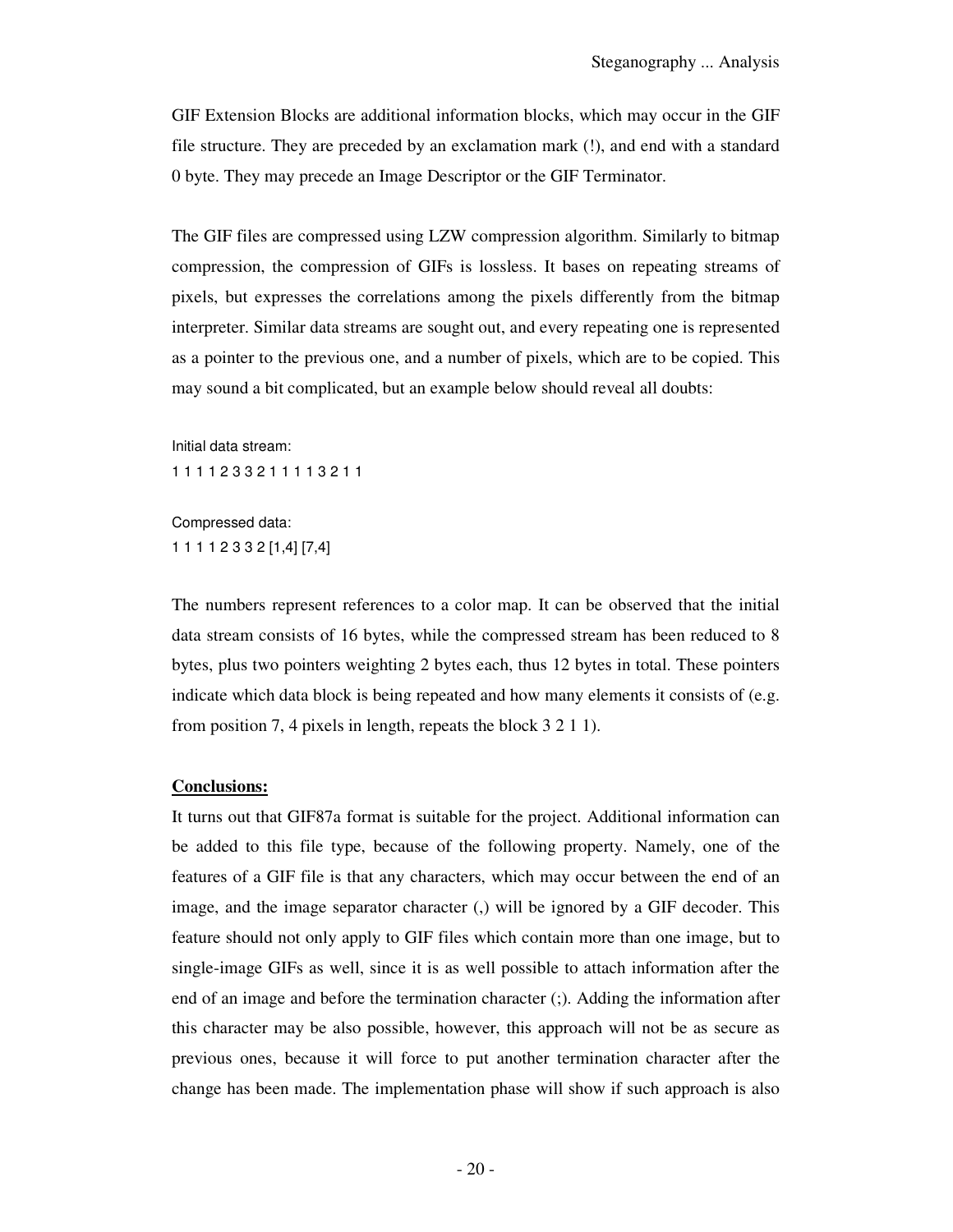possible, since we do not know how different GIF interpreters will treat such modification to GIF files, especially if it is possible to modify the image using such an editor.

### **3.1.2b GIF (version 89a)**

This version of a GIF file has been developed in 1989 and its variations are more common today as compared to the previous 87a version. It was improved and contains several additional blocks of data, which are not present in the previous version. The structure of a GIF89a file consists of the following data blocks:

| Header                                   |               |                             |
|------------------------------------------|---------------|-----------------------------|
| Logical Screen Descriptor                | $\rightarrow$ | like in 87a version         |
| Global Color Table                       | $\rightarrow$ |                             |
|                                          |               |                             |
| <b>Comment Extension</b>                 | $\rightarrow$ |                             |
| <b>Application Extension</b>             | $\rightarrow$ | new features of 89a version |
| Graphics Control Extension $\rightarrow$ |               |                             |
| <b>Plain Text Extension</b>              | $\rightarrow$ |                             |
|                                          |               |                             |
| Local Image Descriptor                   | $\rightarrow$ |                             |
| Local Color Table                        | $\rightarrow$ | like in 87a version         |
| Image Data                               |               |                             |

**Trailer** 

The new features of the 89a version need to be commented. New features, which were added to the GIF image file, allow to control rendering of graphical data, which is stored in this GIF file. The 87a version allowed displaying a single image or a slideshow of images. The improved version allows a textual as well as bitmap-based graphical data to be displayed. Moreover, it supports such functions as overlaying and deletion of such data. This additional information belongs to so called Control Extensions. Four blocks were introduced, and these are Graphics Control Extension,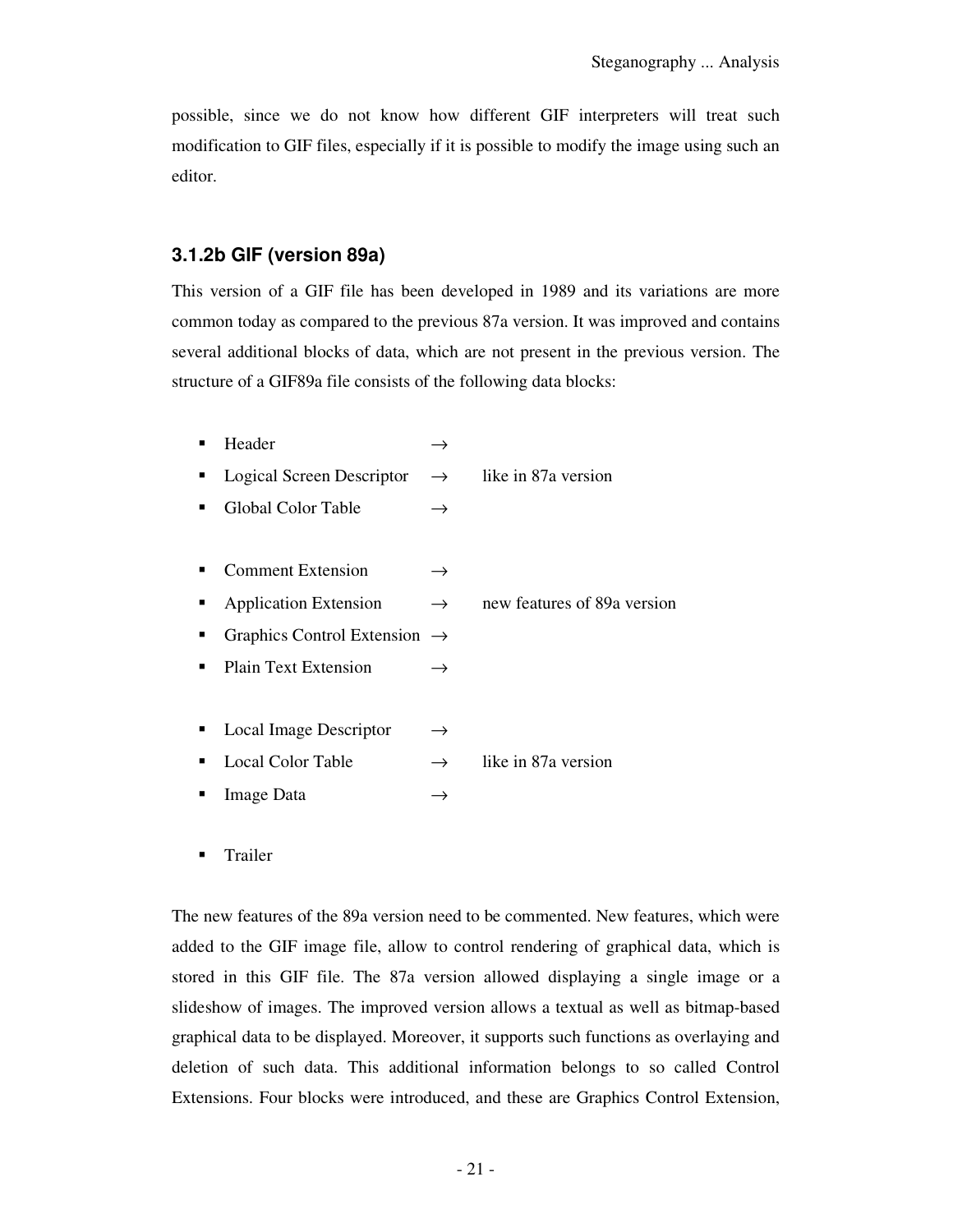Plain Text Extension, Application Extension and Comment Extension. Control Extensions may occur anywhere in the file, following the Global Color Table. They begin with the Extension Introducer, a byte of value 0x21.

Graphics Color Extension is responsible for controlling the way the bitmap is being displayed. This includes if the graphic is displayed in transparent or in opaque way, if this graphic is to be restored or deleted, and if user input is required for further continuation. The block starts with byte value 0xF9. It is being followed by BlockSize with value 0x04, which is constant and determines the size of remaining fields, which are: Packed, DelayTime, ColorIndex and Terminator. The Packed byte consists of the following: starting from the most significant bits; bits 7-5 are Reserved, bits 4-2 specify the Disposal Method (how it is to be interpreted, after the graphic has been displayed – if to overwrite it or not), bit 1 is the User Input Flag (if  $1$  – user action such as key press or mouse click is required to continue displaying the image, otherwise  $0 -$  no action required to continue), bit 0 is called Transparent Color Flag, and if is set to 1, the ColorIndex will contain a color transparency index, otherwise it will be set to 0. The DelayTime block (of length word) specifies the delay in hundredths of a second between continuous displayments. The ColorIndex contains a value only if the Transparent Color Flag bit is set to 1. The Terminate byte of value 0x00 ends the Graphics Color Extension block.

Plain Text Extension allows mixing plain text ASCII with a bitmap image. This extension is especially useful when it comes to displaying a readable text, which may be included in the GIF file. Such text can be overlaid onto an image itself. The block starts with byte of value 0x01 and follows with BlockSize with constant value of 0x0C. The following data contains information about the text itself, its position, specific data about how to display particular characters in the grid of pixels, and foreground and background color of the text. The block ends as usual with a block terminator of value 0.

Application Extension allows storing such data, which is to be understood only by software applications, displaying GIF image files. Such information may turn out vital, when it comes to display the image. The block is 14 bytes long, and starts with Label byte 0xFF. Then follows the BlockSize byte (always 0x0B). The following data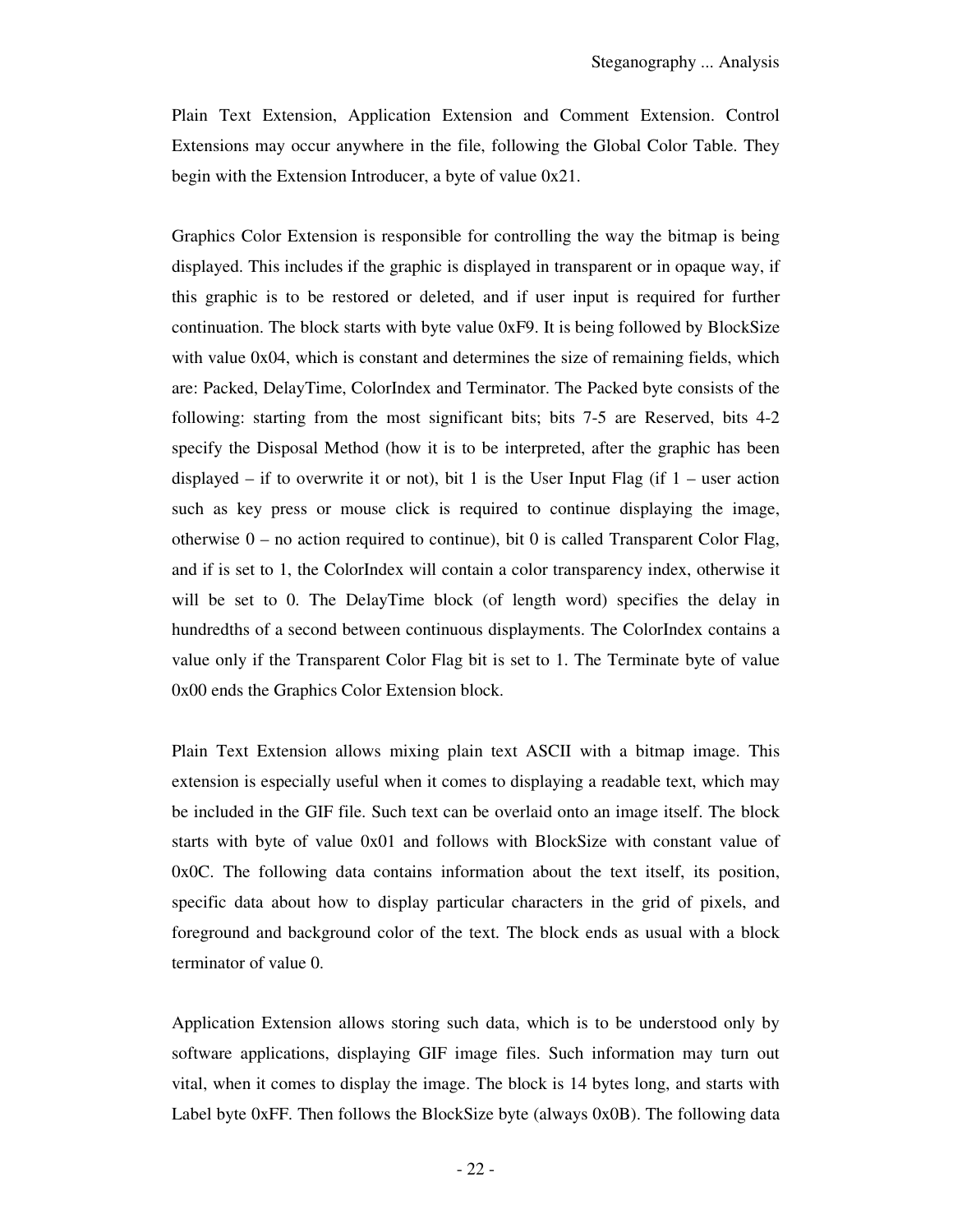contains information specific for a particular information, such as Application Identifier, Application Authentication Code, and pointer to Application Data subblocks. The block ends with a standard Terminator.

Comment Extension holds comments, which are "human-readable", and are stored in a similar way as for example comments in C language. Each one of the comments may contain 255 ASCII characters, and may include ASCII control codes. The number of comments in a GIF file is not limited. The label identifying this block has value of 0xFE. Afterwards, the CommentData bytes follow. The comment ends if the Terminator byte is encountered.

#### **Conclusions:**

As in the following case (GIF file version 87a), the GIF89a image may be applied into the project. What may turn out to be an advantage, as in comparison to the previous case, is the possible occurrence of extended information contained in Extension Blocks. For example, Comment Extension can surely be used for attaching additional data to the file; however, such approach will not be that secure, because the comment information contained in this Extension Block is human-readable. The Plain Text Extension may be of greater benefit for the project, since not only plain information is contained in such a block, but also it allows manipulating with this information using several other controls. What might occur to be the greatest profit of using the Extension Blocks, which support plain text/comments, is that using such notation, appropriate bytes of data, included in actual raster data of an image, may be pointed out, as to being part of an encoded message. In other words, plain text may be used to point to bytes of image data, which will in fact be parts of the message, and will bind the whole message together. In such approach it must be of course considered, that some data bytes, which do not occur in image data, may be necessary for the proper message binding, but in this case another approach should be used. Such "missing bytes" would have to be encoded separately (possibly as parts of Plain Text Extension or Comment Extension blocks), but this will be planned during the late phases of the implementation part of the work.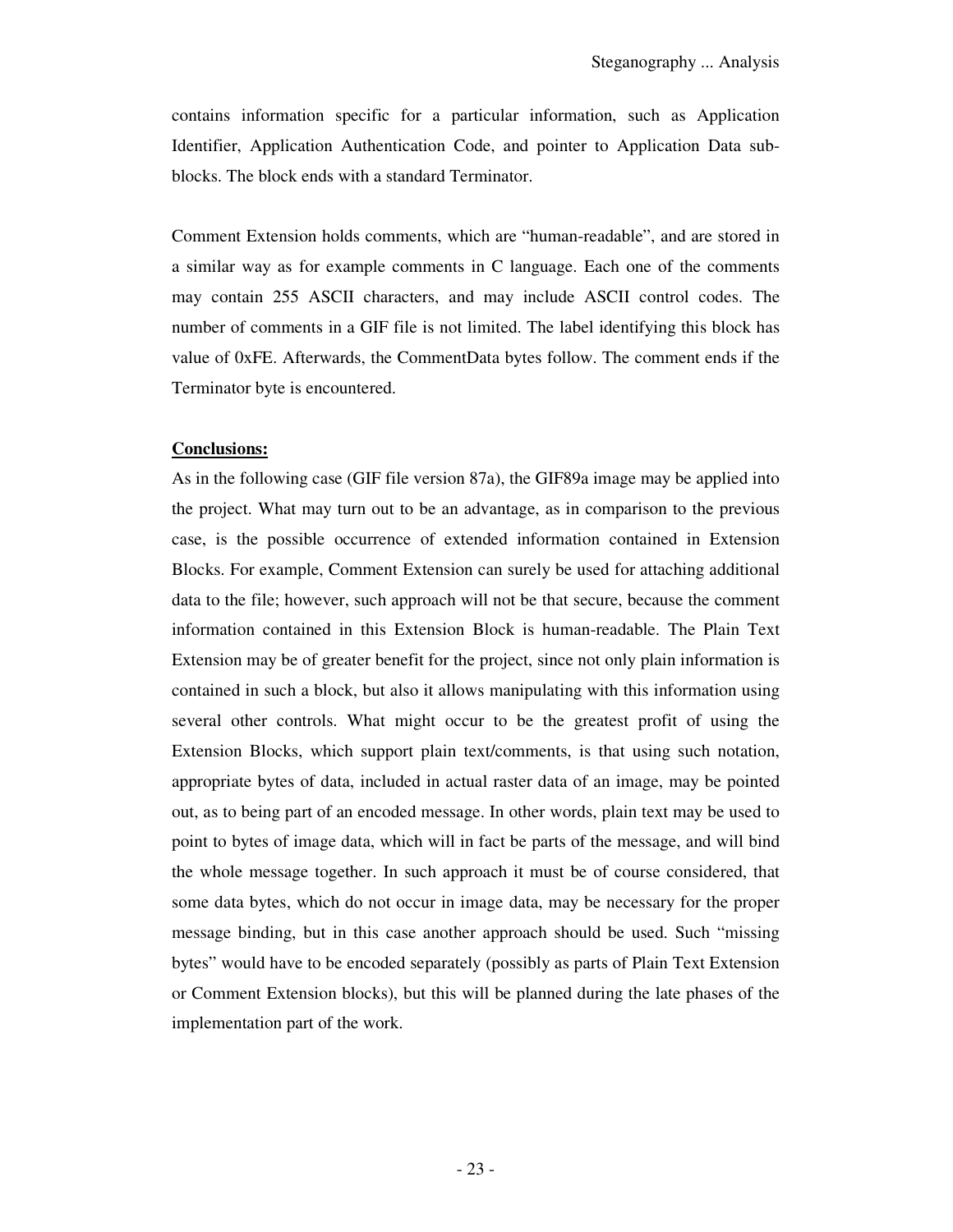## **3.1.3 JPEG**

Joint Photographic Experts Group (or shortly JPEG) is a file format, which is nowadays widely used in many aspects of image management. JFIF however, an abbreviation of JPEG File Interchange Format, was designed to allow data exchange among different systems and applications. So, a JFIF file is a JPEG, which has some restrictions and identifying markers. JPEG data stream stores 16-bit word values in big-endian format.

Each JPEG stream starts with a SOI (Start Of Image) marker. First two bytes of the file have values 0xFF and 0xD8. In a JFIF file, Application marker (APP0) follows the SOI marker. This marker has values 0xFF and 0xE0. In general, a JFIF header of a JPEG file consists of the following:

|                  | Start Of Image (SOI) marker         | 2 bytes $(0xFF, 0xD8)$    |
|------------------|-------------------------------------|---------------------------|
|                  | Application (APP0) marker           | 2 bytes $(0xFF, 0xE0)$    |
|                  | Length of APP0 field                | 2 bytes                   |
| ٠                | Identifier                          | 5 bytes ("JFIF", $0x00$ ) |
|                  | <b>JFIF</b> format revision         | 2 bytes                   |
|                  | Units used for resolution           | 1 byte                    |
|                  | Xdensity (horizontal resolution)    | 2 bytes                   |
| $\blacksquare$ . | Y density (vertical resolution)     | 2 bytes                   |
| ٠                | XThumbnail (horizontal pixel count) | 1 byte                    |
|                  | YThumbnail (vertical pixel count)   | 1 byte                    |

The Length field is responsible for keeping the byte length of the whole APP0 marker, including its own field size (2 bytes). Such property is very useful while decoding a JPEG file into blocks of data, because after detecting a marker, we may move to the next one using basing on this value. A thumbnail image may be included inside a JPEG, file so the Length field equals to *16 + 3 \* XThumbnail \* YThumbnail*, because such an image is stored using 3 byte blocks of RGB values.

A JFIF identifier follows the Length field. It is a zero terminated string consisting of characters "JFIF". This field has a size of 5 bytes. The 2 following bytes represent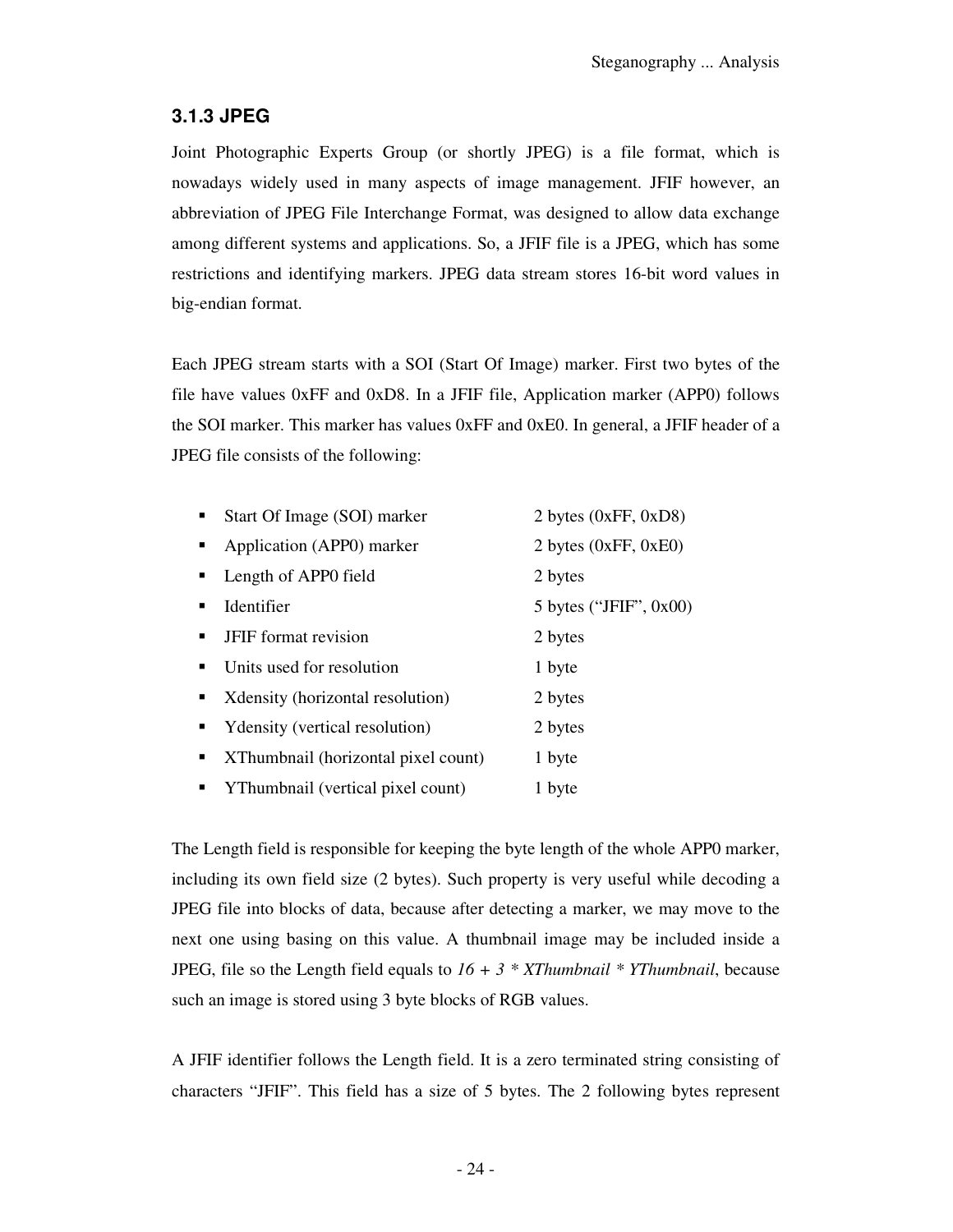revision of the JFIF file. First byte contains major revision number, while second one contains its minor one. Version, which is being used today is 1.02, previous revisions were 1.00 and 1.01. These are the most important information contained in an APP0 Application marker.

Revision of a JFIF file is quite important, since optional JFIF extensions may follow the APP0 marker, if the revision version is 1.02. So if we wish to add some extension blocks to a JFIF file, we must remember to keep the revision number as 1.02, otherwise some applications may not display the image correctly. A JFIF extension consists of the following fields:

| • Application (APP0) marker | 2 bytes $(0xFF, 0xE0)$    |
|-----------------------------|---------------------------|
| • Length of APP0 field      | 2 bytes                   |
| $\blacksquare$ Identifier   | 5 bytes ("JFXX", $0x00$ ) |
| • Extension Code            | 1 byte                    |

Three first fields are similar to these in the SOI marker. The last field however, contains information about the data, which is being stored after this field. This filed may have a various value, which will indicate purpose of this extension. It may describe the following properties of a JPEG file: 0x10 - thumbnail encoded using JPEG,  $0x11$  - thumbnail stored using 1-byte pixels and a palette, or  $0x13$  – thumbnail stored using 3-byte RGB pixels.

#### **Conclusions:**

As it may be observed, a JPEG file may also come in handy as it comes to storing information inside its file structure. However, the noise method is not advisable in this case, since the image data is always compressed inside a JPEG. Of course, this does not exclude implementing the noise method, since it looks like it would be enough to decode the data, modify it and encode the modified data once again. This approach is however not possible, because if we encode a JPEG and decode it afterwards, we would not get the same result, meaning that file comparison of the initial and final file would differ. It is a result of various processes a JPEG undergoes during the encoding or decoding process. Such processes as quantization, cosine transforms always result in creation of unwanted rubbish, which does not affect visuality of an image, but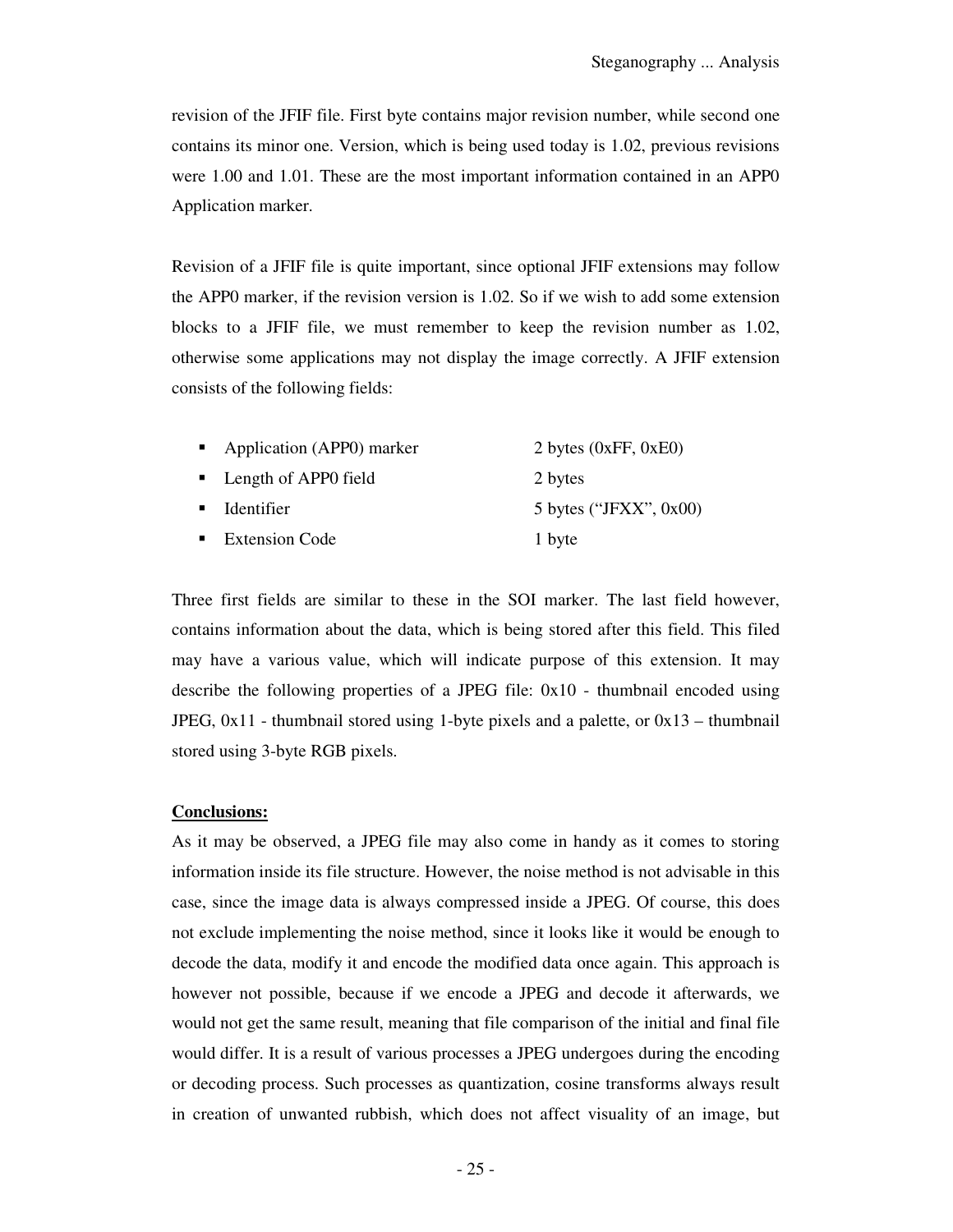unfortunately affects its file content. Instead, various block methods may be applied, starting from creation of one's own marker blocks, or making the most of already predefined file segments, such as a number of thumbnail images which may be included inside a JPEG file.

## **3.2 Data encryption algorithms**

It is assumed that the goal of the project is to create such application of message encryption, that it would be secure enough to face against any possible hacker attack. A detailed file-formats analysis shows, that in most cases it is practically impossible for a third-party to notice that an image file has been modified and contains additional information. Such information will be often divided into blocks of smaller size, to ensure more secure allocation of such message parts inside a file, thus making it harder, if not entirely impossible, for an attacker to work out the way it has been stored, especially without use of a proper user-interface as well. However, the message must not be of a totally plain type, meaning not encrypted at all. Such approach would not be that secure and would allow an attacker to breach the file structure easier, to get into possession of such information.

The task is to propose such encryption algorithm, which would match the above conditions, and will not be bounded by to many constrains, such as for example: maximal message length, key length, key generation problems and many more. The idea is to implement some kind of a symmetric-key algorithm. The reasons for choosing such type of algorithm are simple. Such algorithms require usage of only one key, not a pair of keys like in nonsymmetric-key algorithms. Thus, the key generation phase is much easier too. Moreover, their big advantage is the fact, that they are much more faster than nonsymmetric-key algorithms. They also have their drawbacks, such as for example having to store the key in a very secure manner. When it comes to interchanging information between two parties, it may look as these algorithms are much less secure, but an interesting assumption can be made.

At first, it must be considered, what is the purpose of attaching the message to an image file. One of the reasons is simply to store hidden information for some private purposes, not including any second-parties at this moment. This approach is the easier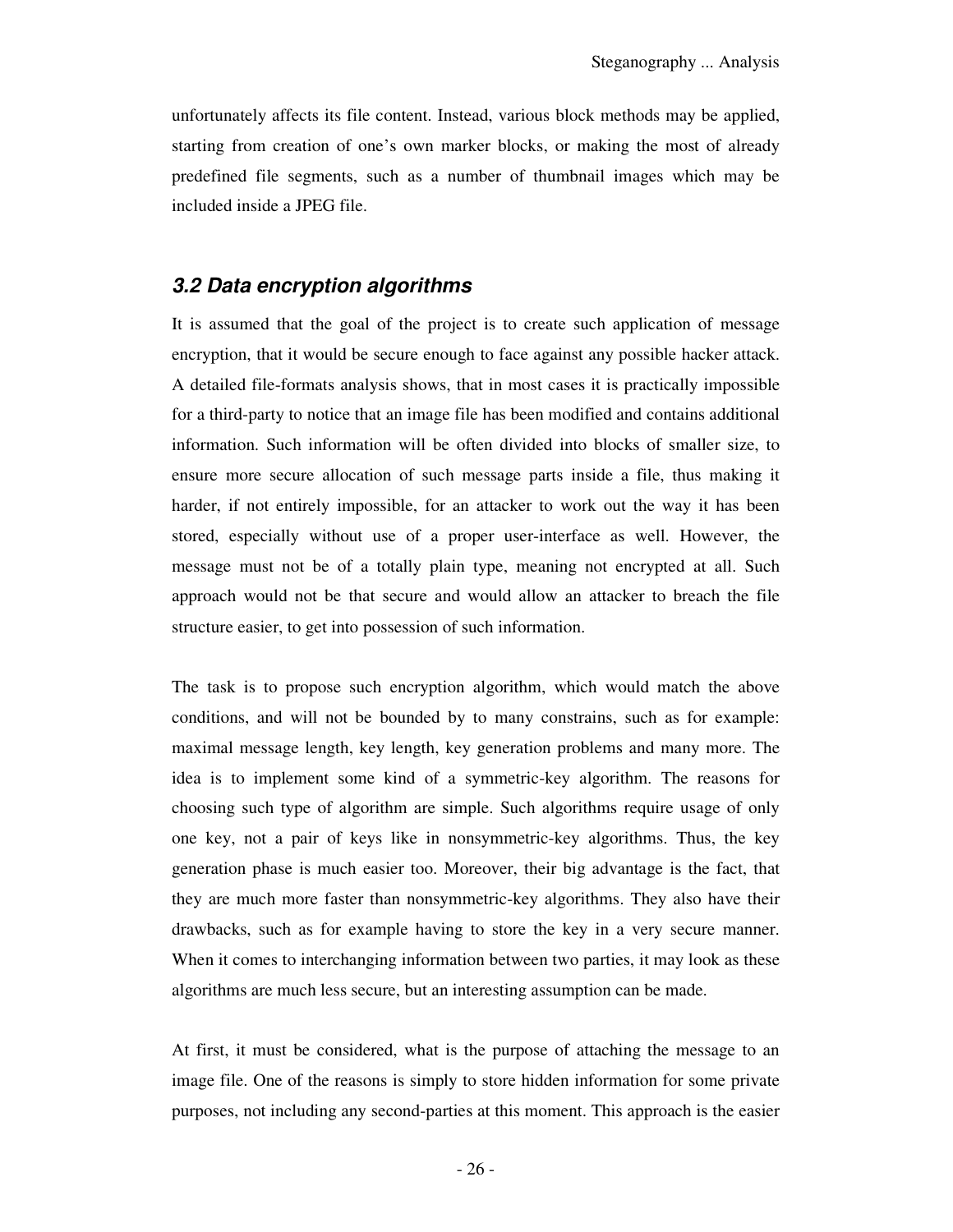part. Another reason may be that we would like to interchange some information with another party. This approach is more dangerous, since we would have to consider having to transfer such a file, which could of course be intercepted by a third-party on the way. And here we encounter a problem of key exchange.

One idea is that the key may be attached to the image file containing a message as well. Of course, it would not be stored as plain text, but rather in some other smart way, similar to message storing, and split throughout the file in some way. Another idea is however being considered; namely, both parties will have a set of keys stored somewhere on their disk space. These sets would be identical, and the encryption process would only include choosing one of the keys from the database (lat us call it a *key-repository* or shorter a *repository*), encrypting the message and attaching the index of a key to the message. To decrypt the message, the second party would only have to find a proper key in their repository according to the received index.

In fact, some calculations would probably have to be made, since symmetric-key cryptography does not actually use the same cryptographic key for encryption and decryption processes, but it is assumed that it is easy to compute the decryption key knowing the encryption key (and the other way around). The symmetric-key algorithms are divided in general into two groups: stream ciphers and block ciphers. The first type encrypts the message bit after bit, and the second type deals with blocks of bits, usually 64-bits long, but some of the ciphers use 128-bits blocks and others as well. Since the way the algorithm deals with the message is important from the point of view of the project, a detailed analysis of these two kinds of symmetric-key algorithms has to be made.

#### **3.2.1 Block ciphers**

A block cipher in comparison to a stream cipher is an algorithm, which operates on groups of bits of fixed length, which are called blocks. Size of a block is individually determined by the algorithm being considered, however the most common block-size is 64 bits and possibly 128 bits. It can be observed that certain functions are very common to this kind of ciphers. These are: logical operations (XOR), S-Boxes and permutations.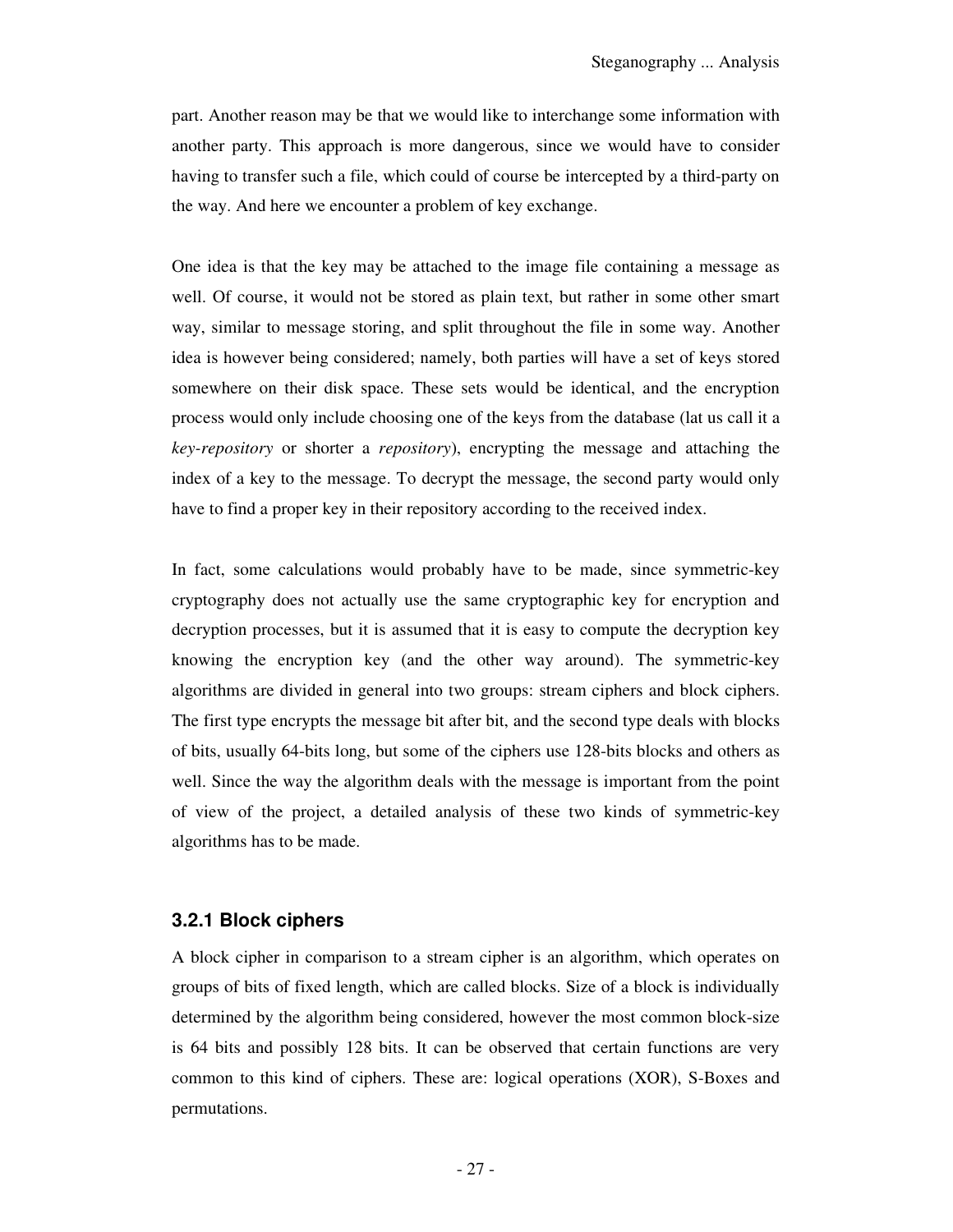What is an interesting aspect is the number of various attacks against block ciphers, all of which base on certain properties of these ciphers. This includes: partial differential cryptanalysis, slide attacks, boomerang attacks, integral attacks, algebraic attacks, and many more. In general, a good block cipher must be tested against all of these attack types to prove its reliability. The most common block ciphers are: AES, DES, Blowfish, IDEA, Lucifer, SHARK, Triple DES, RC5 and many more. The variety of block ciphers is much greater than the number of commonly used stream ciphers.

#### **3.2.2 Stream ciphers**

A stream cipher is an algorithm, which encrypts data bit by bit (meaning one bit at a time), or in some cases one byte at a time. Their other name is *state ciphers* because an action at the current time depends on the current state. Their advantage is that they are usually much faster than block ciphers, which is somewhat obvious, since they require less complicated operations while dealing with one bit (or byte) at a time. Most of stream ciphers consist of a PRNG (a pseudo-random number generator) and a XOR gate. The PRNG outputs a key stream having a key on input. The key stream is then being XORed with the plain text, obtaining an encrypted message. A similar process is used do decrypt an encrypted message, meaning that appropriate key stream bits are being XORed with the encrypted message bits. Its advantage is that having an error in a single bit of a cipher text, it results in an error of a corresponding bit of the plain text. This feature is especially useful when dealing with high transmission error rate.

A stream cipher is useful when it comes do encryption of data of unknown length, and no bits are "wasted" as a result of padding, like in block ciphers for instance. The most popular and known stream ciphers include: RC4, A5/1, A5/2, FISH, Helix, SEAL, and many others. An example of a stream cipher is presented in the following chapter.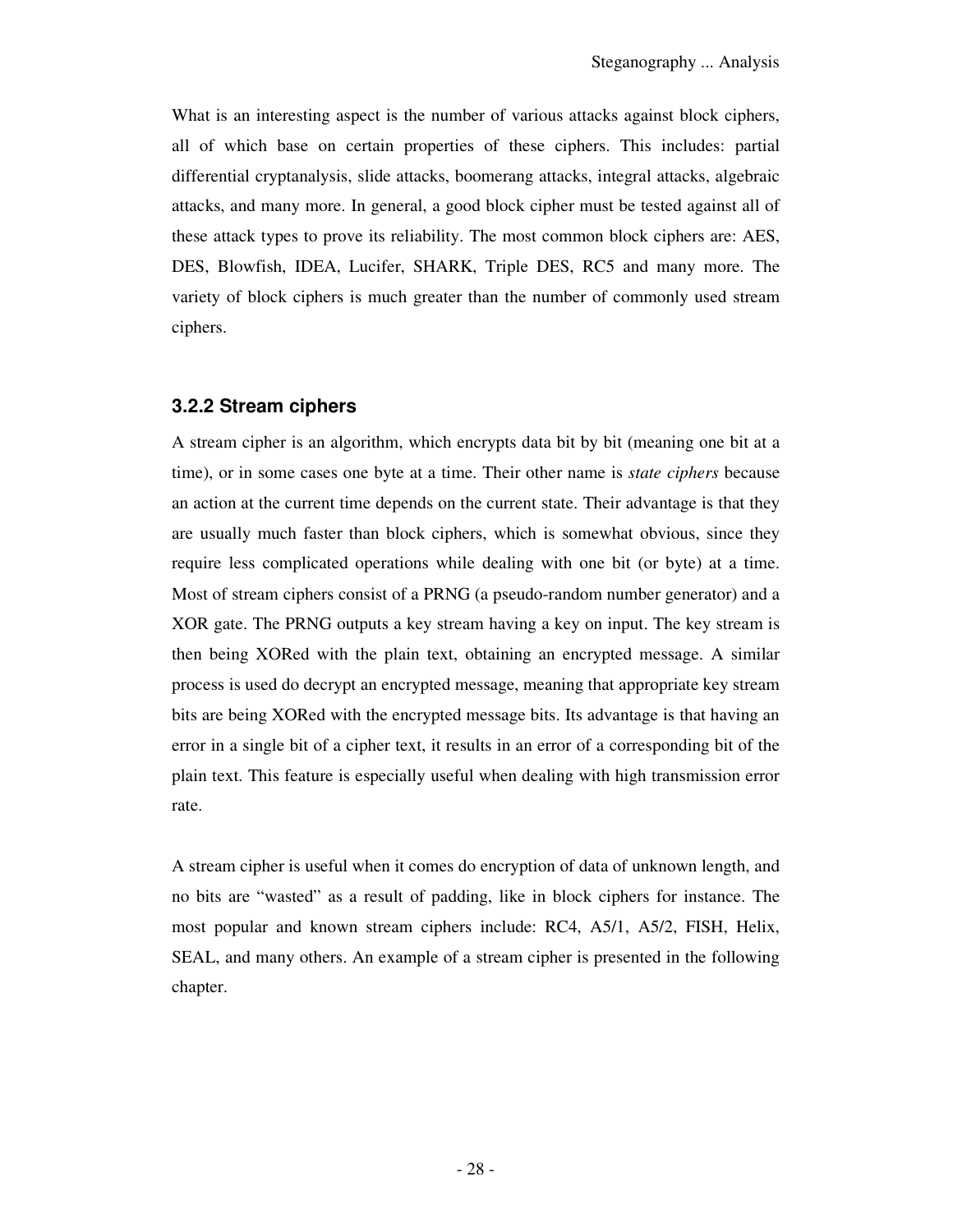#### *3.2.2.1 RC4 stream cipher*

The RC4 stream cipher was designed in 1987 by Ron Rivest, one of the creators of the well-known RSA algorithm. The RC4 algorithm is very popular, because it is very simple to implement. It does not need large quantities of RAM to work, as it requires only 256 bytes for the state array, n bytes for the state key (n is from 1 to 255), however it is obvious that the longer the key is, the more secure the encrypted message will be. Values of n equal to 64 or 128 are very common. The algorithm consists of two parts: the KSA (Key Setup Algorithm), and PRGA (Pseudo-Random Generation Algorithm).

The KSA phase is used to initialize the pseudo-random number generator. It may be presented in such a way:

#### *pseudo c-code*

```
j = 0for i = 0 to 255
     S[i] = ifor i = 0 to 255
     j = (j + S[i] + key[i \mod n]) \mod 256 swap (S[i], S[j])
```
*S* is the state array, *key* is the state key, and *n* is the state key length. *i* and *j* are integer variables. The swap function interchanges appropriate bytes of the state array, with indices *i* and *j*. After the generator has been initialized, the proper process of encrypting or decrypting can be performed. It is being done in such a manner:

```
i = 0j = 0loop 
     i = (i + 1) \mod 256j = (j + S[i]) \mod 256 swap (S[i], S[j]) 
     k = S[(S[i] + S[j]) \mod 256] output XOR of k with the next byte of input 
end loop when there are no more bytes of input
```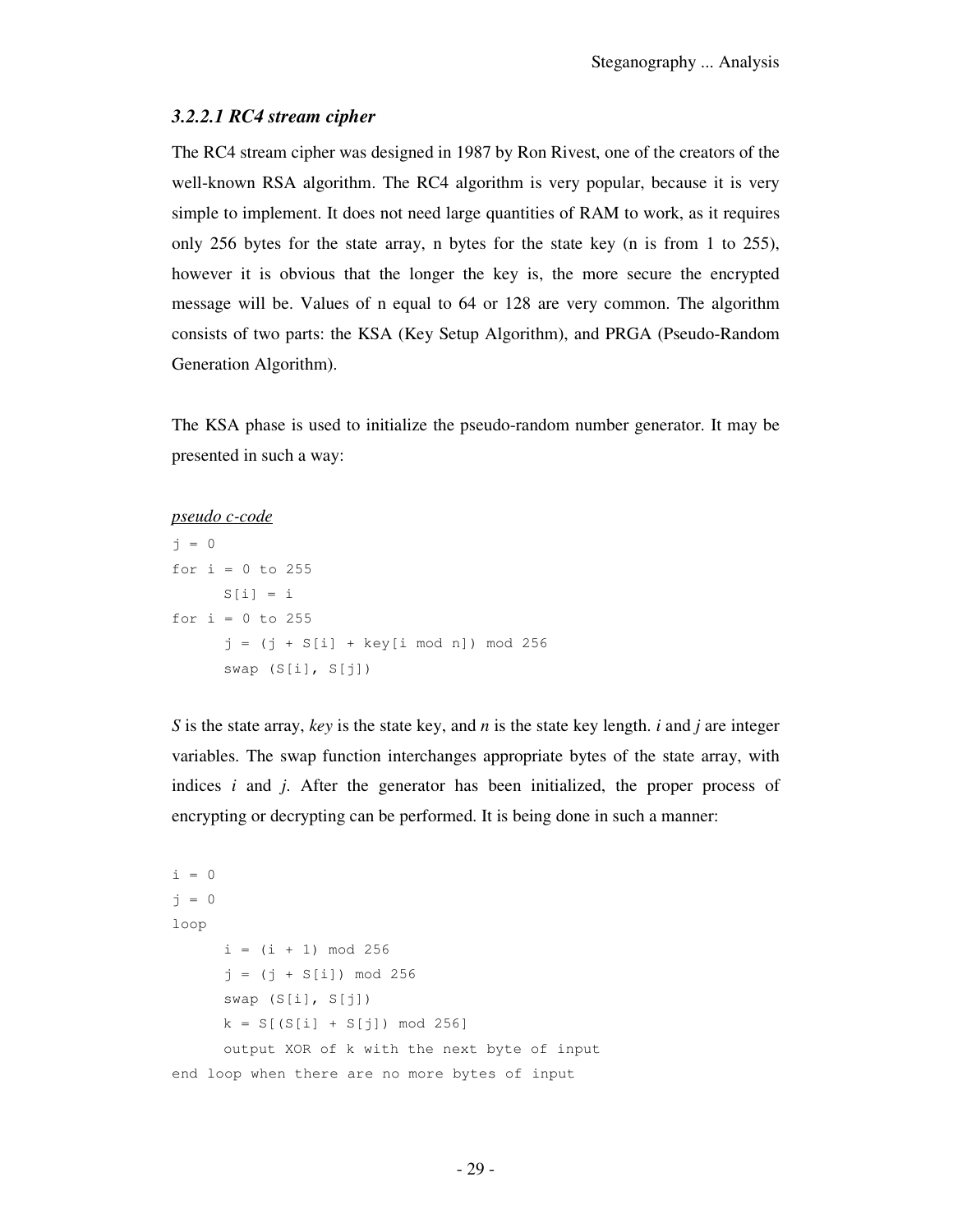By input, we mean the plain text data to be encrypted, or in the second case, the encrypted data which is to be decrypted. In both cases the same key is being used, because of the property of the XOR function. A table below should explain the idea:

| input |            | key |     | encrypted |
|-------|------------|-----|-----|-----------|
|       | <b>XOR</b> |     | =   |           |
|       | <b>XOR</b> |     | $=$ |           |
|       | <b>XOR</b> |     | =   |           |
|       | <b>XOR</b> |     | =   |           |

| input |            | key |     | encrypted | encrypted |            | key |     | decrypted |
|-------|------------|-----|-----|-----------|-----------|------------|-----|-----|-----------|
|       | <b>XOR</b> |     |     |           |           | <b>XOR</b> | 0   |     |           |
|       | <b>XOR</b> |     | $=$ |           |           | <b>XOR</b> |     | =   |           |
|       | <b>XOR</b> |     |     |           |           | <b>XOR</b> | 0   | $=$ |           |
|       | <b>XOR</b> |     | $=$ |           |           | <b>XOR</b> |     |     |           |

#### *Table 1. XOR tables*

As it can be observed, the XOR function returns 0 if both inputs are the same, and 1 if the inputs differ. This property is very useful, since as the table on the right shows, the decryption process reverses the encryption process using the same key. Such property is a subject to symmetric ciphers.

An important assumption must be mentioned in the case of the RC4 algorithm. Namely, it is very important, from the point of view of the algorithm's security, that a number of bits are discarded before the actual input data. It means, that when the output data (encrypted data) is achieved, a number of its initial bits are meaningless for the decryption process. These bits are called discards, and at least 256 of such bits are recommended for the algorithm to be secure.

If such precaution is not taken into consideration, the encrypted message is exposed to various kinds of attacks. The most dangerous is so called Fluhrer, Mantin, and Shamir attack. It bases on the fact, that while getting into possession of many encrypted messages, which have been encoded using the same key, it is possible to rediscover that key on the basis of these messages. Thus an important collorary can be made at this point, that it is vital not to use the same key too many times, because it decreases security level of the encryption process.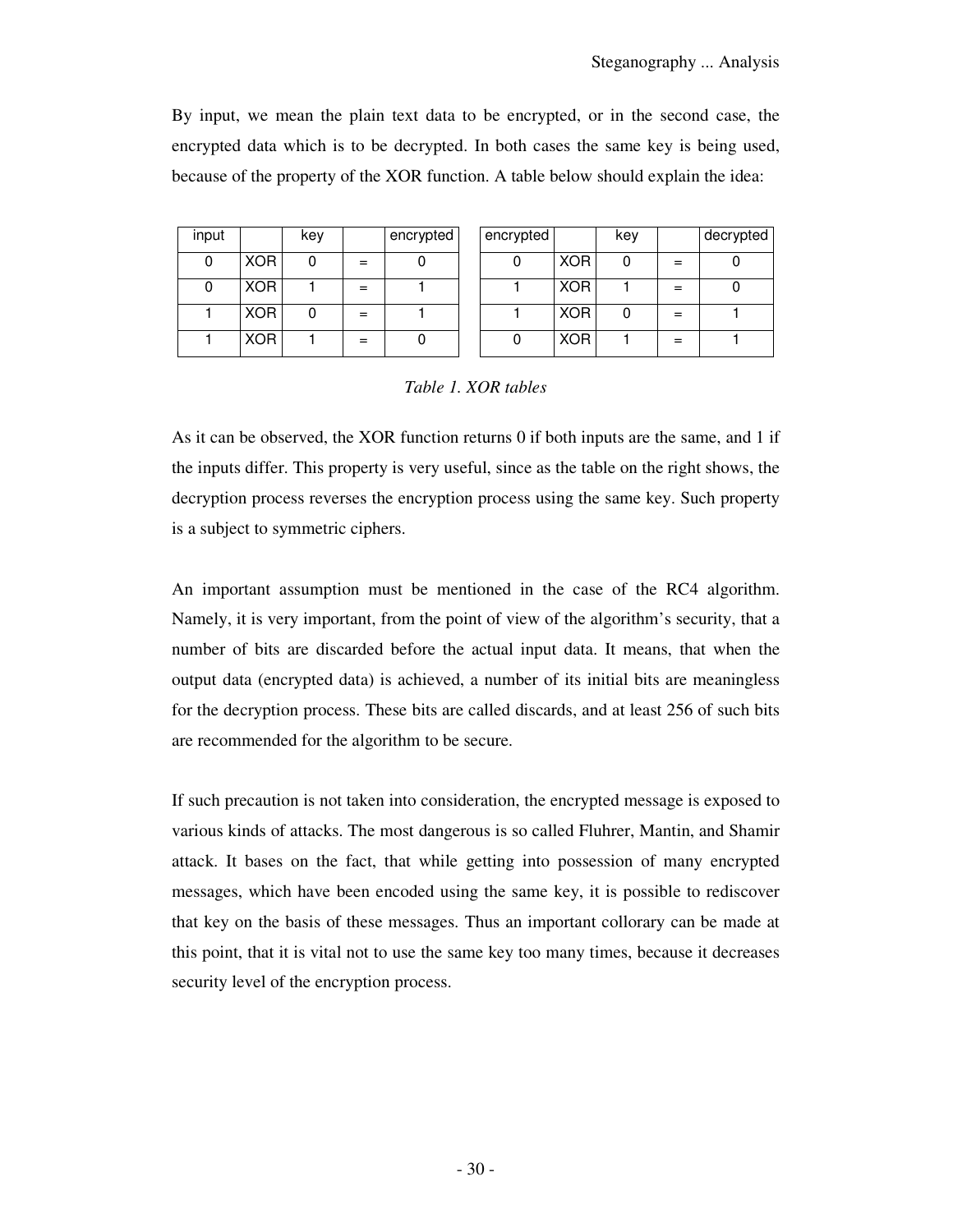## **3.2.3 Cryptographic services under MS Windows**

Since the operating system, which is intended to cope with the desired tasks, is a Microsoft Windows operating system, it would be worth knowing, if there are any tools supported by MS Windows, which cover some of the above mentioned encryption algorithms. In fact, a technology called CryptoAPI has been implemented under Microsoft Windows, thus it may be interesting to describe this tool, in order to check if it may come in handy.

CryptoAPI is a technology supported by the Microsoft Windows operating system. It provides a way for applications to get cryptographic services, like for example encryption and decryption of data. This technology supports special modules, called Cryptographic Service Providers, or shortly CSPs, which actually support all necessary cryptographic functions. They perform cryptographic operations, generate, and store private keys.

To generalize the Cryptographic Service Providers, they can be divided into three major categories:

- 1. Hardware based
- 2. Software based
- 3. Combined partially hardware and software based

Because private keys and cryptographic operations are isolated from the operating system in hardware based CSPs, we may say that such convention is more secure than the software based cryptography. However, using hardware based cryptographic functions may have its disadvantages. First of all, storage space of such hardware is limited, so is the calculation power. It may take longer time for hardware based CSPs to generate keys. Hardware based CSPs are usually used when extreme security is required, for example while logging with use of smart cards. Combined Cryptographic Service Providers usually involve some hardware unit (like smart card verifier), together with fast computation speed achieved by use of some software.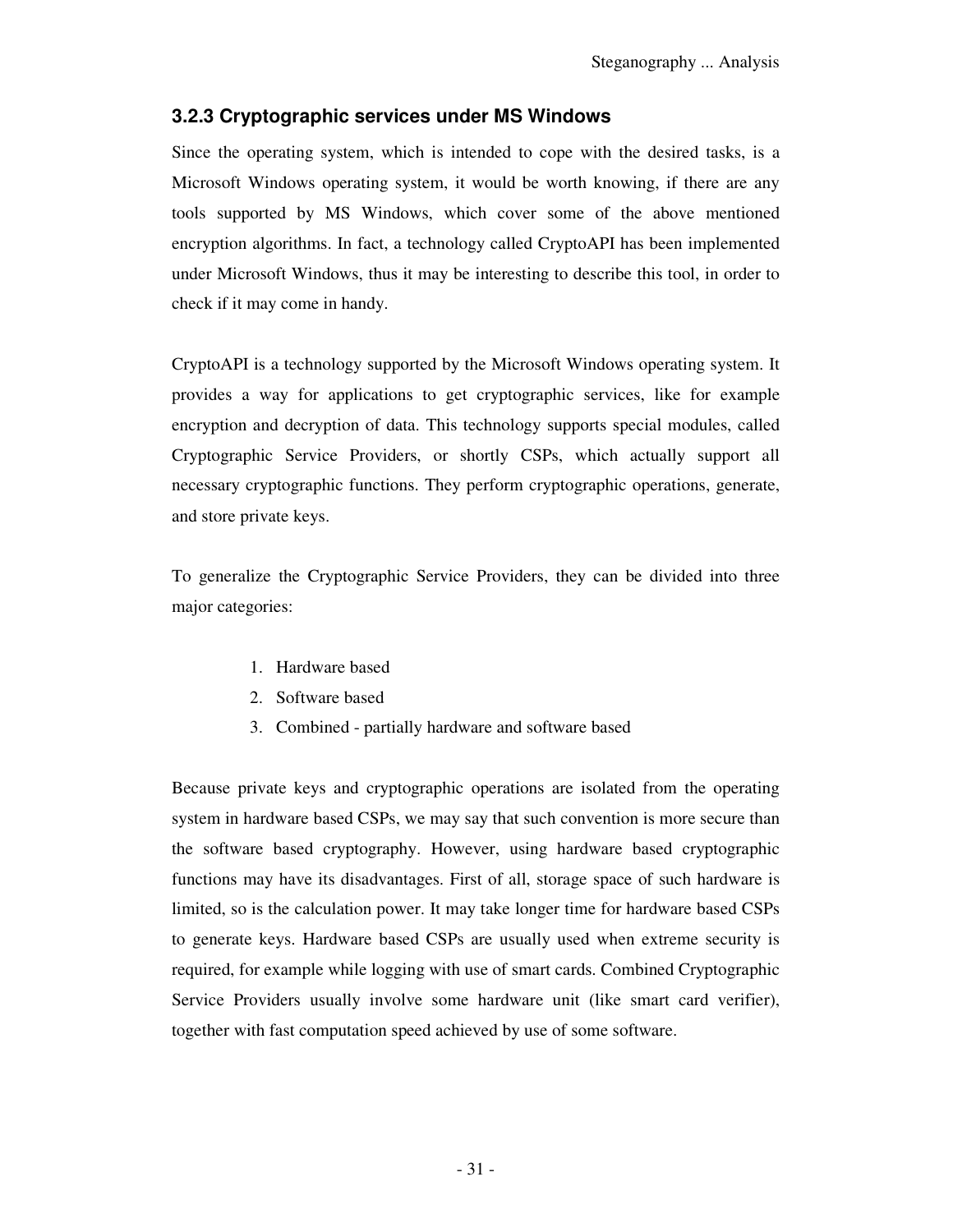It is worth mentioning, that all CSPs, which are intended to be used under Microsoft Windows operating system, need to obtain a certificate from Microsoft, otherwise they will simply not work under this system.

The following Cryptographic Service Providers are being supported under Microsoft Windows operating system:

- Microsoft Base Cryptographic Provider provides basic cryptographic functions, uses RSA technology, is not subject to United States government cryptography export restrictions and therefore can be exported to other countries
- Microsoft Enhanced Cryptographic Provider it is similar to the previous one, but provides additional algorithms thus increasing security, however is restricted by the US government
- Microsoft DSS Cryptographic Provider supports signature verification and electronic data signing by using SHA and DSA algorithms. It is not restricted
- Microsoft Base DSS and Diffie-Hellman Cryptographic Provider supports similar function as the previous one, provides additionally Diffie-Hellman key exchange. It is restricted
- Schannel Cryptographic Providers support data integrity, session key exchange, and authentication while using SSL and TLS protocols. These providers are not restricted by any international organizations

It can be noticed, that providers, which support better cryptographic functions, are usually subjects to United States government cryptography export restrictions. A question arises, what kind of functionality is provided by both kind of CSPs. It can be shown on example of the Microsoft Base CSP and Microsoft Enhanced CSP. A table below shows different algorithms used by those providers, as well as supported key lengths: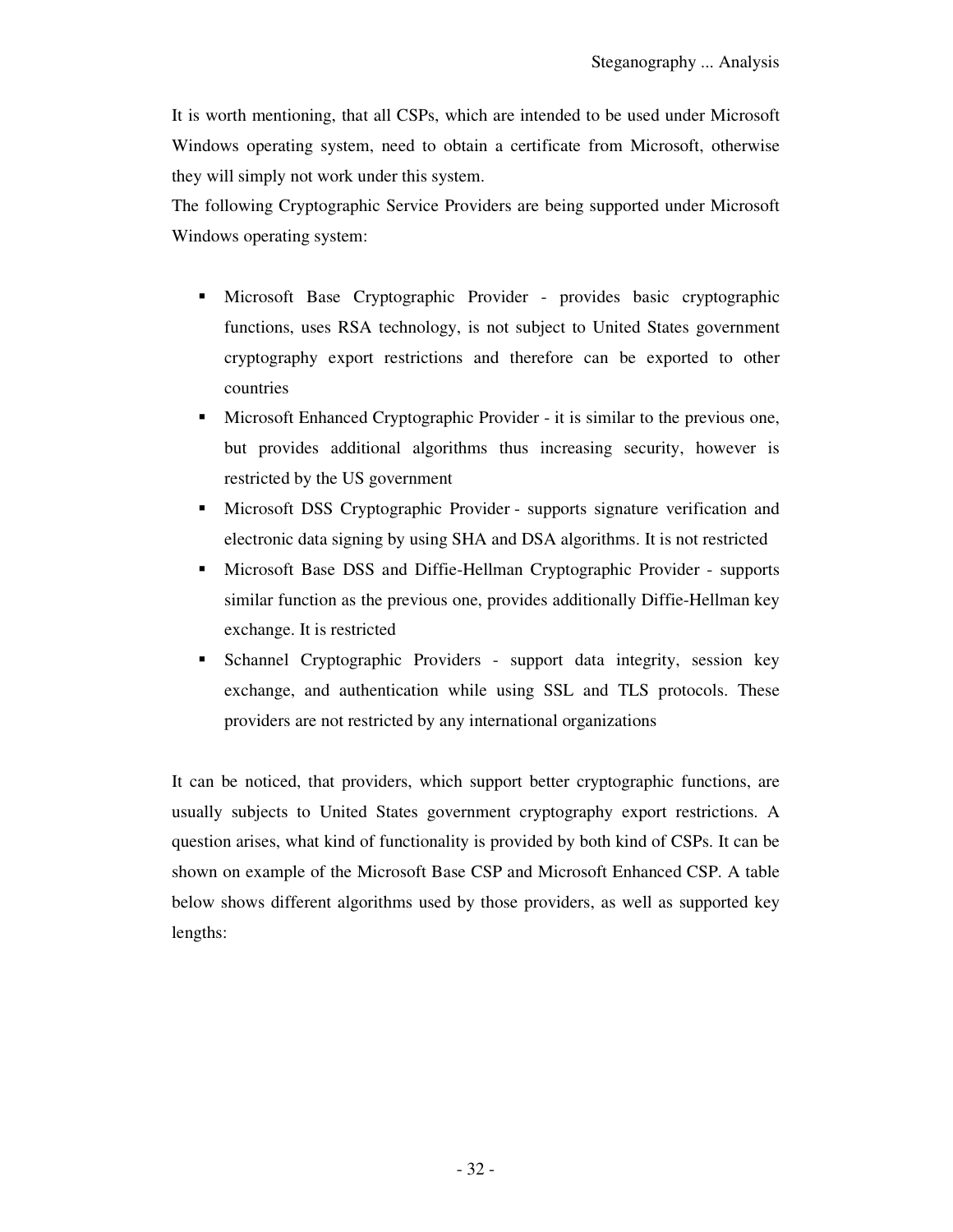| <b>Algorithm</b>                   | <b>Base CSP</b>    | <b>Enhanced CSP</b> |  |  |
|------------------------------------|--------------------|---------------------|--|--|
|                                    | key length in bits |                     |  |  |
| RSA public key signature algorithm | 512                | 1024                |  |  |
| RSA public key exchange algorithm  | 512                | 1024                |  |  |
| RC2 block encryption algorithm     | 40                 | 128                 |  |  |
| RC4 stream encryption algorithm    | 40                 | 128                 |  |  |
| <b>DES</b>                         | N/A                | 56                  |  |  |
| Triple DES (2-key)                 | N/A                | 112                 |  |  |
| Triple DES (3-key)                 | N/A                | 168                 |  |  |

*Table 2. Algorithms supported by CSPs* 

It can be easily noticed, that the Microsoft Enhanced Cryptographic Service Provider provides better security and variety of different cryptographic algorithms in comparison to the Base Cryptographic Service Provider.

To conclude this chapter, it may be said, that the Microsoft Windows operating system has been well equipped with tools, which support many cryptographic functions which fulfill different roles, such as encryption and decryption of data, digital document signing, hashing, key exchange, authenticity verification and many more, and can really satisfy user's needs.

## **3.3 Methods of applying steganography**

## **3.3.1 Noise method**

Most of the popular graphical file formats base on existence of so called Color Table. Pixels are coded as a reference to this table, as it would be hideous to define each time a color to each single pixel. Size of the Color Table is determined by the color depth of an image, or in other words bpp (bits per pixel). A bmp file can have 1,4,8 or 24 color depth, while a gif file has up to 8-bpp color depth. This means that each color is represented by red, green and blue values, all of which cover 1 byte. It is easy to notice that the maximal size of such table is dependant on the color depth. For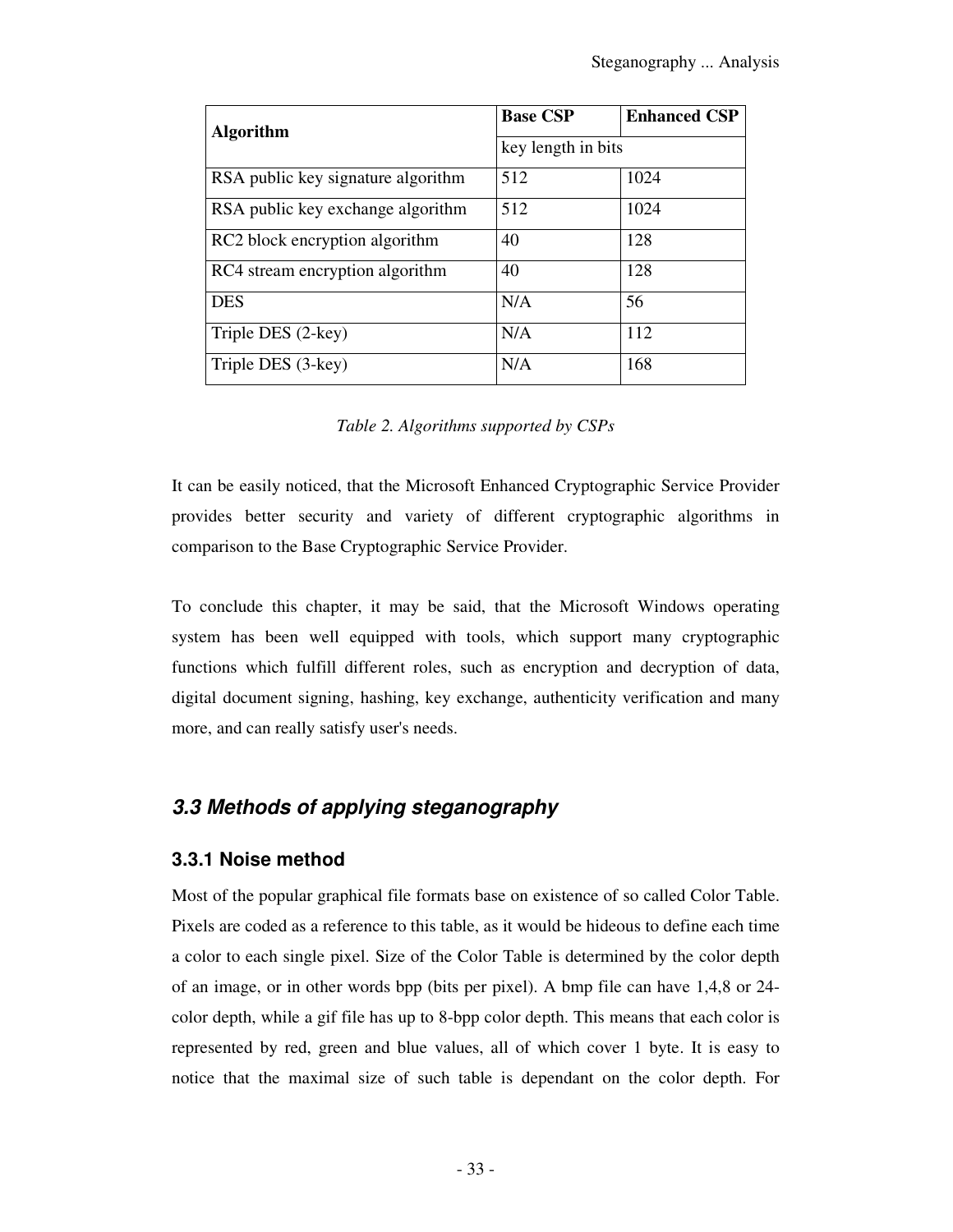example, for a file with 24-bpp color depth, the number of all possible combinations of the RGB values is equal to  $2^{24}$ , which equals roughly 16 million colors.

The concept is, to make use of such Color Table, by using the LSB (least significant bit) of each RGB color. Such concept is an idea of using the noise of an image. Imagine, that one of the components, say red, has the following bit representation in the Color Table: 11011011, which makes a total of 219. Suppose the last bit would change its value from 1 to 0. The obtained representation would be: 11011010, equaling 218. Such small difference of color intensity cannot be detected by human's eye. Thus, such approach bases on using the noise. Having *n* colors used in the Color Table, we obtain possible *3\*n* bits, to place additional information into. If the number of colors used in the image is small, it may be necessary to use not only one LSB, but two or more. However, this approach would rapidly decrease quality of the image, making it more exposable for a potential attacker.

The noise method does not apply only to a palette of an image. In case of files with 24-bpp color depth, such as BMP files for example, there cannot be a color table present inside the file. The reason is obvious. In order to make use of such a palette, the size of the image would have to be at least 16 Megabytes, which is enormous. In this case no palette is used and data is written as a sequence of pixels, represented by triplets of RGB values. So, in fact, the number of pixel to store information into, instead of using a color table, will be equal to: *3\*image\_width\*image\_height*. So, the bigger the dimensions of the image are, the more information may be stored inside it.

#### **3.3.2 Block methods**

Apart from noise method described above, another approach may be used. Namely, various block methods may be applied to store information. But before explaining the idea, an important assumption must be mentioned. Namely, security level of a noise method is much higher than the one present in block methods. The conclusion is, that these methods may be used only as supplements to the above described techniques and will not provide as much security as the noise method.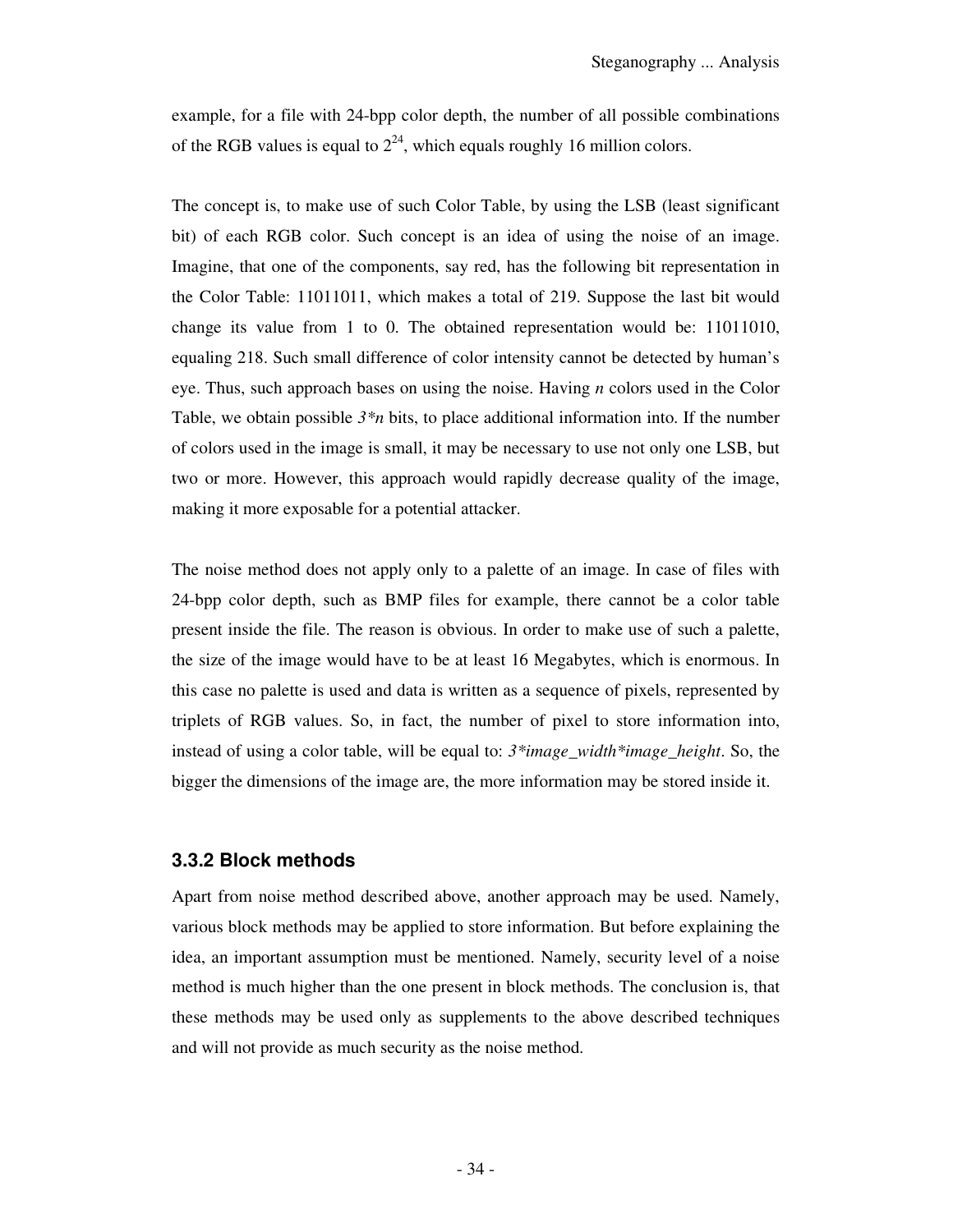The idea of block methods has nothing to do with hiding information inside LSB of a sequence of bytes. The concept is to make use of special markers, extensions and other blocks, which do not hold any important information from the point of file viewing, but they may be of benefit as far as the project's goal is concerned. The first possibility arises while taking into consideration modification of GIF files. A property of a GIF89a may be used, which are extensions. Comment extension holds plain text in human-readable form. Each of these blocks has limited length of 255 characters, however the number of blocks in such file is not limited. Thus this makes a perfect opportunity to make use of such property and put encrypted information inside comment extensions of a GIF89a file.

A similar approach may be used in case of JPEG files. As described in the analysis section, a JPEG file has a structure built from blocks, which are called markers. Each of these markers has a marker indicator and a length field, which allow detecting what kind of block this is and where the following block resides. This gives us an opportunity to attach a block inside the JPEG file structure, which may contain the encrypted information. However, if such block is not recognizable by some graphical application, than in case of saving this file under this program the attached watermark may disappear. So, this type of non-recognizable block will be denoted as a weak watermark.

There are however some places inside a JPEG file structure, which allow storing some additional information, without having to take a risk of an accidental erase. This may for example be space contained in the first marker of each JPEG file. The application marker (or shortly APP0) contains fields, which allow storing a thumbnail of an image. There are two bytes responsible for keeping width and height of a thumbnail. The picture itself is not compressed and represented by a sequence of RGB triplets. The maximum size of the APP0 marker is limited to 64 Kilobytes, which allows storing almost 64 Kb inside the thumbnail image field.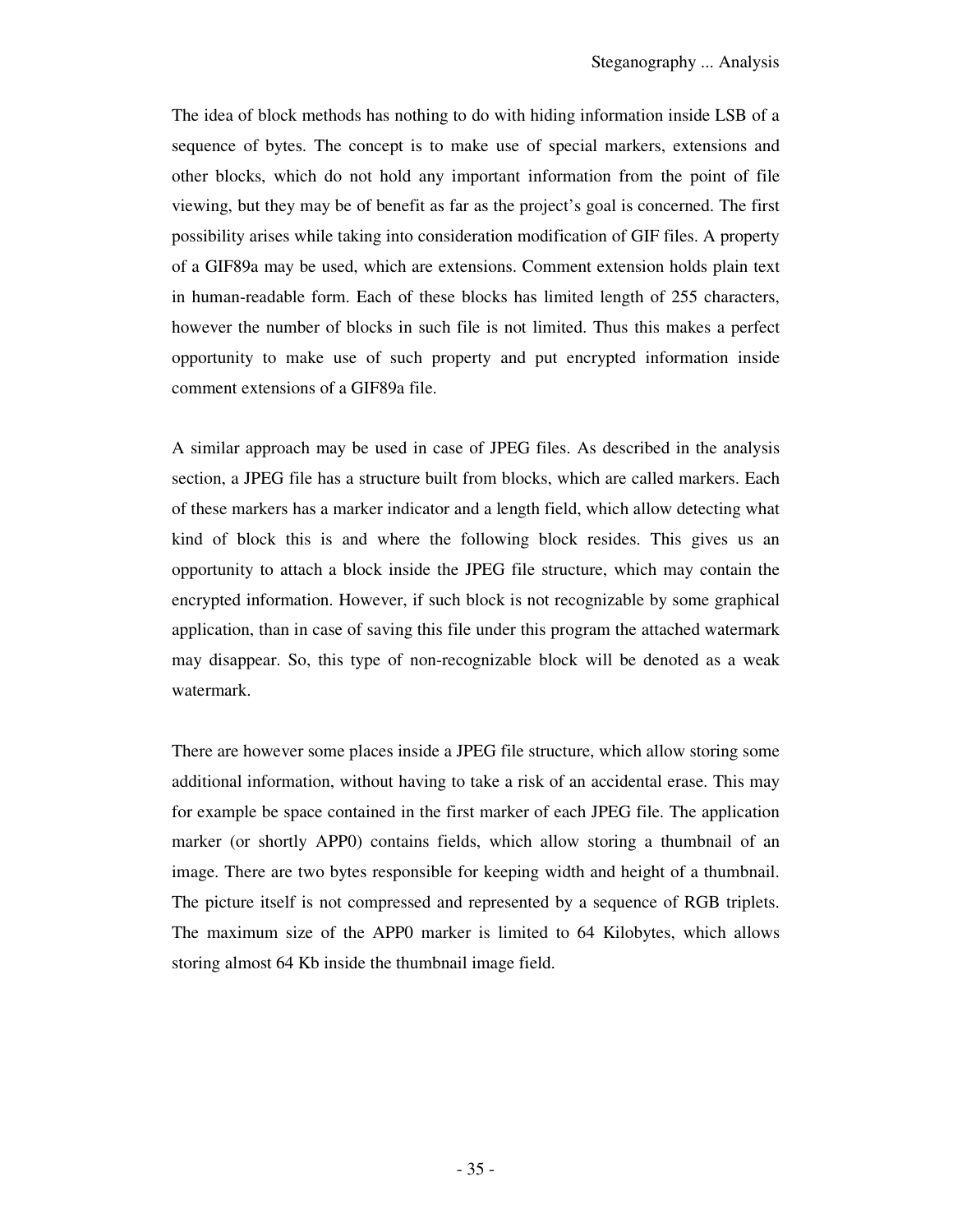## **IV. Project description**

## **4.1 Implementation choices**

#### **4.1.1 Programming platform**

The application requires use of graphical user interface. Moreover, it must run under Microsoft Windows operating system. In general, two possible programming platforms were considered at the beginning of the implementation phase: MFC and Visual Basic, both contained in Microsoft Visual Studio. Finally, Visual Basic was chosen as the programming platform. Its programming interface is very used-friendly, it contains many useful tools, most of which are of type – put on form/program event/use with ease. Programming using MFC is not that simple, however one can achieve almost the same effect.

#### **4.1.2 Application type**

As stated before, the application requires being of visual type, because the user must be able to observe how the image has changed after it has been processed. It should also be equipped with tools making it easy for the user to be able to open and save files, display them on the screen and observe how each change affects the images. That is why it should support many different file types to increase functionality of the application. The choice of available cryptographic functions should also be quite spread out, since the user might want to choose different functions for encryption of different file types.

#### **4.1.3 Application simplicity vs. high functionality**

The application has to fulfill two important goals. At first, and the most important one too, should be its functionality. It is essential, that the program is equipped with many functions and is able to perform all of the desired activities without any errors. The second important thing is simplicity of the application. The user must be able to perform the desired task without any problems or hesitation while he tries to achieve his goal, in this case encrypt information, and put it inside an image. He must not have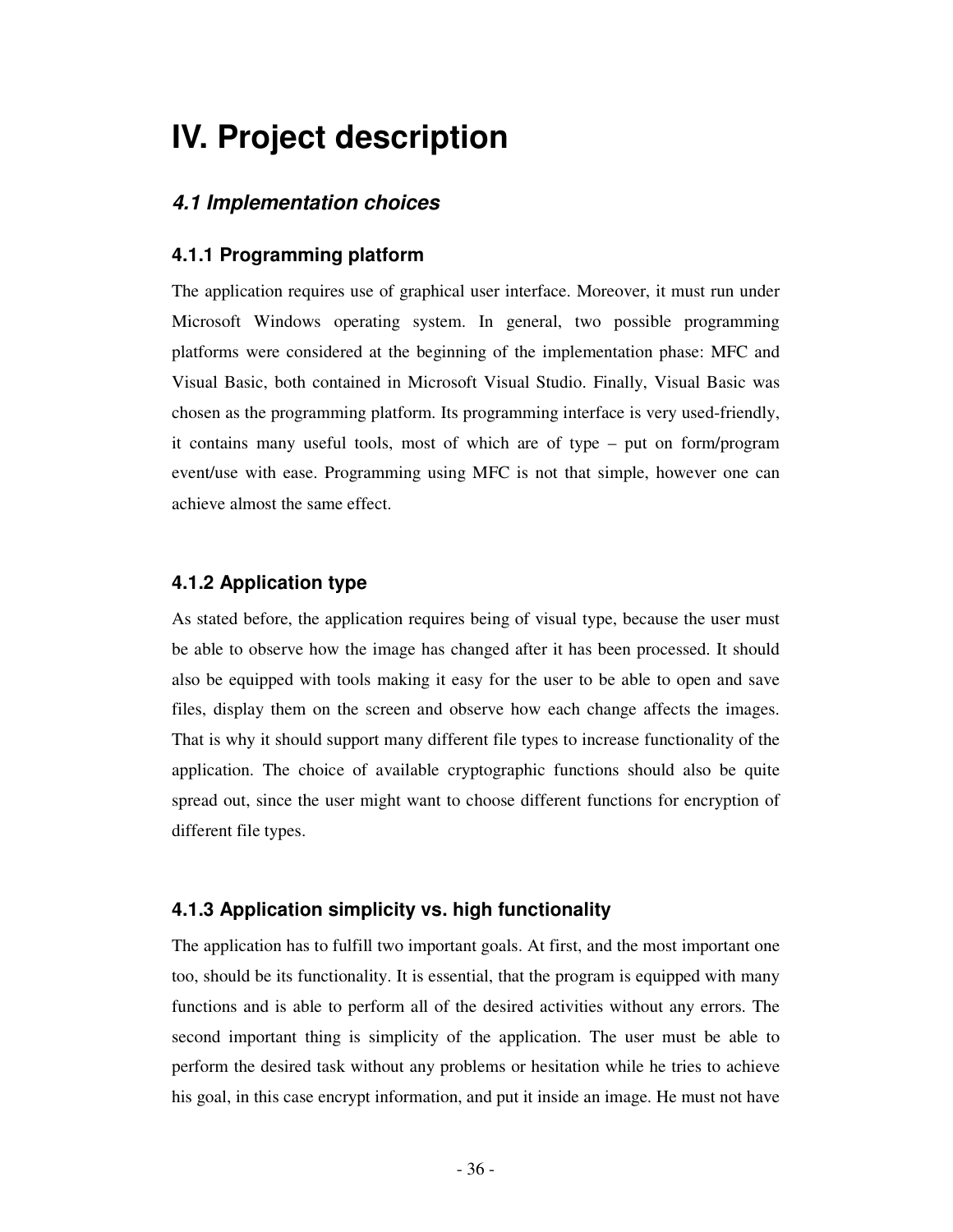any doubts of what he is doing and how he should achieve it. That is why the overlook of the application must be simple and user-friendly. It should also be equipped with some help features, such as context help, or some general information on all of the functions, which may be used.

### **4.1.4 Installation**

As it has been already stated in the Software requirements chapter, the application should run under different versions of MS Windows operating system, starting from MS Windows '98 and finishing on Windows XP. Moreover, it was assumed, that there should be no installation package, as it is usually much bigger in size and makes many unnecessary modifications to the system's registry file. The executable file of the application itself is quite small and may be run even from a floppy disk.

However, on some older systems, like Windows '98 for instance, a problem with running the program may actually occur. Namely, there is one library, which needs to be registered, before being able to execute and use the application. It should be already registered under systems like Windows 2000 or XP, but one could never know. Moreover, the user should not mess with such operation like registering a library, so a script named *register.bat* has been created to minimize the effort of performing the desired task. The control, which needs to be registered, is named *comdlg32.ocx*. It is responsible for performing all operations connected with Common Dialog Control, which will be described in the following chapter.

The idea to register a library makes the most of an executable file named *regsvr32.exe*, which should be present on all Windows systems with 32-bit environment. This application allows registering services such as dynamic link libraries (dlls) or ocx files. The problem arises, because on different operating systems the *regsvr32.exe* file is placed in different directories. On Windows 98 it is *.../system/*, while on Windows NT or XP it is named *.../system32/*. More problem arise, while on Windows 98 and XP the default Windows directory is C:\Windows, while on Windows NT it is C:\WinNT. The problem is solved with help of simple instructions combined with reading some environment system variables.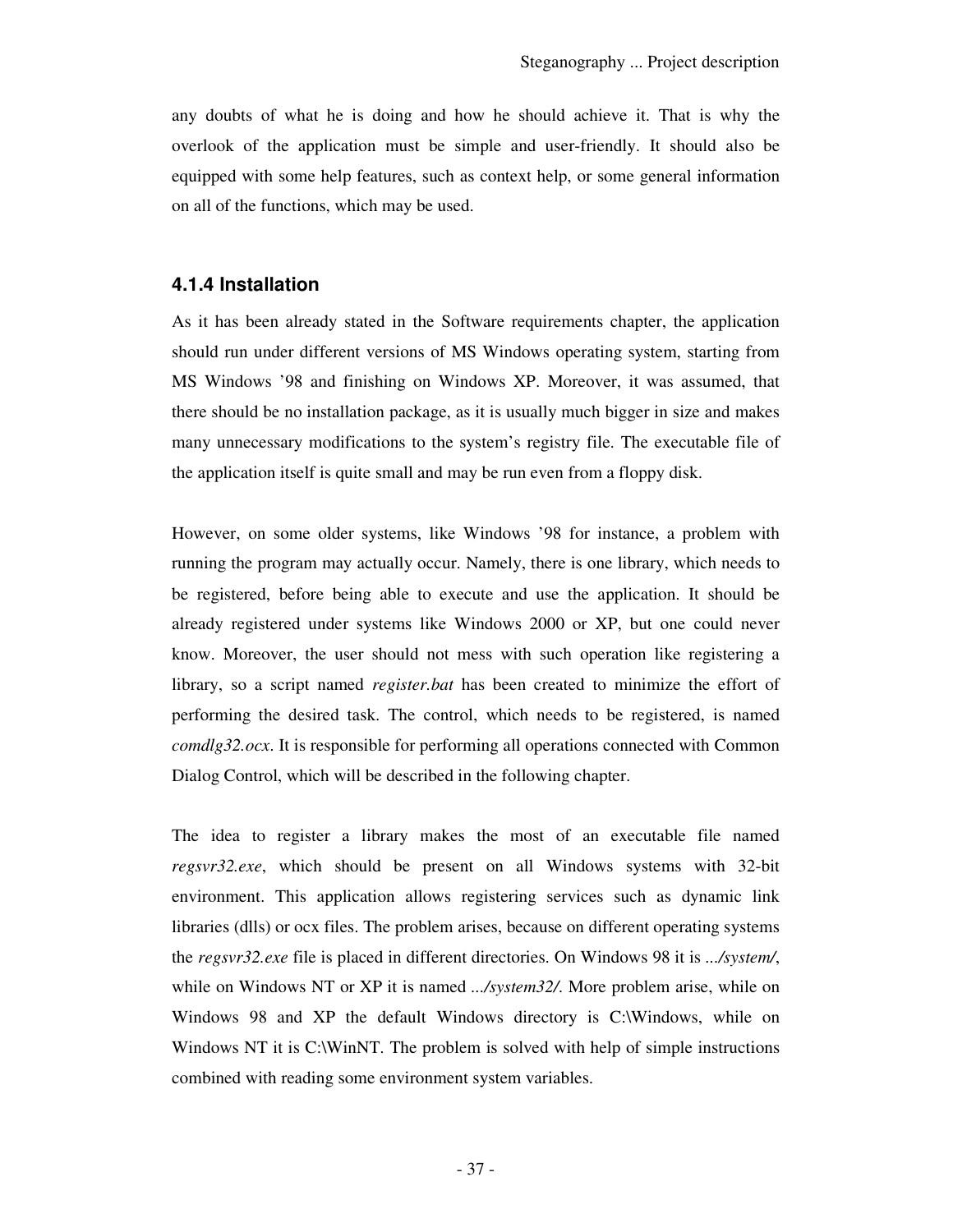At first, two variables are being set to hold paths to proper locations of the *regsvr32.exe* file, depending on the location of Windows directory, which is held on system variable windir, which is present on all of the MS Windows operating systems:

#### *ms-dos script code*

```
set NTFile=%windir%\system32\regsvr32.exe 
set noNTFile=%windir%\system\regsvr32.exe
```
Then, the name of the library is being read and a variable named os is being tested if it contains the *Windows\_NT* string:

#### *ms-dos script code*

```
set LibFile=%1 
if "%os%"=="Windows_NT" goto ISNT
```
More instructions follow, but probably the most important one will be the one responsible for registering the control. It is being achieved in such way:

## *ms-dos script code*

%NTFile% /s %LibFile% if errorlevel 1 goto ERR

The *s* flag is set to make sure that no message box pops up; all comments are presented to the user within the console window. If the process of registering the control is unsuccessful, a corresponding instruction will be executed and a proper error message will be displayed. Finally, all created variables must be removed from the system environment, so following calls are executed:

#### *ms-dos script code*

```
set NTFile= 
set noNTFile= 
set LibFile=
```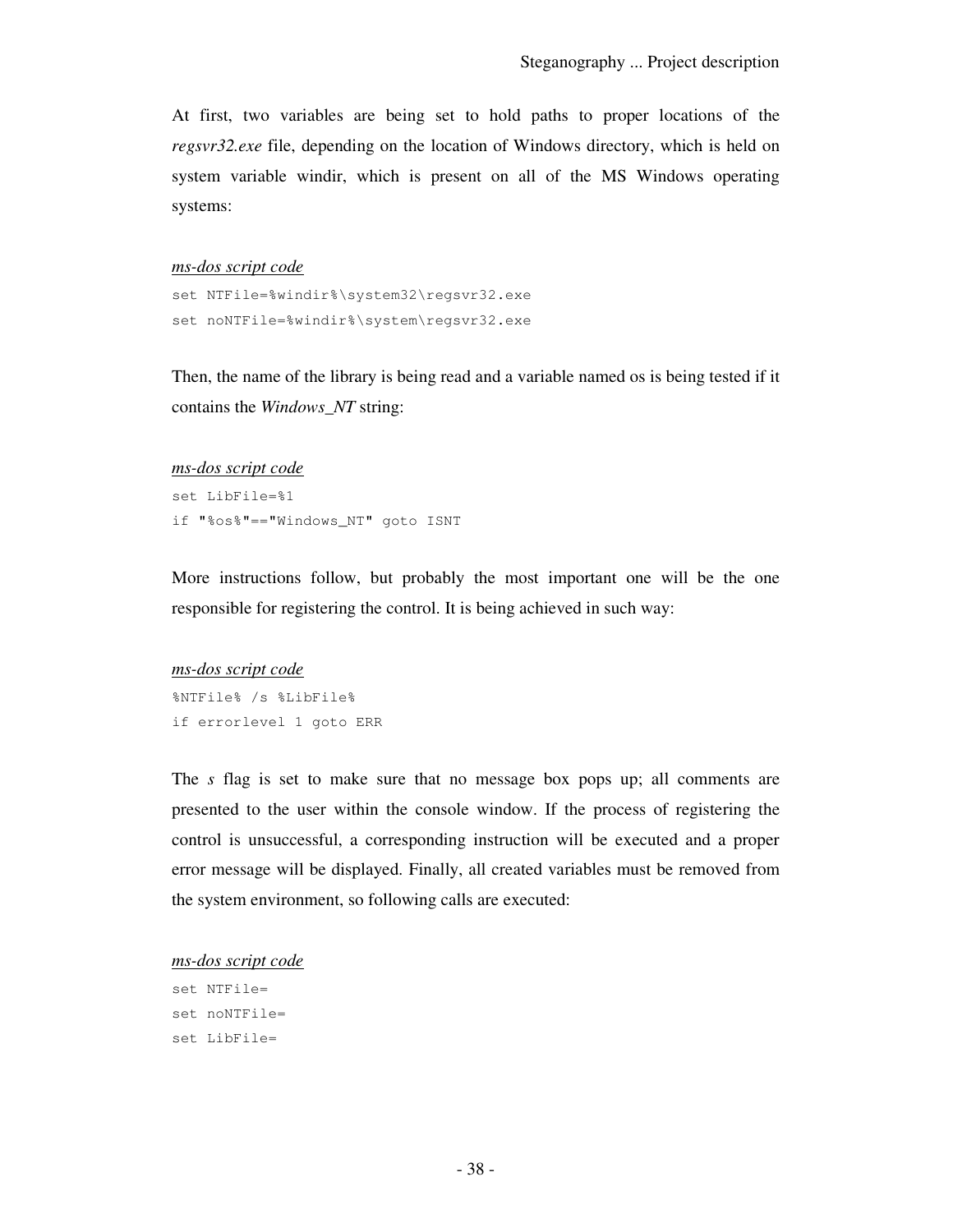The above instructions remove the variables, so no unnecessary rubbish is left within the system. The library has been now registered and the program may be executed with no error message to be displayed.

## **4.2 The main process**

### **4.2.1 Attaching information to an image**

- opening / reading / displaying an image

At first, when we wish to perform any operation on any file, we have to open it for reading. Thanks to special components, which can be included in a Visual Basic Project, usage of some forms especially designed for management of file reading/writing can be implemented much easier. A control named *Microsoft Common Dialog Control* has been added to the Project. It has been designed as a standard form, which supports the above-mentioned conditions. It has been programmed to support opening and saving certain file types and the code with which it has been set is as following:

#### *vb code*

```
With CommonDialog1 
      .DialogTitle = "Open" 
      .InitDir = App.Path 
     .Filter = \text{TS}/2 Bitmap Files (*.bmp)|*.bmp|
             Graphics Interchange Format (*.gif)|*.gif|_ 
             JPEG File Interchange Format 
             (*.jpg,*.jpeg)|*.jpg;*.jpeg" 
      .ShowOpen 
End With
```
The above *With* statement allows setting for example the initial directory or the filter for the file extensions. The form looks as follows when displayed: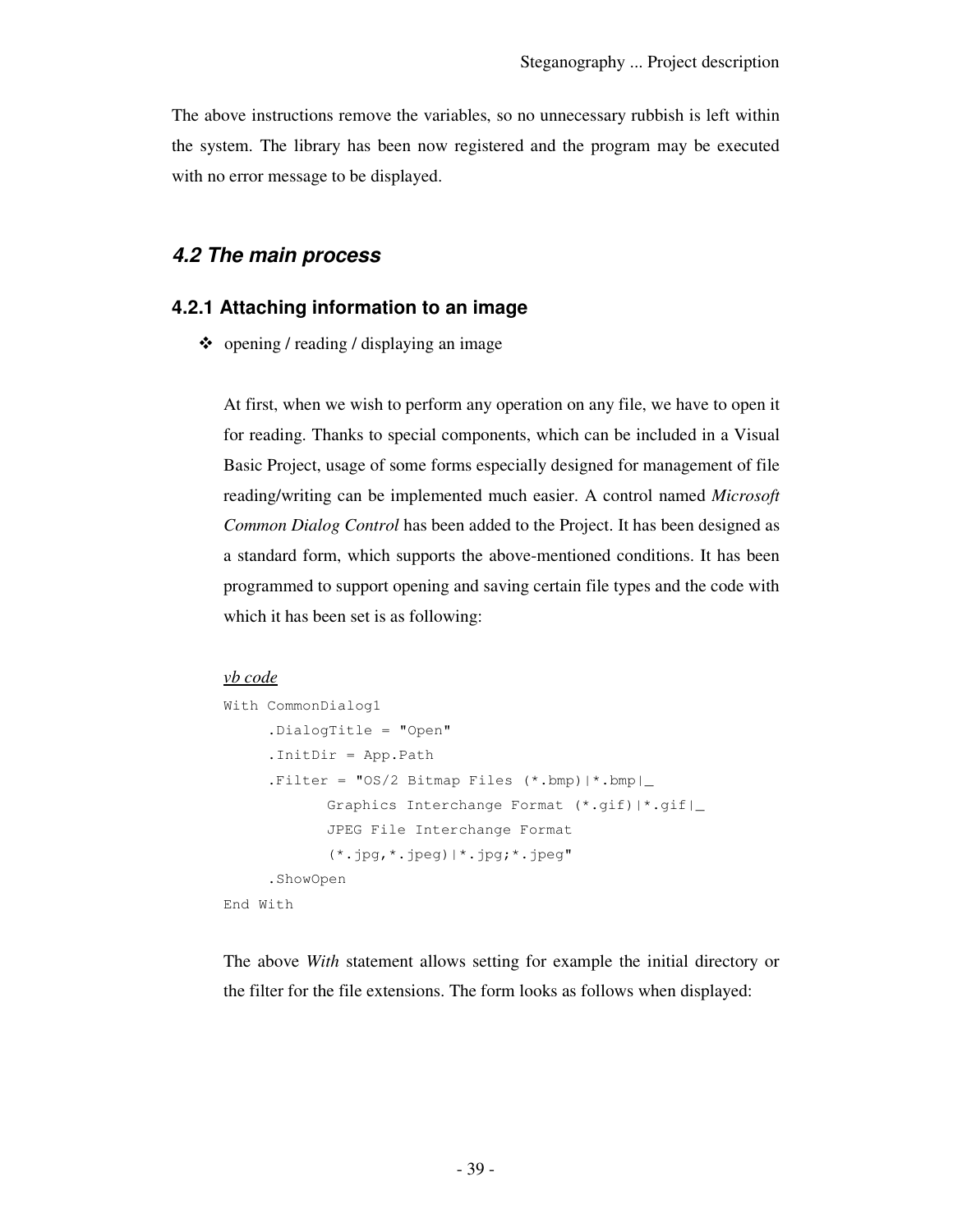

*Picture 1. Common Dialog Control* 

The control however does not support image detection, as far as different fileextensions are considered. One could rename extension of any file say to bmp and attempt to open the file using the application afterwards, which would result in an error. To prevent this, each file, which is being opened, is verified to check if it is indeed a supported image file type. This approach is also needed, since some important file properties need to be extracted from an image, to make it easier to process the file in the upcoming phases. As an example, some features of a bmp file header are being read below and saved onto a list, which may be displayed to get some additional information about the file:

#### *vbcode*

```
List1.AddItem "Bitmap Header" 
List1.AddItem " ImageFileType: 
"+Chr(read_byte(1))+Chr(read_byte(2)) 
List1.AddItem " FileSize: "+Format(read_dword(3)) 
List1.AddItem " ImageDataOffset: "+Format(read_dword(11))
List1.AddItem "Bitmap Information Header" 
List1.AddItem " ImageWidth: " + Format(read_dword(19)) 
List1.AddItem " ImageHeight: "+Format(read_dword(23))
List1.AddItem " BitsPerPixel: "+Format(read_word(29))
```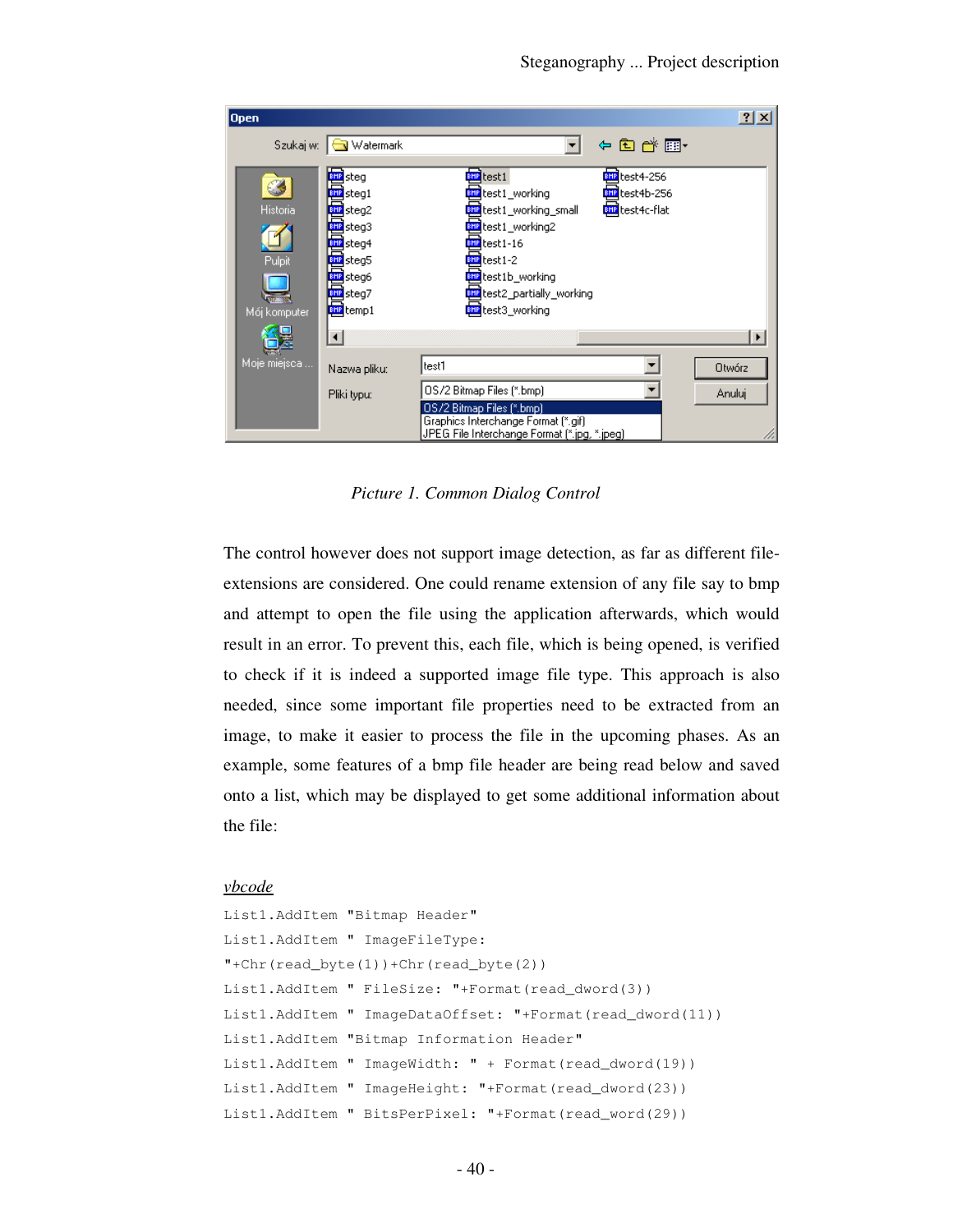```
List1.AddItem " CompressionMethod: "+Format(read_dword(31)) 
List1.AddItem " SizeOfBitmap: "+Format(read_dword(35))
```
A sample file content of a bmp file is being presented below:

| Advanced Information                                                                                                                                                                                                                                                                                                                                                                                            |  |  |  |  |  |
|-----------------------------------------------------------------------------------------------------------------------------------------------------------------------------------------------------------------------------------------------------------------------------------------------------------------------------------------------------------------------------------------------------------------|--|--|--|--|--|
| Bitmap Header<br>ImageFileType: BM<br>FileSize: 308278<br>Reserved1: 0<br>Reserved2: 0<br>ImageDataOffset: 1078<br><b>Bitmap Information Header</b><br>HeaderSize: 40<br>lmageWidth: 640<br>ImageHeight: 480<br>NumberOfImagePlanes: 1<br><b>BitsPerPixel: 8</b><br>CompressionMethod: 0<br>SizeOfBitmap: 307200<br>HorzResolution: 3780<br>VertResolution: 3780<br>NumColorsUsed: 0<br>NumSignificantColors: 0 |  |  |  |  |  |
|                                                                                                                                                                                                                                                                                                                                                                                                                 |  |  |  |  |  |

*Picture 2. Advanced Information box* 

Such information is very important as far as image processing or debugging is concerned. So finally, after the image has been opened using the *Microsoft Common Dialog Control* and verified for all special characters that such particular file type should possess, it may be displayed on a form. How it is done and a visual sample will be presented in the next chapter.

- pre-encryption phase – key management

Before any data may be encrypted, two things must be cleared. Namely, which algorithm is being chosen for data encryption and basing on this information, what the constraints concerning the key used in this algorithm there are. As explained in detail in the stream ciphers analysis chapter, the key used by such cipher may be an arbitrary stream of bits. Such feature allows not only putting the key inside the image file contents, but it allows to use part of the image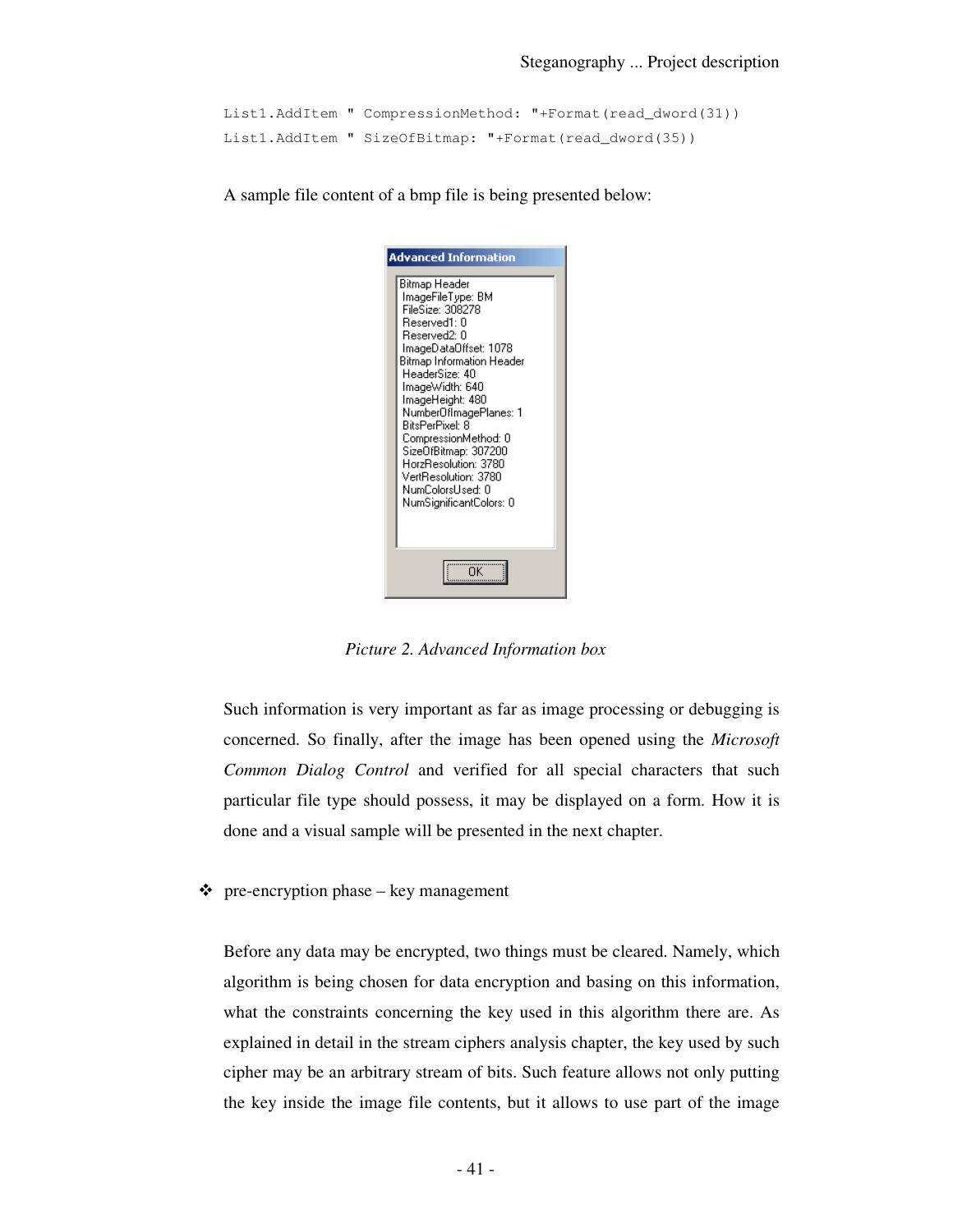data as the key itself. It means, that it is enough to extract a stream of bits from some place of the file, only having to remember the offset and the stream length. These values will be in fact the key-in-file offset and key length.

- encrypting information / cryptographic functions

Since now we have all components necessary to perform the encryption process, we may move forward to processing the data to be encrypted. There are two possible ways we may encrypt the data. It is either inputted from a textbox or directly from some file. The second option is quite interesting, while this data may be in fact some other image file containing encrypted data! This way this information is even more secure.

Let us imagine, that we wish to encrypt some text using RC4 algorithm inside a gif file. After an appropriate position from the program menu has been picked, a similar monit will appear:

| Encrypting data using RC4 algorithm                                           |              |                                                                                                         |               |  |  |  |  |  |
|-------------------------------------------------------------------------------|--------------|---------------------------------------------------------------------------------------------------------|---------------|--|--|--|--|--|
| Input-                                                                        |              |                                                                                                         |               |  |  |  |  |  |
| Input file: C:\Program Files\Microsoft Visual Studio\VB98\Watermark\qc217.gif |              |                                                                                                         |               |  |  |  |  |  |
| Data from textbox Clear<br>G.                                                 |              |                                                                                                         |               |  |  |  |  |  |
|                                                                               |              | This data will be encrypted inside the Input file. It is also possible to input data from another file. |               |  |  |  |  |  |
| Data from file<br>o                                                           | - Pick       |                                                                                                         |               |  |  |  |  |  |
| Data file:                                                                    |              |                                                                                                         |               |  |  |  |  |  |
| RC4 key length:                                                               |              |                                                                                                         |               |  |  |  |  |  |
| $\bigcirc$ 32 bytes                                                           | $6.64$ bytes | $\bigcirc$ 128 bytes                                                                                    | 255 bytes     |  |  |  |  |  |
| Method<br>← Noise application                                                 |              | Block encryption<br>o                                                                                   |               |  |  |  |  |  |
|                                                                               |              |                                                                                                         | GO!<br>Cancel |  |  |  |  |  |

*Picture 3. Encryption form*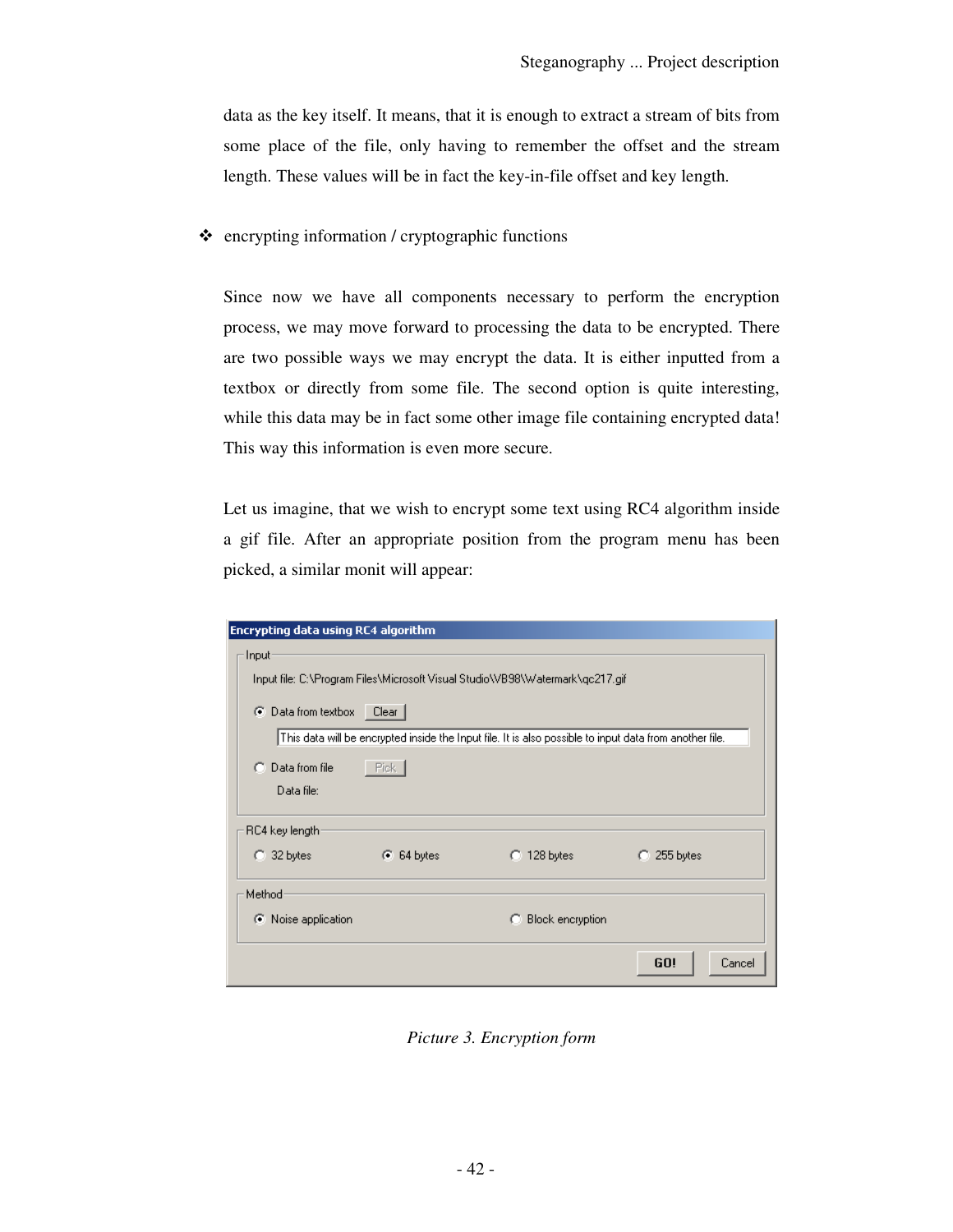As it may be observed, certain options need to be picked before the actual process may be started. These are the above-mentioned possibilities of picking data either from textbox or a file, choosing the key length and the method of applying the information to the file. The form has been designed carefully and it contains all necessary functions needed to perform the encryption process combining together with ease of use.

- attaching information to the image

This is the calculation part. It is probably the most important one, because all of the information needs to be written to the file with great care, to avoid errornous decryptions of data. There are several features, which need to be put inside the file apart from the encrypted data itself. An so, dealing for example with noise method:

- LCD number of least significant bits used is responsible for determining how many bits of each data byte are used to store data
- Key length number of bytes of a key used for encryption/decryption processes
- Data length number of bytes, parts of which contain encrypted data
- Checksum a byte containing information if there is a watermark included in the file. This is usually a bit operation of some sort, which may be performed during the decryption process and this way verified
- Reserved bytes may be used for storing data for some purpose in the future (considered for some software updates, additional data needed by some encryption algorithms, etc.)
- Key these bytes are not written to file, they are read in both encryption and decryption processes
- Encrypted data the data encrypted using the above key

A sample code of how it is in fact being achieved, is presented below: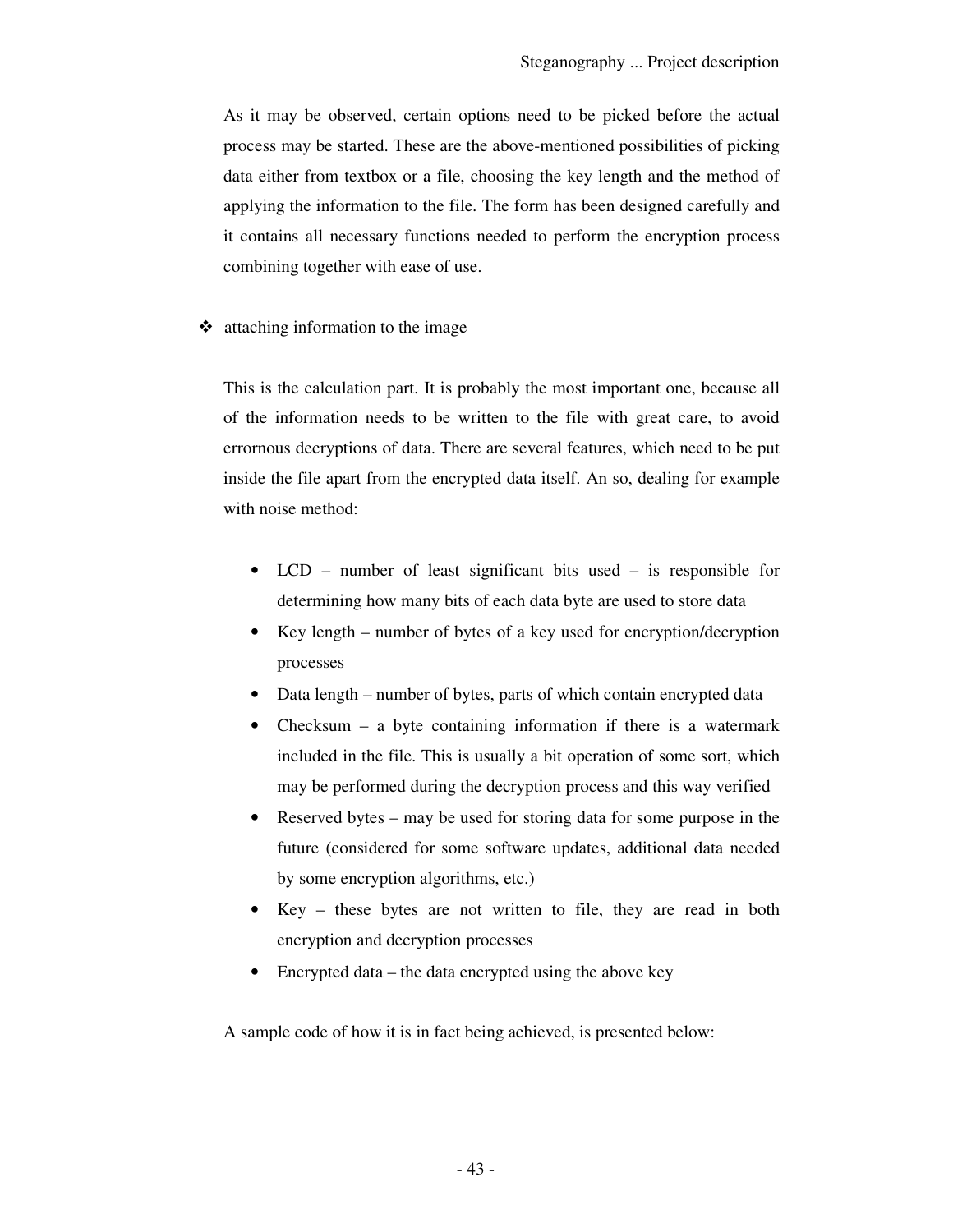#### *vb code*

```
size = 3 * (2 ^ A bpp) - 20LSB = (8 * len(emsq)) \ size + 1
mask = \&HF8c = read_byte(data_start + 1)c = c And mask Or LSB 
write byte(data start + 1, c)
```
These lines of code calculate the necessary LSB value and write it in a proper place inside an image. In this case, data will be put inside a Color Table of a file, so the maximum size to fit the data is calculated first. Three bytes representing RGB values are being used, and the amount depends on the bitsper-pixel value. On the other hand, the value 20 stands for number of bytes necessary to store the above mentioned features, such as key length, data length, checksum, etc. So, the number of LSB will depend on the size of the possible place and message (*emsg*) length. It was assumed that three bits of the first entry byte would be used for storage, so mask was set to value 11111000 (in binary). Afterwards, a byte is read, then it undergoes bit operations: it is being And-ed with the mask and Or-ed with the LSB data itself. Finally, the modified byte is written back to the file in the same place.

Such scheme follows throughout the whole process of file modification. Some values are being calculated, than a proper mask is being established (basing on certain factors), than a corresponding byte of image data is being read, modified and finally written back in the same place. All of this may look a bit complicated but is in fact the only way to do it.

- displaying original / modified images

After all of necessary information has been written inside a file, and no error message such as for example (file to small to perform operation etc.) was displayed, the modified image is displayed right from the original one. This feature is especially useful, since the user must determine if the result is satisfactory. An example of such comparison is presented below: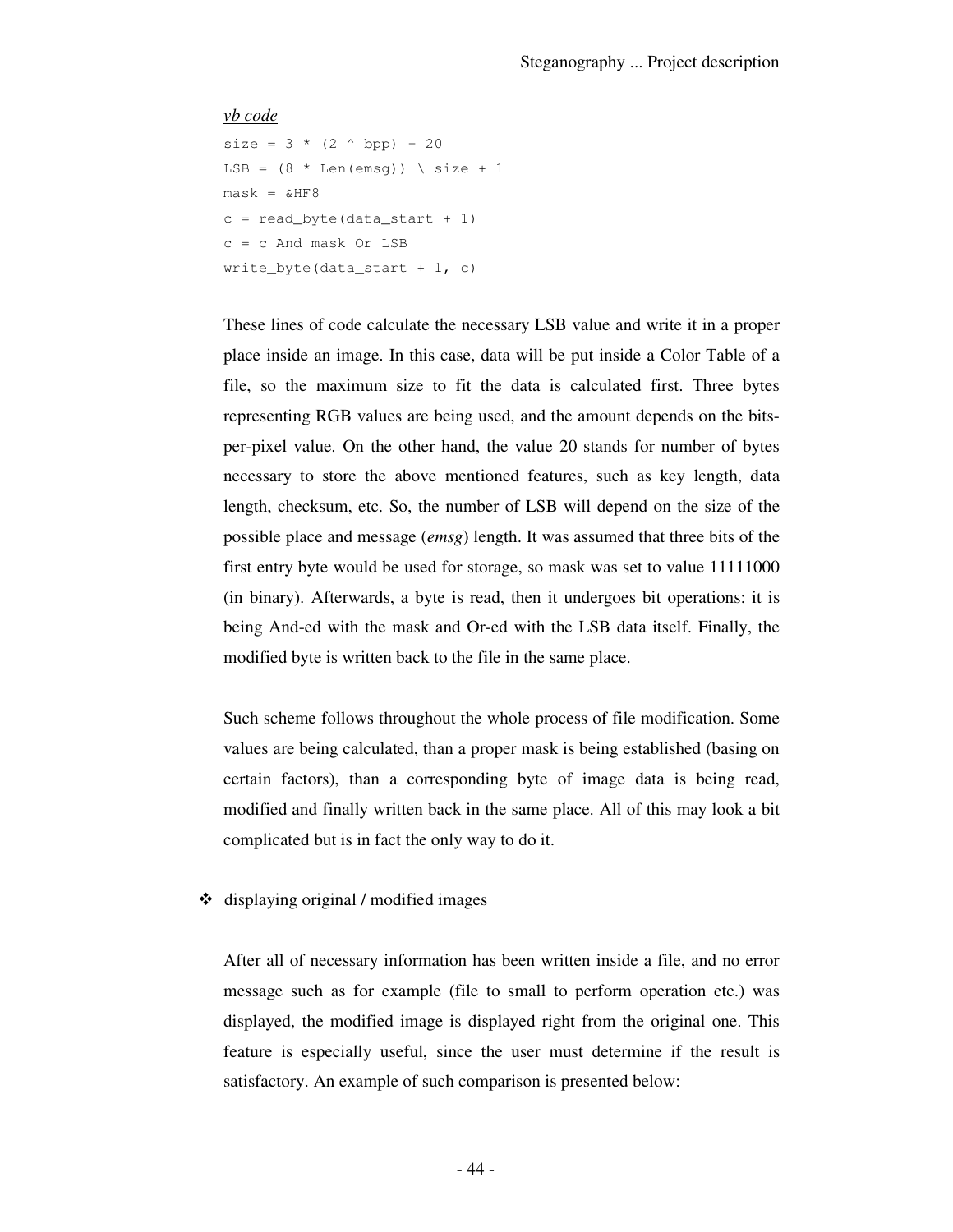

#### *Picture 4. Image comparison*

Such view may be also achieved after using another useful feature of the application, namely the Simulation. A set number of LSB of the image are arbitrarily chosen, to simulate how a real image would look like after encryption.

- saving the modified image

After user approval the obtained image may be saved to disk. This feature is being realized once again by the *Microsoft Common Dialog Control*. Of course caution must be taken, to prevent file overriding or some other malfunctioning. The user may choose from the menu Save or SaveAs option. The Save operation overrides the file the program works on, while the SaveAs feature allows to create a new file, or replace some existing one.

### **4.2.2 Extracting information from an image**

- opening / reading / displaying an image

This phase does not differ in any way from the one from previous section. After the file is opened using the *Microsoft Common Dialog Control*, it is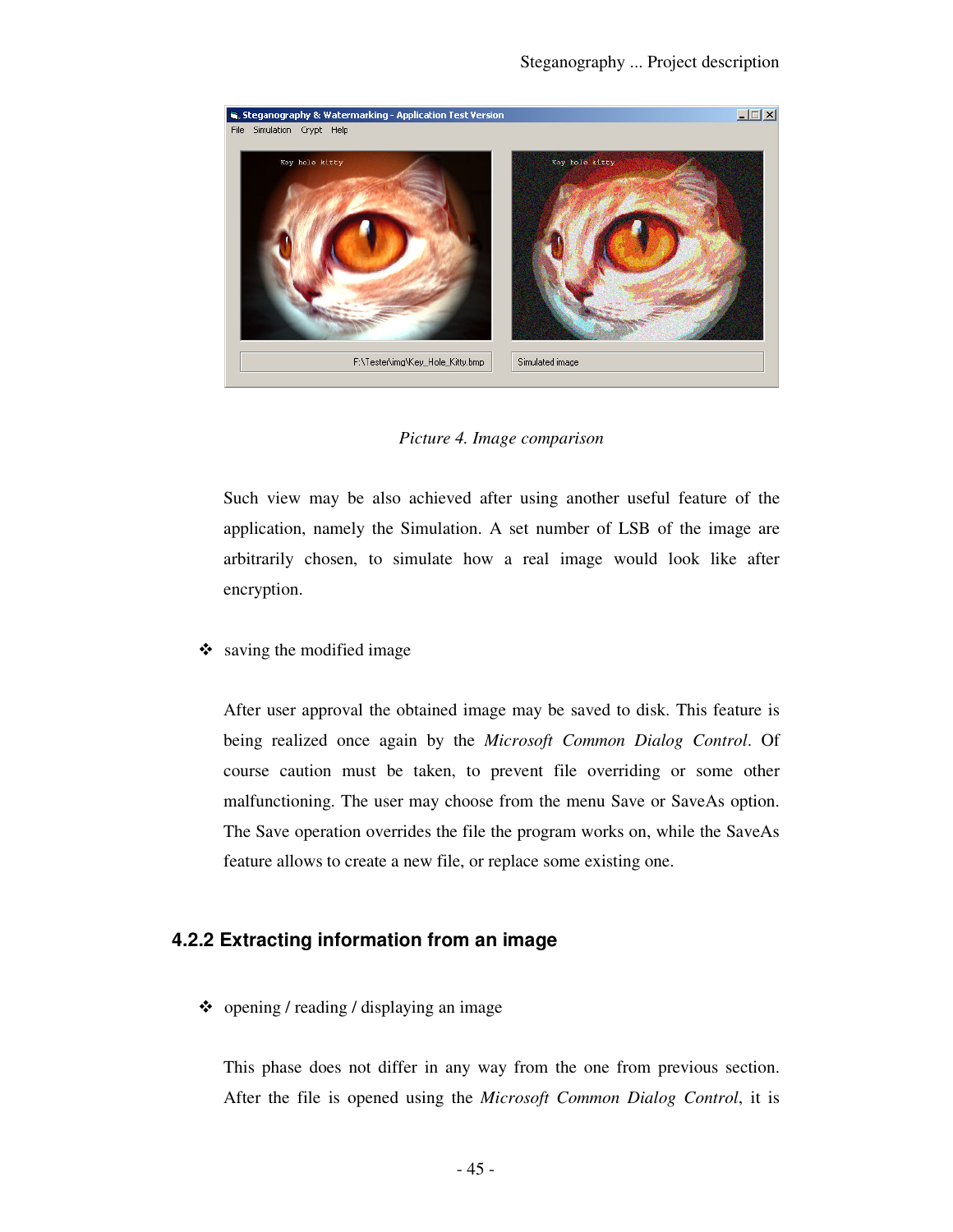being read for characters and data specific for its file extension. If the received information is correct, the file is displayed on the form.

## - watermark presence verification

To be able to process with further steps of the extraction phase, we must first determine if the image contains a watermark. To verify its presence, we should use the checksum field, which has been set during the attachment phase. This field contains a value which has been set on a basis of certain bit operations, and so:

#### *vb code*

```
c = read\_byte(some\_offs + 1) Xor read_byte(some_offs + 2)
checksum = read_byte(other_offs)
```
The above code is used to verify the checksum. The bit operation used during the attachment phase is made once again, but this time the checksum is not written but read from the file. If both of the above values are equal, than there is high probability that the image contains a watermark. We cannot be sure with 100% that it is really true, because it might happen that these values are equal by coincidence, however such case should not happen very often.

In fact, probability of occurrence of such case may be easily calculated. Namely, if a byte consisting of eight bits is considered, all possible combinations of bit values have to be taken into consideration. There are  $2<sup>8</sup>$ combinations, making a total of 256 possibilities. Thus, probability that a watermark is detected and is in fact not present inside an image is equal to *P(1*   $byte) = 1 / 256$ , which makes it roughly 0.39 %. This result is quite satisfactory, however one could consider using two or more bytes as checksum fields. In case of two bytes usage, the probability would be equal to *P(2 bytes)*   $=(1/256)^2$ , which is equal to mere 0.001 %.

In case of the noise method, the checksum is hidden inside noise of the image, because there is no other place to store the checksum information. Otherwise,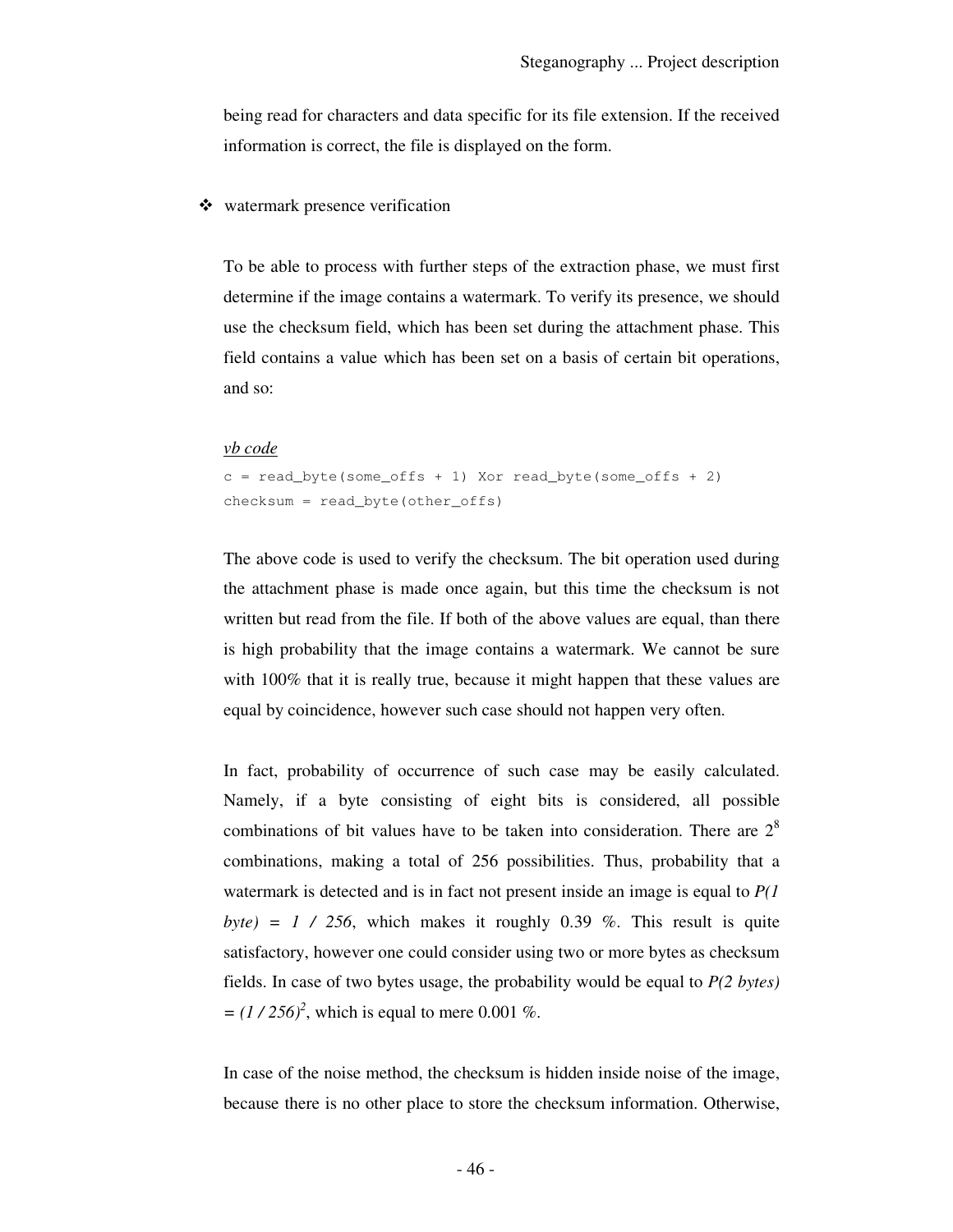such information could be probably stored in some additional block, but such concept should not be used within the noise method.

- extracting the data

This step is similar to the attachment step, however it's made 'backwards'. Certain factors are extracted from the file, and some are calculated basing on the obtained values:

- Checksum assuming that its verification is positive, following extractions may follow
- LSB determines how many bits of each data byte are used to store data
- Key length number of bytes of a key which will be used for decryption
- Data length number of bytes, parts of which contain encrypted data
- Key corresponding bytes which are read from the file, which must be identical with these used for encryption
- Encrypted data the data encrypted using the above key, bases on obtained value of LSB
- decrypting the data

Having extracted all necessary values from during the previous step, we may follow with data decryption. Since stream ciphers are used, the key used for decryption is exactly the same as the one used for encryption. So, the process of decryption is almost the same as encryption, differing only on the input stream. In case of encryption it was plain text or a file we wished to encrypt, in the second case it will be the encrypted stream itself.

After having chosen an appropriate option from the menu, which allows decrypting data, a form will appear, which will allow the user to choose form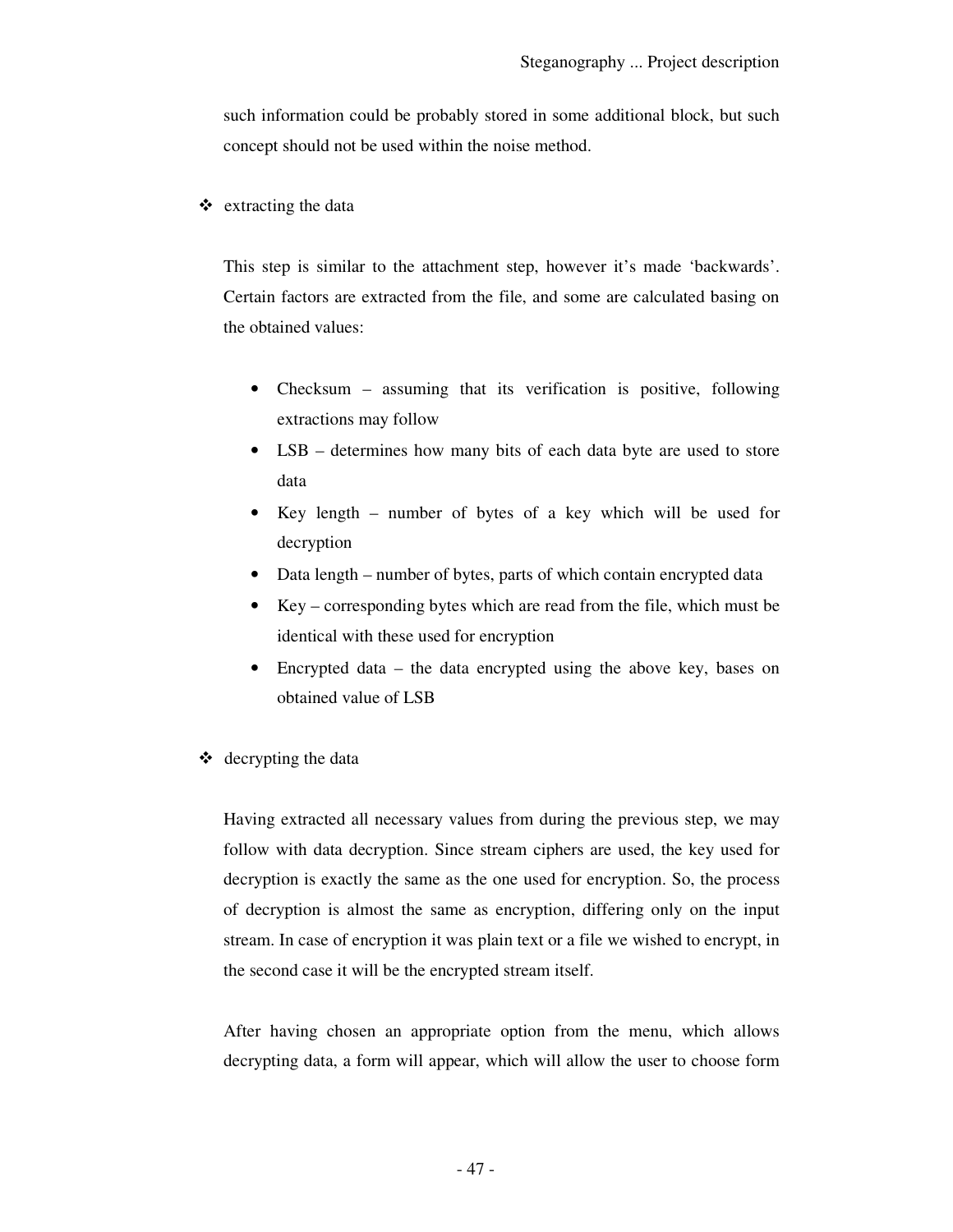of the output. He may display the decrypted data into a textbox, or save it as a file. Of course caution must be taken to avoid overwriting an existing file.

- separating the plain image file - if possible

In case of block methods, meaning the solutions, which attach encrypted data by means of additional blocks, it is usually possible to detach the original file from the attached data. Since these blocks are generated by the application, the mechanism of their addition and usage is well known, thus they may be removed from the file afterwards.

## **4.3 Application features**

## **4.3.1 Stick to the standards**

This chapter is devoted to describing all of the visual features of the application. It is obvious that a nice user-friendly program must have an interface, which does not require much thinking to be made from the user's side. In fact, a potential consumer expects not to come across any difficulties and to use the application intuitively. This means, that all of the features have to be designed with great care, taking into consideration specific standards, which are widely used today. The mentioned standards include for example:

- clear Windows-type buttons
- menu bar in top section of the main window frame
- keyboard shortcuts
- **mouse behavior typical for MS Windows OS**
- popping up message boxes
- extended help sections

Implementation of Windows-type buttons is an example of simple drag-and-drop operations. The buttons are simply dragged onto a form and an event may be programmed to each of them. Visual Basic takes care of proper behavior of these controls, however it can be mentioned, that they may be programmed to allow the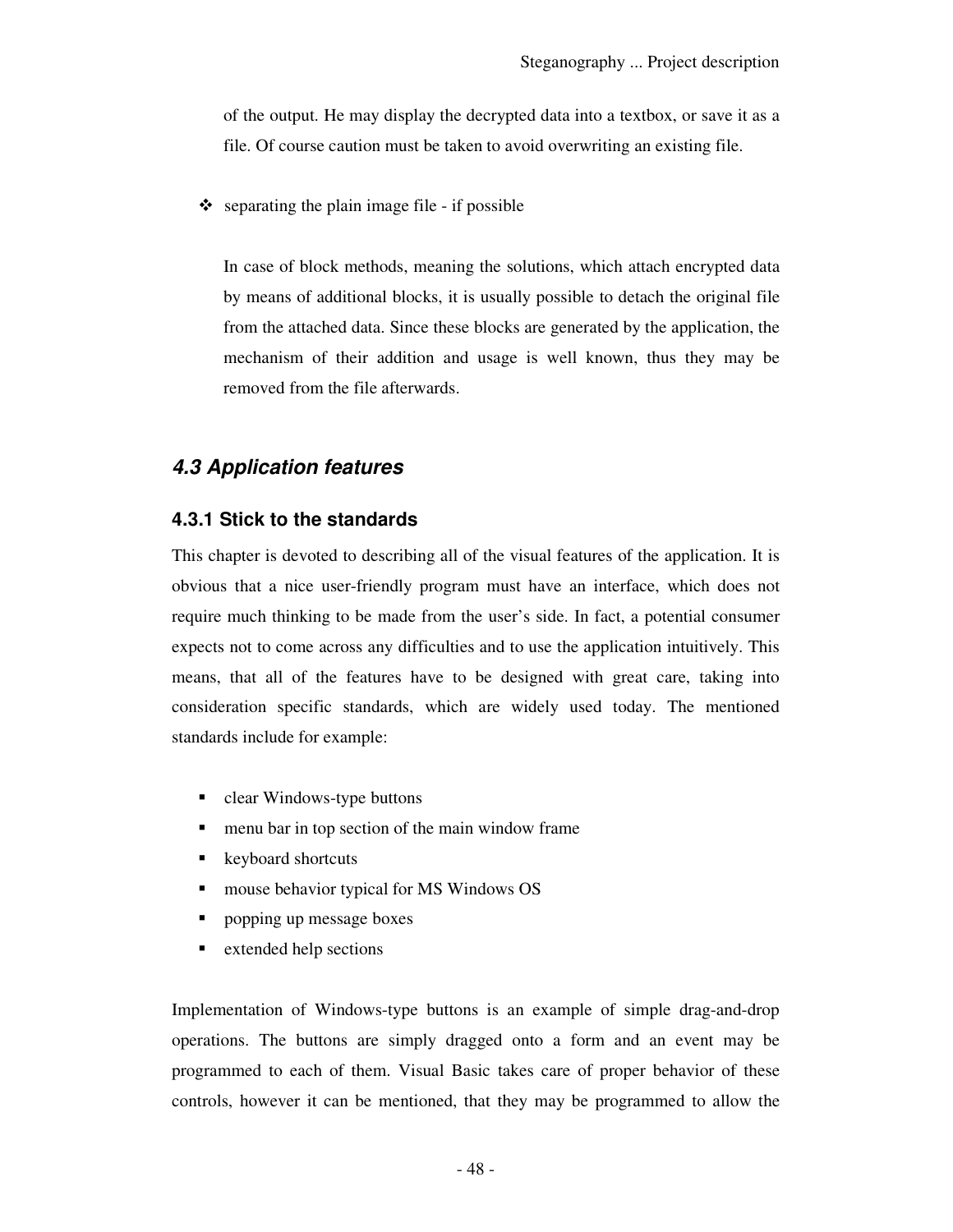user to switch between them using a TAB button on the keyboard. Such feature may come in handy in some situations and is a nice idea of sticking to Windows standards.

The menu has been designed with great care to allow the user to move through its options without any hesitation.

| File Simulation   Crypt Help |           |  |  |
|------------------------------|-----------|--|--|
|                              | Encrypt ▶ |  |  |
|                              | Decrypt   |  |  |

*Picture 5. The menu* 

It may be observed that the names of each section have been designed in such way, that the user is sure what each particular option is responsible for. For example the File submenu manages all necessary file operations, while the Help submenu displays application help information. Such approach is indeed made as intuitive for the user as it can be.

Keyboard shortcuts are another example of proper standards, which needs to be used while designing an application.

|      | File Simulation Crypt Help |              |  |  |  |
|------|----------------------------|--------------|--|--|--|
|      | Open                       | $C$ trl $+O$ |  |  |  |
|      | Save                       | $CrI + 5$    |  |  |  |
|      | Save As                    |              |  |  |  |
|      | File Information Ctrl+I    |              |  |  |  |
| Exit |                            |              |  |  |  |

*Picture 6. Keyboard shortcuts* 

The figure shows that most of the options may be executed in two ways. The first one is using a mouse and the menu bar, the second one involves keyboard. There are shortcut standards like for example Ctrl+O for opening a file, Ctrl+S for saving a file or F1 for displaying help. All of this has been covered by the created application.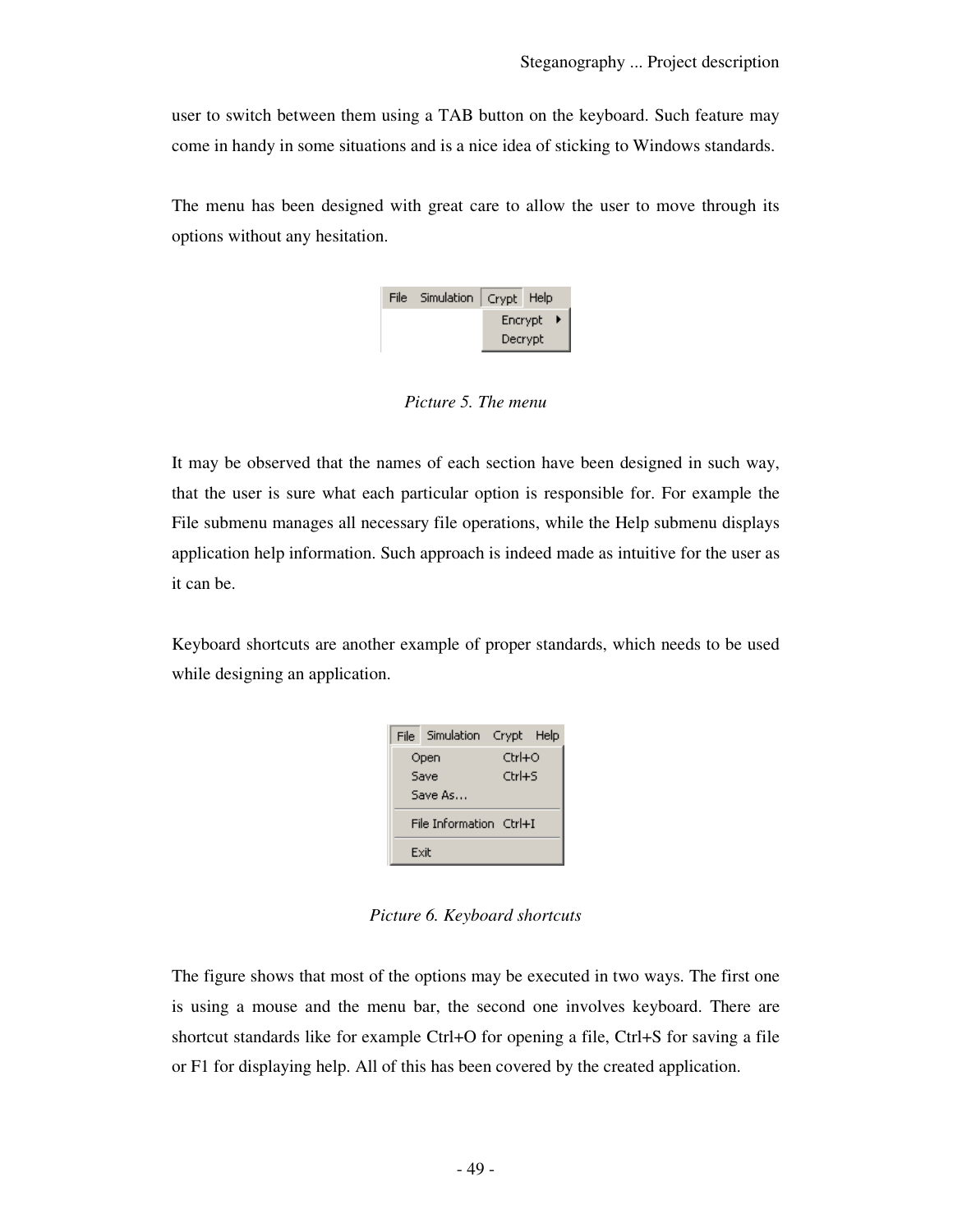Another aspect is mouse behavior. This feature requires that all of the menu options and command buttons to be pressed using the left mouse button. This is of course fulfilled. However, there are some events typical for the right mouse button, as the picture below illustrates:



*Picture 7. Right-click mouse submenu* 

Thanks to Visual Basic properties such possibilities as text copying/pasting can be achieved. This may be especially useful while pasting or copying data from/to textboxes before the encryption process or after the decryption process.

In case of possible improper behavior of a user, a form of foolproof mechanism had to be implemented. The idea is to disallow the user to crush the application by performing some random actions (maybe by accident), no matter how hard he tries. This will involve informing the user by the means of proper popping-up message boxes about some status, as a reaction to his actions. In general, four types of message boxes may appear: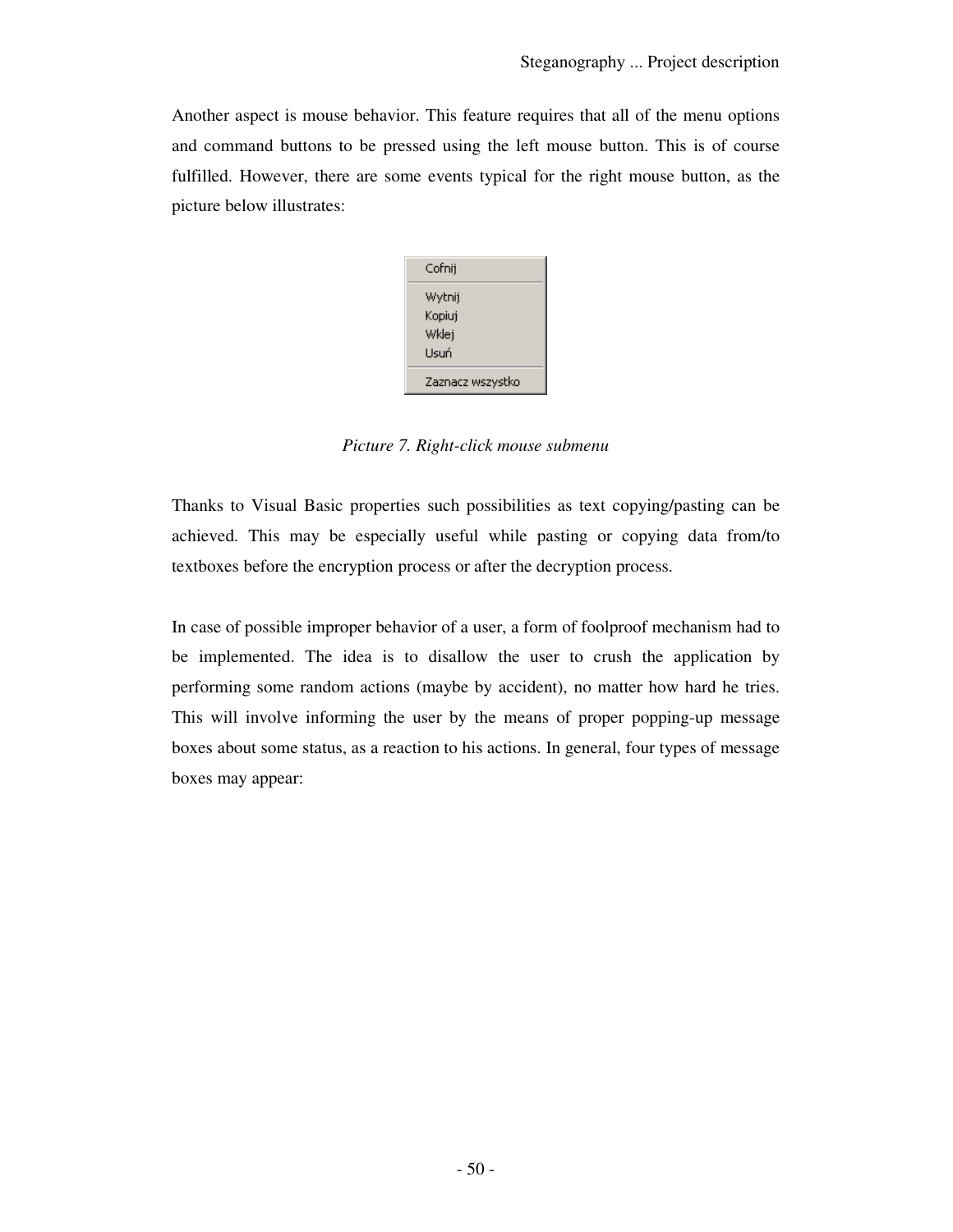

*Figure 1. Different types of message boxes* 

- 1. Information message boxes
- 2. Question message boxes
- 3. Exclamation message boxes
- 4. Critical message boxes

The first type of message boxes will provide the user about status of an operation if it has been completed successfully, such as for example successful encryption, decryption or file saving. Question type message boxes demand taking an action from a user. Such popup may appear while overwriting a file. Exclamation message boxes are intended to warn the user that he has performed some illegal action. Critical message boxes are displayed as the user begins to mess with the program. For example if he attempts to delete a file after it's been opened and perform some attachment operations afterwards. Such actions should be strictly prevented.

Help sections include various help information, which is presented to the user while he is coping with the application. To these belong: application help, context help, and tool tip help. The application help contains all information about the application, making it easier for the user to perform all of the desired operations. Context help and tool tip help are types of help information, which applies to particular areas of interest of the user as far as the graphical interface of a form is concerned. Controls and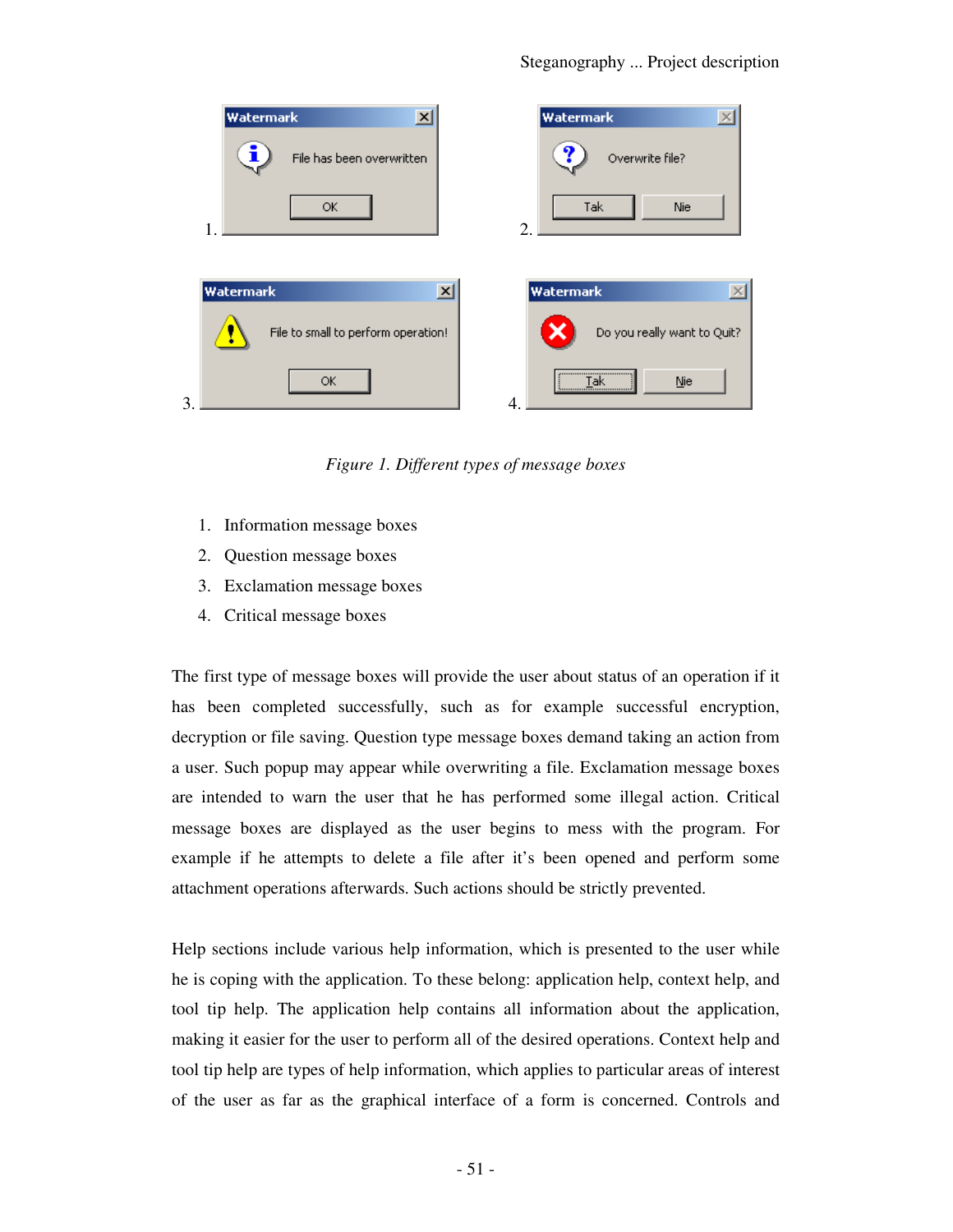objects, which reside on a form, should be "monitored" by the application while the user stops a mouse over them. In such cases he may want to read some information on a particular control and it is usually displayed in a yellow rectangular box close to the mouse cursor. This really helps the user moving through the program interface.

## **4.3.2 Image preview**

The idea of the project was to confront the initial image and the modified one, to make it possible for the user to choose if the result of data attachment satisfies his needs. This feature is especially useful in case of the noise method, because the distortions may be too big for the user to accept. On the other hand, the user should have a chance to see if an applied block method did not cause any damage to the image and if it is displayed correctly. So, the conclusion is as following – the user should be able to observe both of the images. It could be achieved either by switching the both images located in the same place, or by displaying the images close to each other to have a clear real-time view. The second option has been chosen to minimize user's interference with image displaying. Moreover, the images have been presented as miniatures, in two 320x240 picture boxes, as the image below shows:



*Picture 8. Image scaling*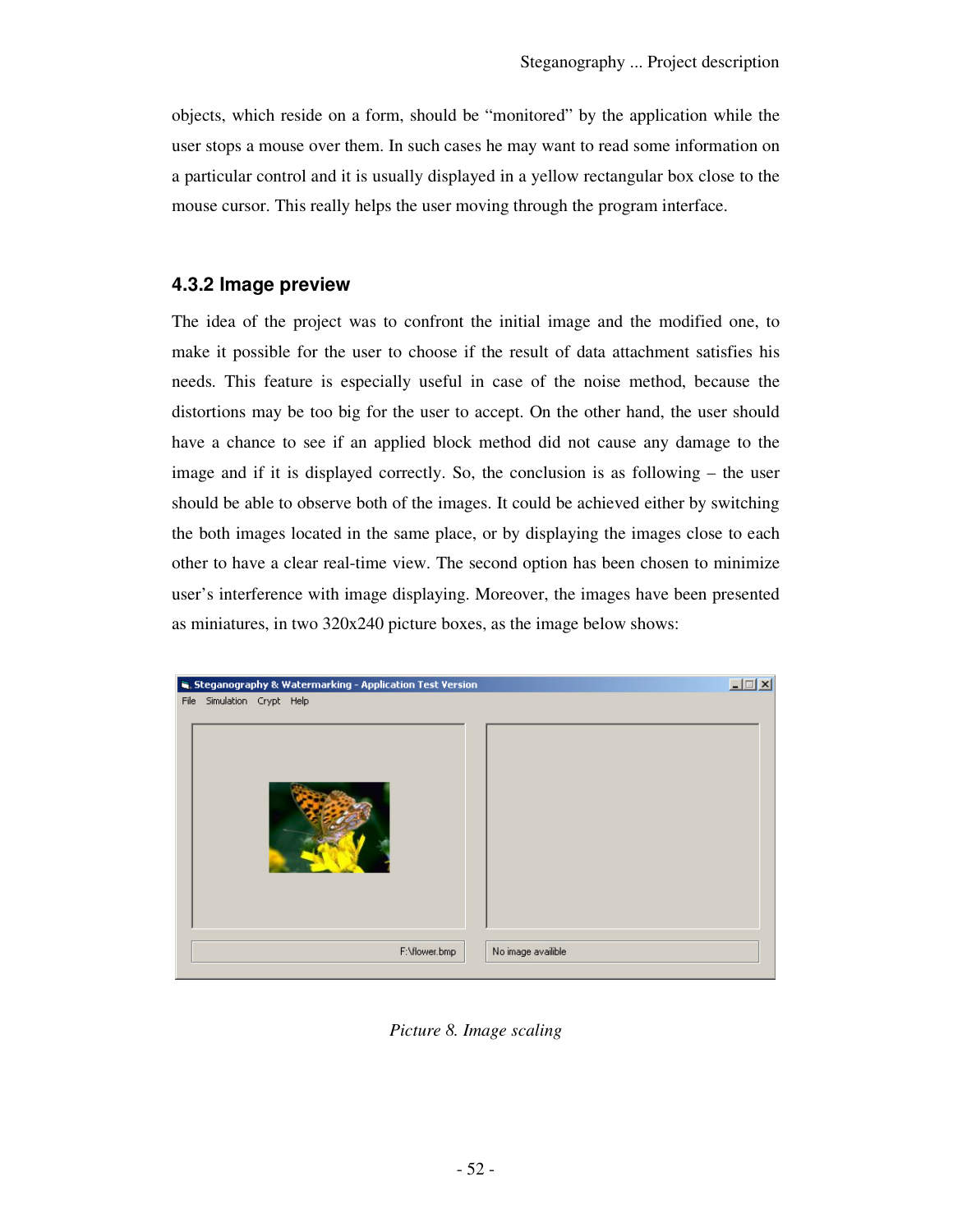To display the miniatures, the images have to be scaled before displaying. Basic code for achieving this is presented below:

#### *vb code*

```
Picture1(ind).Cls 
Picture2 = LoadPicture(file_name) 
Picture1(ind).PaintPicture Picture2, hor_offs, ver_offs,_
Int(320 * 15 * hor), Int(240 * 15 * ver)
```
*Picture1* control represents an indexed picture box  $(0 = initial file, 1 = modified file)$ . *Picture2* is a hidden control, which holds a full image preview. The PaintPicture method allows making the most of the content of the *Picture2* control, and displaying it after modifications in a proper *Picture1* box. The *hor\_offs* and *ver\_offs* represent offset of the picture, which is being displayed. They are used if one of the coordinates (width or height) is smaller than the corresponding size of 320x240 picture box. The *hor* and *ver* values represent the actual size of a corresponding coordinate, which is responsible for how many times the actual image is being shrinked (these values are calculated earlier and base on information obtained from the image structure such as *image\_width* and *image\_height*). The magic constant *15* stands for pixel size under Visual Basic scale (1 pixel equals 15 units).

#### **4.3.3 Method simulation**

As mentioned in one of the preceding chapters, it is especially helpful to be able to present to the user the outcome of a data attachment process, before having to perform the actual task, meaning encryption process, file modification, file saving, etc. This is achieved by means of simulation. The user may choose an option from the menu bar, to see what result would a particular event have on a file he wishes to modify.

The event may be for example simulating the possible outcome of performing the noise method on an image. It is possible to choose the number of least significant bits of each byte, which will be used as information carriers. The actual simulation process intends to cover the place responsible for data attachment using a random bit stream. It is being achieved like so: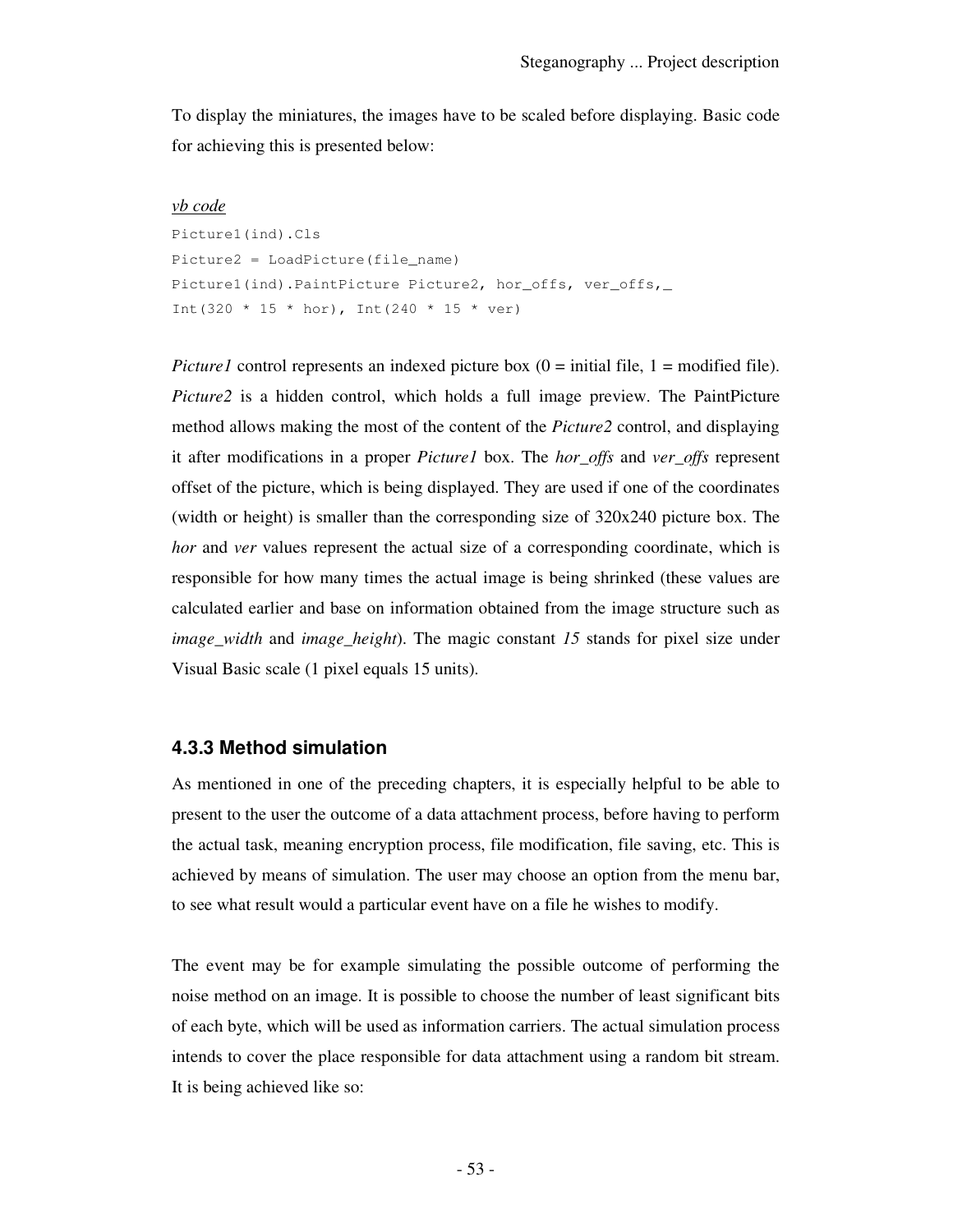```
vb code
```

```
mask2 = 0For j = LSB To 7
           mask2 = mask2 + 2 ^ j
     Next j 
// loop start ...
mask = 0For n = 0 To LSB - 1
          mask = mask + Int(2 * Rnd) * 2 * nNext n 
c = read\_byte(...)c = c And mask2 Or mask
write_byte(c) 
// loop end
```
At first a mask called *mask2* is established. It will be used to mask all of the HSB (high significant bits), which will be left out unchanged from each read byte. Then a loop is executed. Each time, a mask called *mask* is being calculated, basing on random values (*Rnd* parameter). Having the two masks, it is possible to modify a particular byte. After it has been read, the HSB is kept using the *mask2*, and additional random bits are applied using the mask. The loop continues as long as all necessary bytes have been modified.

The method allows observing simulations of eight different byte fills, starting from 1 bit used, and finishing on all bits used. The results are quite interesting and for some may be a bit surprising: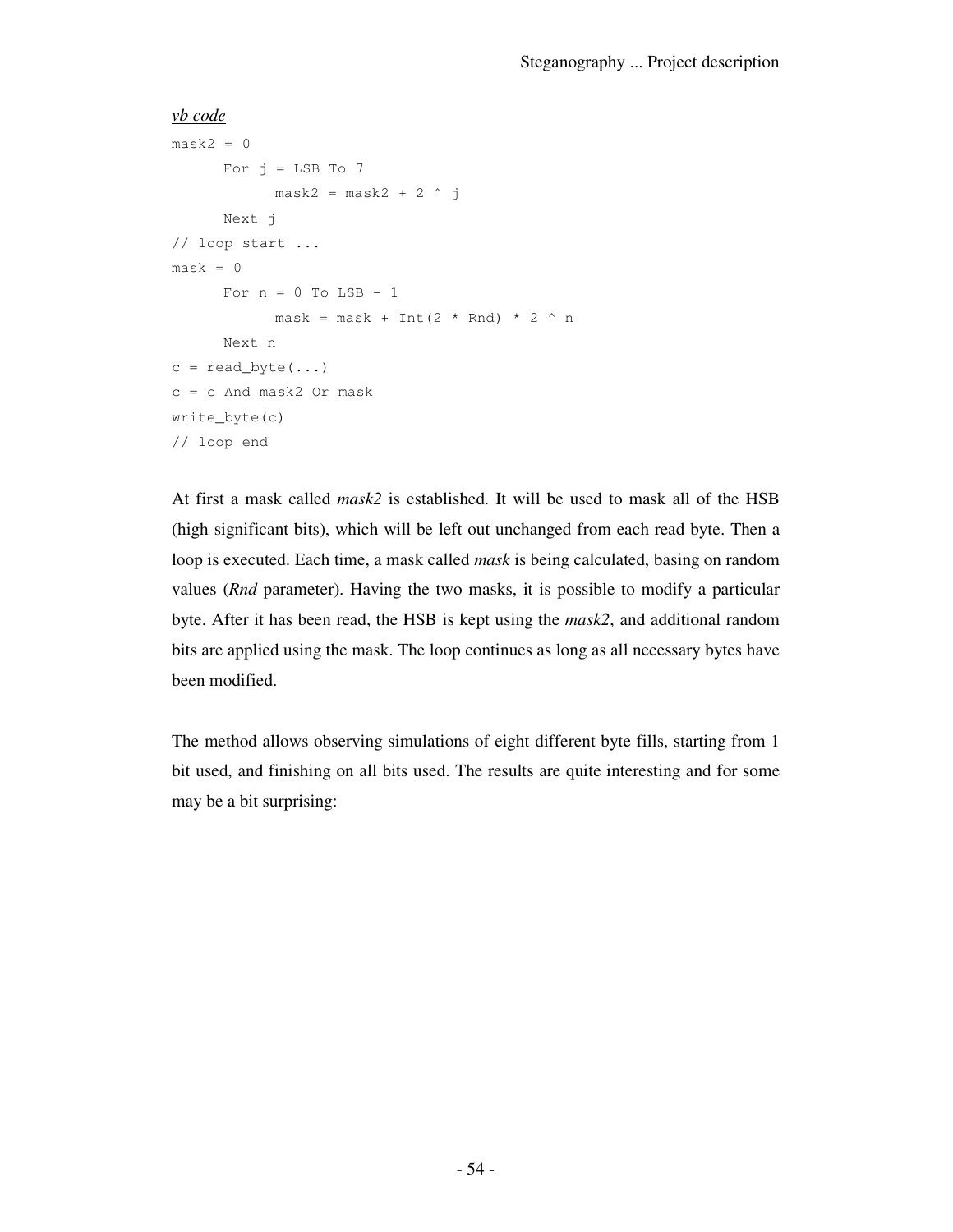

*Picture 9. Noise simulation* 

Nevertheless, the opportunity to perform simulations saves time and allows the user to test different parameter settings before he will decide to perform the actual task.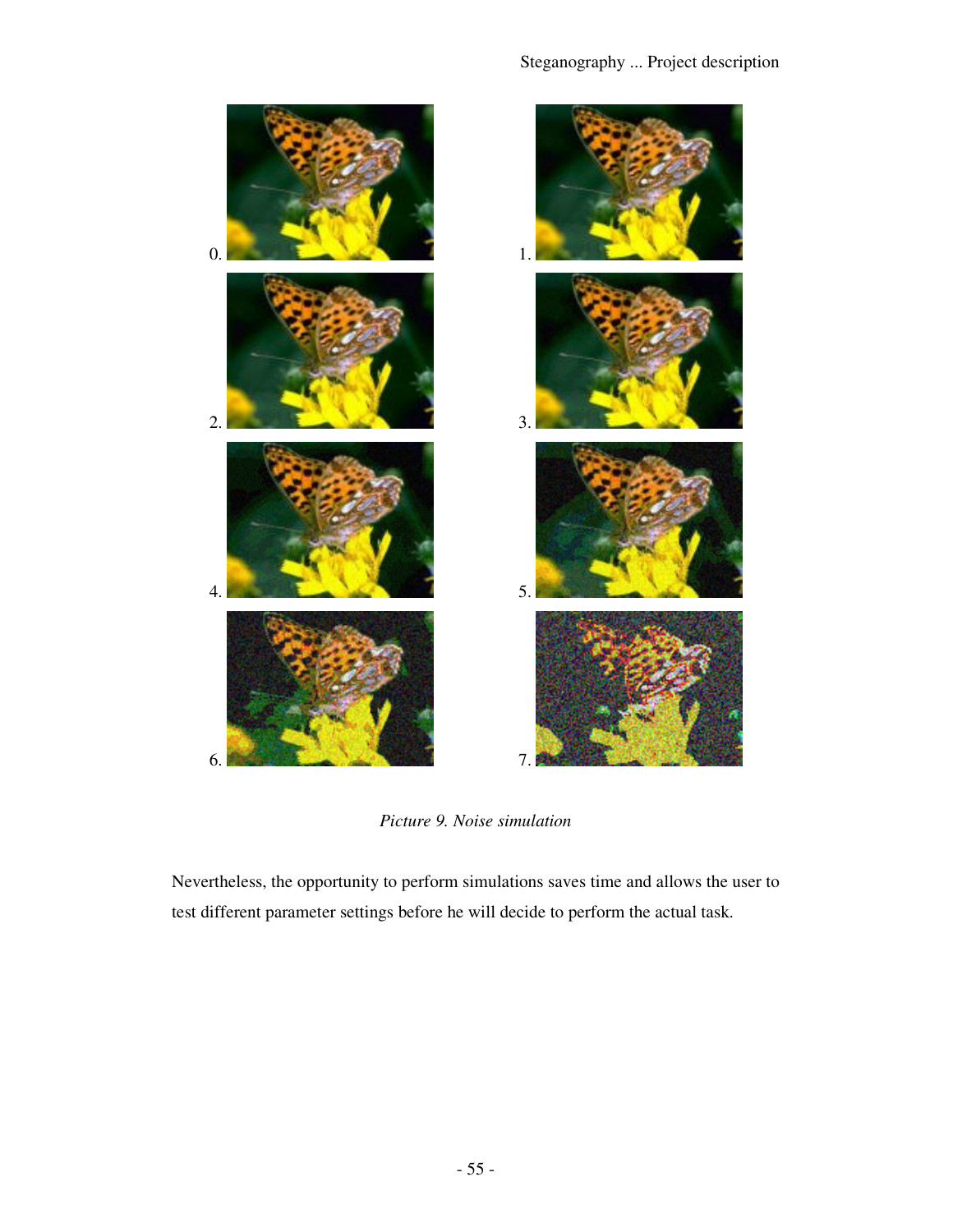## **V. Research**

The program operates on three most popular graphics file format: BMPs, GIFs and JPEGs. Thus, a detailed research has to be made, to assure that the program really fulfills all of the desired tasks and if the application would not crash in some special conditions. To these conditions belong the following possibilities:

- using extremely small files in order to make it impossible to read a key from such files, or store any information inside their file structure
- using extremely large files or amounts of data to crash the application
- renaming extensions of files to fool the program's parser, which checks throughout fixed sections of each of the file formats
- **F** messing with the file structure in such ways, that afterwards it would not be recognizable by the parser or will cause malfunctioning of the program

The program has been tested to check if the above-mentioned conditions do not cause program malfunctioning. The testing platform was Windows 2000 with an AMD Athlon 1800+ processor and 512 Mb of RAM. Some basic tests have also been made under Windows 98, to ensure that the application is installed correctly and runs without any problems.

## **5.1 Method comparison**

A table below presents methods, which are supported by different formats. Each of the possibilities is characterized by the maximum length of a message to be applied and a comparison of watermark strength and security for each particular case. These last two fields determine how each of the methods influences factors important from the point of the view of project's thesis. Watermark strength determines how well the attached information is able to withstand modification of the file by some outside application. Security tells us how well the data is hidden inside the file. Of course, the stronger the watermark, and the more secure it is, the better.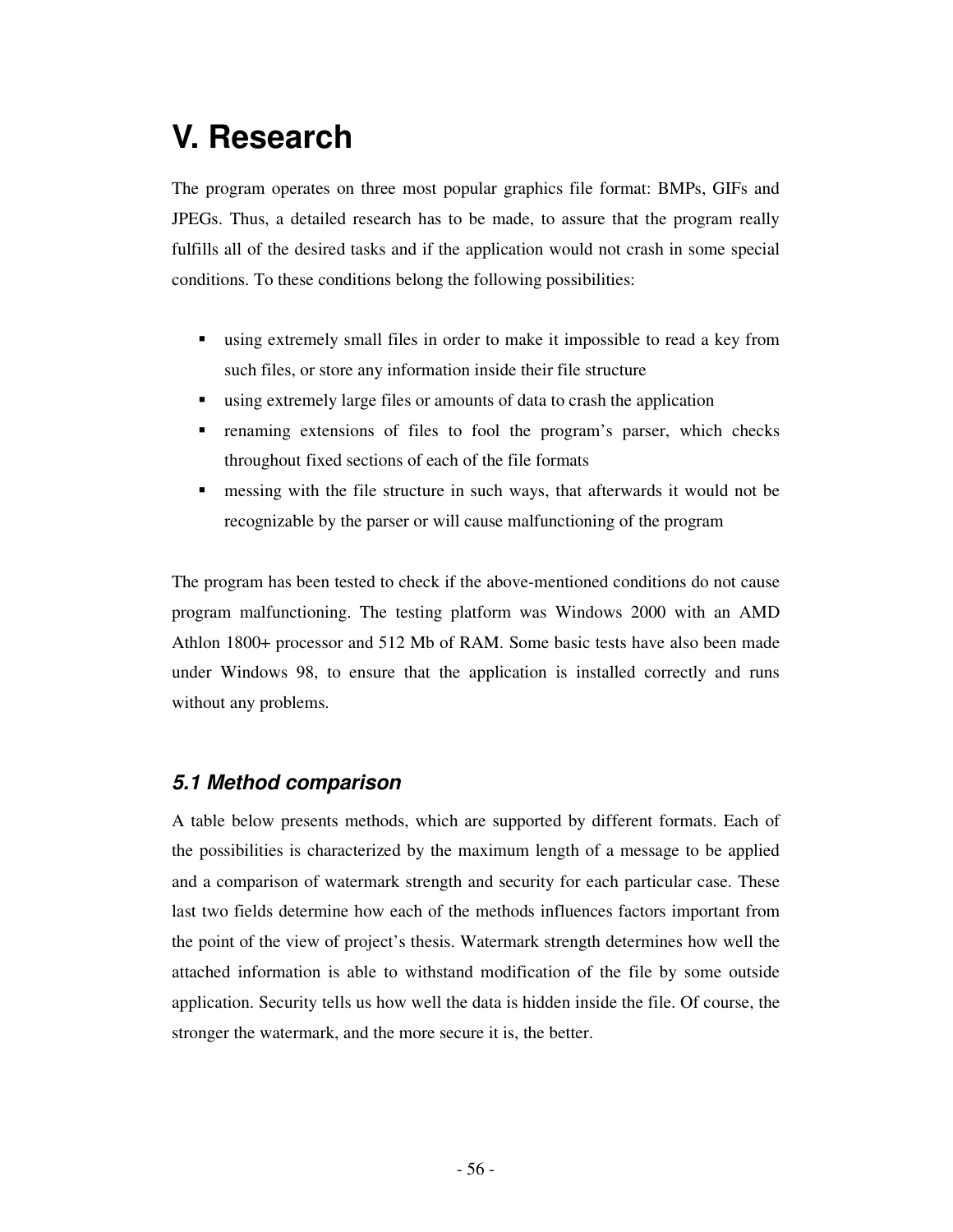| File type   | Characteris-<br>tics (bpp) | Method                        | Message<br>length             | Watermark<br>strength | Security |
|-------------|----------------------------|-------------------------------|-------------------------------|-----------------------|----------|
| <b>BMP</b>  | 8                          | Noise                         | under 768 b                   | high                  | high     |
| <b>BMP</b>  | 24                         | <b>Noise</b>                  | long / file size<br>dependant | medium                | high     |
| <b>GIF</b>  | 8                          | <b>Noise</b>                  | under 768 b                   | high                  | high     |
| GIF         | ALL                        | <b>Block</b><br>(extensions)  | under 64 Kb /<br>may be more  | medium                | low      |
| <b>JPEG</b> | ALL                        | <b>Block</b><br>(own markers) | unlimited                     | low                   | low      |
| <b>JPEG</b> | ALL                        | <b>Block</b><br>(thumbnail)   | under 64 Kb                   | medium                | medium   |

#### *Table 3. Method comparison*

It may be observed, that the most secure methods involve using noise as information carrier. The possibly worst solution looks to be using own markers block method in a JPEG file, because these markers are destroyed while opening and saving this file in most of image editors. However, message length is not limited in any way in this case, so such method may be also found useful. By low security it is understood that the attacker would find easy access to blocks containing encrypted information, so the only thing he would have to do, would be to find a way to decrypt the message.

Distinction among different bits-per-pixel values of BMP files, as it comes to watermark strength, has been introduced to underline a fact, that it is easier (medium strength) to destroy file content of a file without a color table (24-bpp BMP), than of one containing one (8-bpp BMP).

## **5.2 Processing speed**

A sample 24-bpp BMP file of size close to 1 Mb was chosen to test it prior to the speed of calculations. A precise timing mechanism, implemented within the project measured the actual encryption and decryption speeds. This process involved reading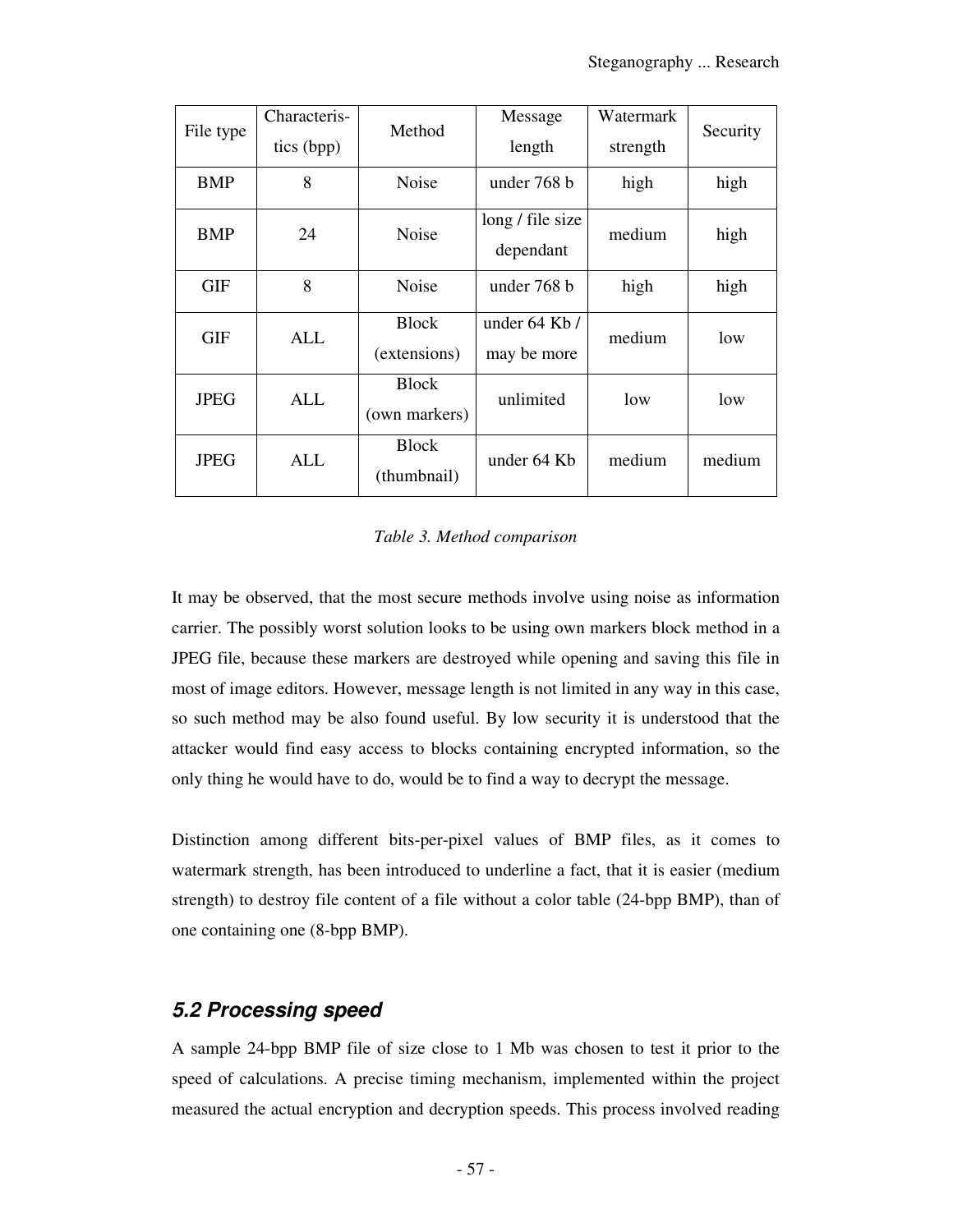system data from so-called GetTickCount variable, which in fact pointed to number of milliseconds, which expired from the time the system was booted. The following results have been obtained:

| Process \ data | 100 Kb | 200 Kb | 300 Kb | 400 Kb | 500 Kb | 600 Kb | 700 Kb |
|----------------|--------|--------|--------|--------|--------|--------|--------|
| Encryption [s] | 2,06   | 3,56   | 5,06   | 6.76   | 8.17   | 9.48   | 10.98  |
| Decryption [s] | 3,26   | 4,68   | 5,75   | 7.42   | 8.42   | 9.65   | 11.07  |

*Table 4. Processing speeds* 

Certain amounts of data with step of 100 Kb were taken to check speeds of encryption and decryption processes. Results of these calculations are presented on a graph below:



*Figure 2. Encryption vs. decryption speed* 

It may be observed, that both of the processes are presented by functions close to linear and the longer the time of calculations is, the closer the processing times are.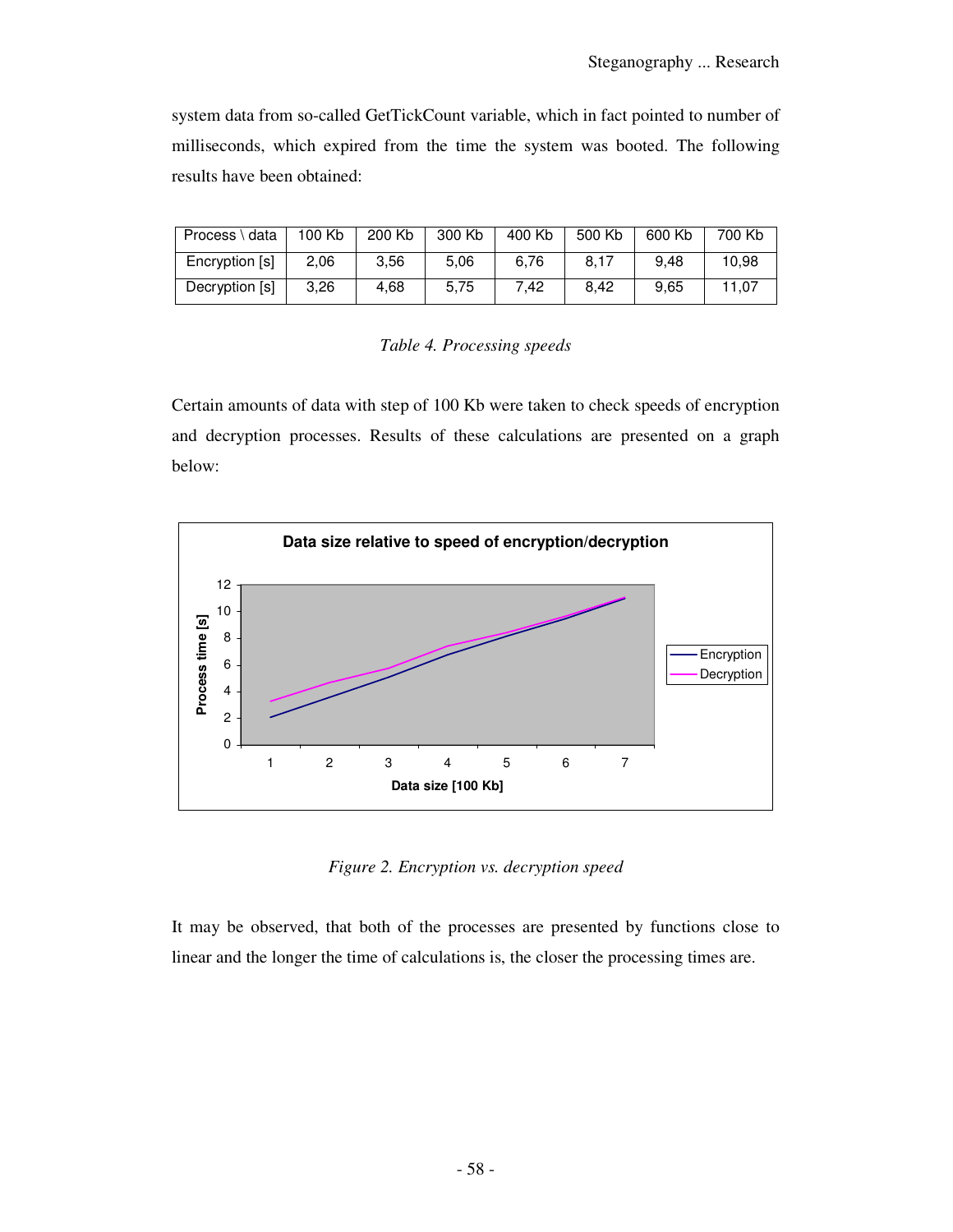## **VI. Summary**

## **6.1 Summary of the work**

To determine if the goal of the project has been established, one has to review all assumptions regarding the thesis, as stated in the Aim of the Thesis chapter. The objective was to prepare an application compatible with MS Windows operating systems, which would allow maintaining data security as far as privacy of information is concerned. It was assumed, that the application should perform such operations, as making the most of graphics file formats and treating them as potential information carriers, allowing the user to perform all activities concerning encryption and decryption of data and supporting him in all necessary ways in order to provide him with a friendly graphical user interface and help information.

The steganographic approach used in the project bases on certain assumptions, which have been fulfilled throughout careful implementation phase. The watermark, which is being added to a file, is making the most of two general approaches implemented by the application. It may be distributed inside the file using noise of the image or making advantage of certain block structures, which are present in most of the popular graphics file formats. Both of the methods have their advantages and the user may choose which one suits him better. In case of noise methods the quality of the image decreases, however the security level of such approach is very high. On the other hand, the block methods support far more storage space (mostly unlimited) but presence of a watermark may be detected easier.

As it states in the Aim of the Thesis, the attached information should not only be cleverly hidden and distributed inside a file, but it should be encrypted as well to preserve more security than plain-text information. This concept is especially important as it comes to block methods, since in case of these, it would be much more easier to detect and read the block contents. The application supports the user with tools necessary to perform the desired operations, meaning the encryption, and decryption of data. It allows the user to choose among various options, such as setting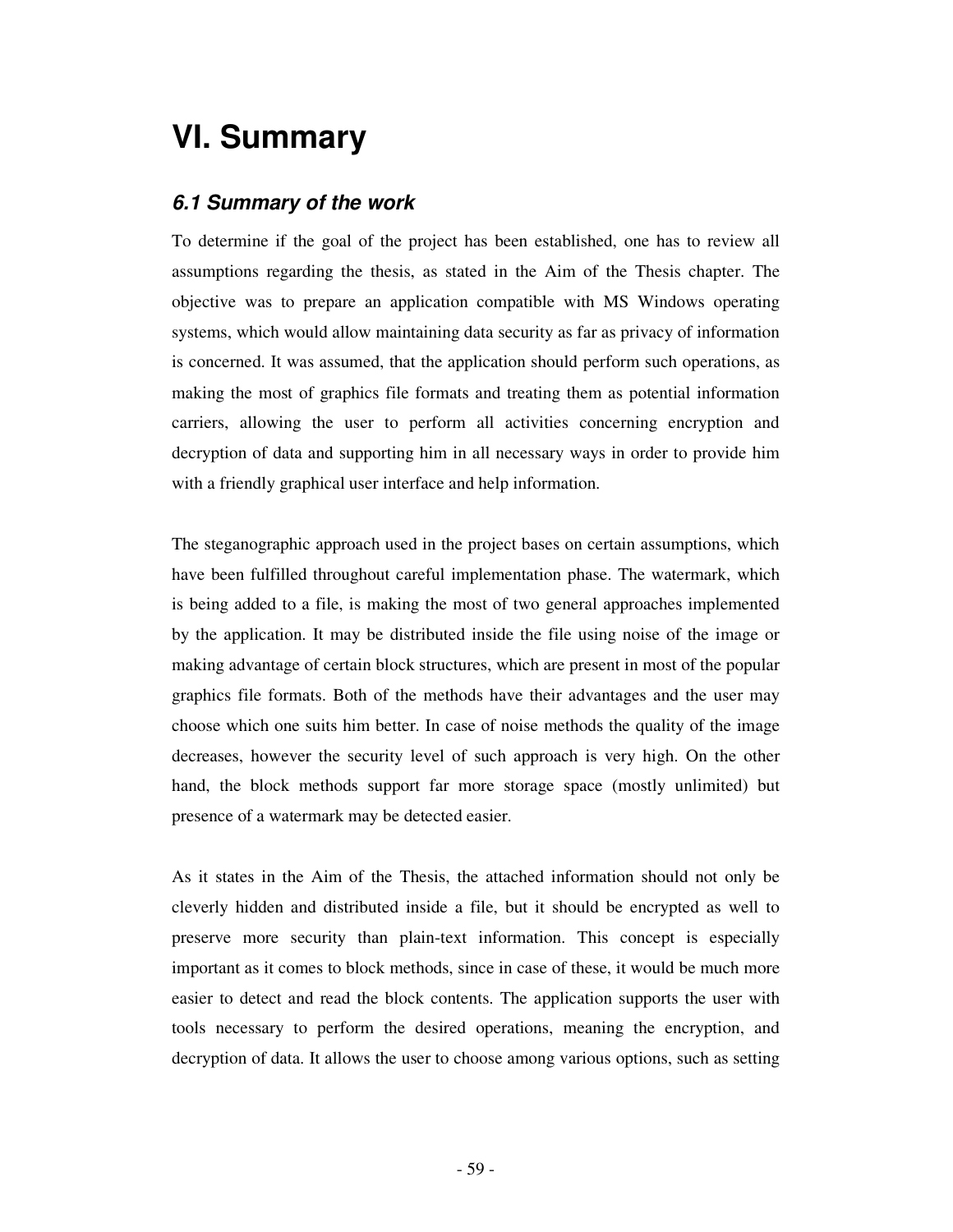the key length, choosing the desired method, or determining the input/output form of the processed information.

The application combines high functionality with a simple, intuitive graphical user interface. The user may observe how the encryption process affects the visual outcome of an image, by the means of a real-time preview. He may also perform a simulation of a process to save time and try different program settings before performing the actual task. Number of help features makes the application a tool, which one may use with real ease and comfort.

To conclude the summary, it must be said with full responsibility, that the desired goals stated in the Aim of the Thesis have been fulfilled, thus making the created application a tool worth giving a try.

## **6.2 Possible expansion chances**

### **6.2.1 Other graphics file formats**

Expansion to other graphics file formats is quite simple. The only thing, which needs to be done, is a detailed analysis of each of the file types. Of course, there may be some image file format, to which two of the implemented methods may not apply. However, most of the graphics file formats are built from similar data structures, as described in the analytical part of the thesis, and contain such elements as headers, color palettes, and other blocks representing certain properties of image files. This is surely very convenient from the programmer's point of view, since the only necessary thing during the implementation phase would be to read all necessary information from the file and, basing on this data, adapt it to serve such purposes as the ones included in the thesis.

Another aspect, which needs to be mentioned, is application of the mentioned methods along with lossy compression of image data. Such issue is quite an interesting problem, since it is much more difficult to preserve the attached data, which is hidden inside compressed information of some file. In this case, one of the block methods would be found useful, however if it comes to the noise method, one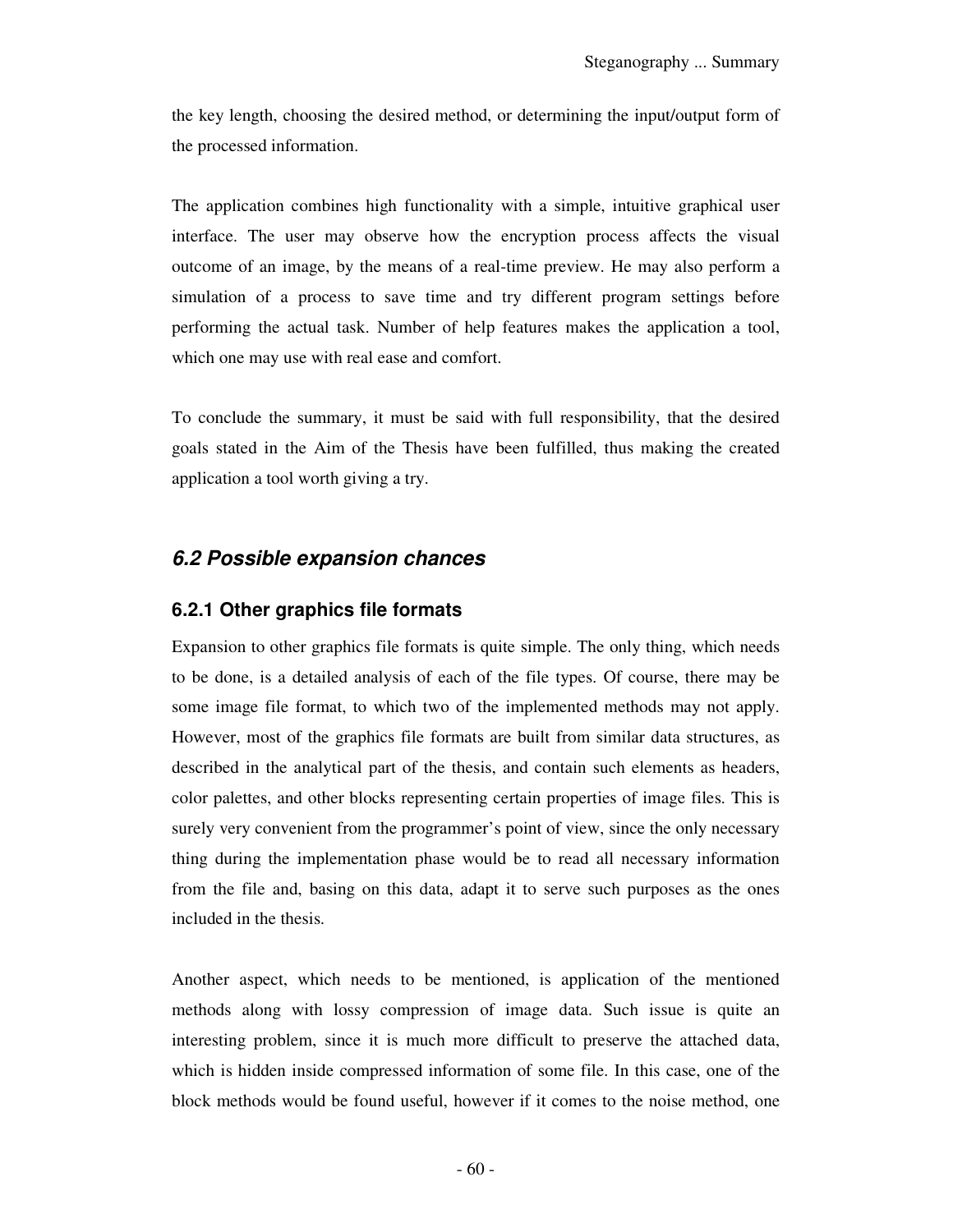could consider tempering with the color table of a file, like in 4- and 8-bpp BMP or GIF files for instance, and not with the actual compressed data itself. Modification of the compressed raster data would be much more difficult, since as for example in JPEG files, the information present before decompression and repeated compression differs. In such case, one could take into consideration possible loss of parts of the attached data, since a stream cipher is being used. One of its benefits is that errors in the decrypted data result in errors in the same places of the encrypted data. Thus, the rate of error would depend only on how the information can be adapted to face lossy compression of such files.

### **6.2.2 Other file formats**

Expansion to other file formats apart from graphics file formats may be quite an interesting topic. Expansion chances depend on how a particular file format can adapt itself to the proposed methods. The block method is probably more flexible, and may be adapted to many types of files, however these must be of binary and not of text type. So, it would probably be possible to use such document formats as popular DOC and PDF files, because their structure consists of blocks and such concept is similar to the one used in image file format manipulation. Block methods cannot be applied to plain-text files like TXT files for instance, since such approach would not differ in any way from standard encryption procedure and the goal of the thesis was to combine a steganographic approach together with data encoding.

As it comes to noise method, it cannot be applied to the above mentioned document formats, since there is no place to treat as a distortion of a file in order to store some information inside. However, there are some files, which could meet project's requirements. To these belong music file formats, such as WAV and MP3 for instance. In this case, we would not talk about visual distortions of a file like in an image, but on the other hand rather about audible distortions. Similar to the approach used in the project, noise of a music file could be used as information carrier. Probably there would be a similar perception border like in the case of graphics file formats. Human's ear would not determine if changes have been made to the file, as long as it would be a gentle one. Probably after using all space provided for sound peaks of a music file, the human would hear only a monotonous noise, similarly to the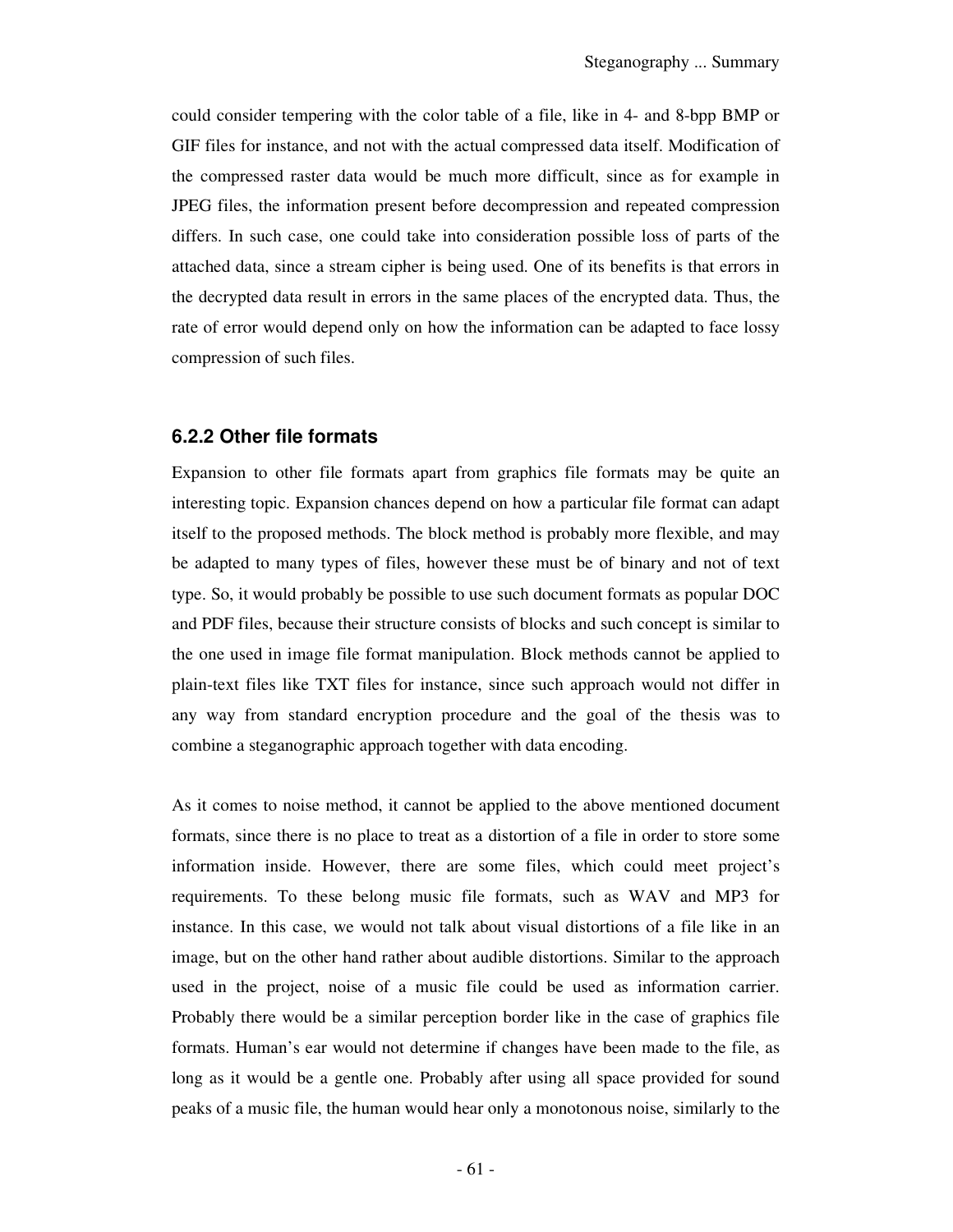case when all LSB of an image have been used, which would result in a completely grainy picture.